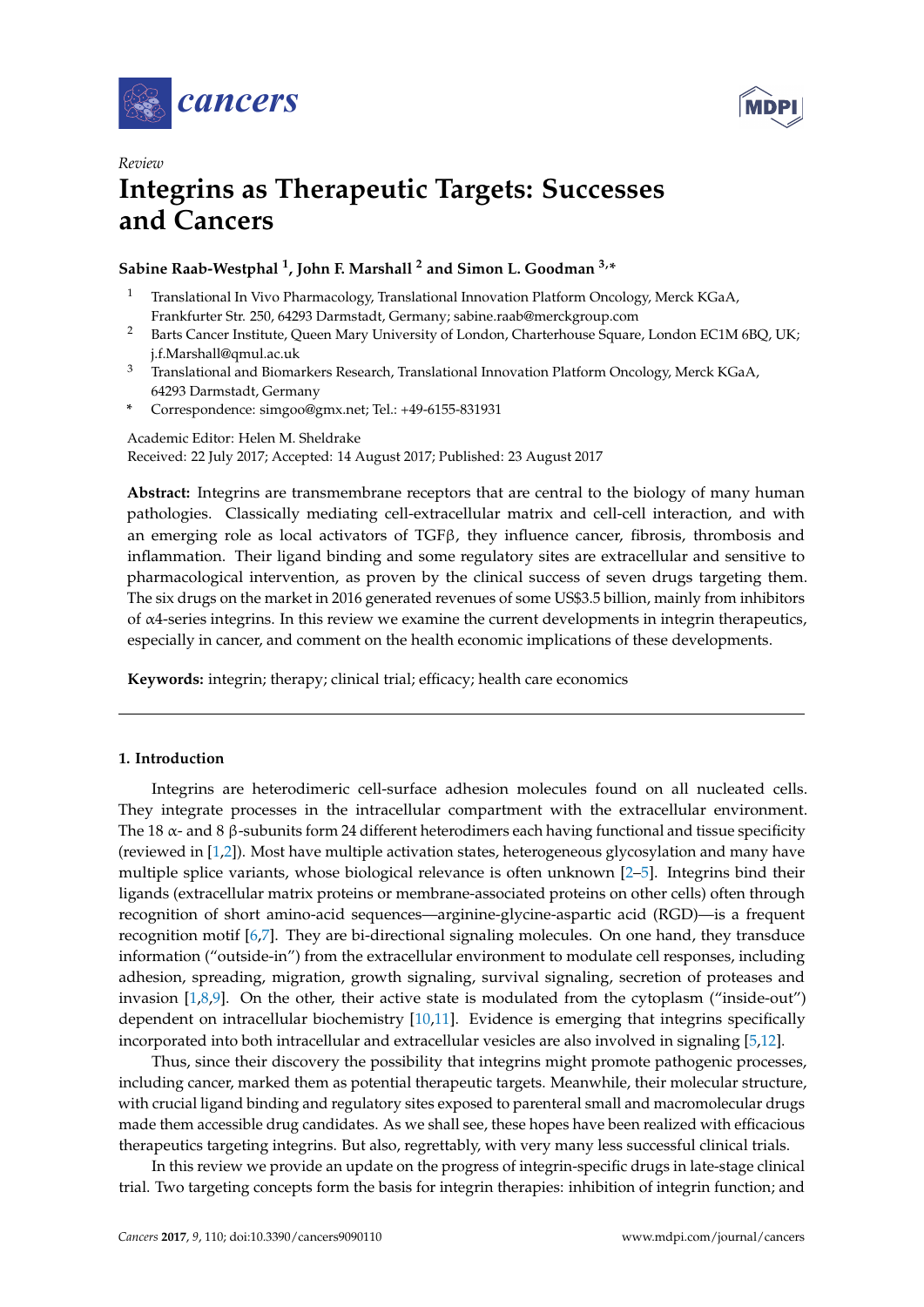the use of integrin expression patterns to specify drug delivery, either as addressed microencapsulated drug [\[13\]](#page-16-5), or in the form of affinity-binder-drug conjugates [\[14\]](#page-16-6). Direct inhibition of integrin function has so far dominated therapeutic strategies that have reached the clinic, and is the only form of anti-integrin therapy so far shown to work in patients, so we focus here on this therapeutic form. However, first we will briefly review pre-clinical data that suggests potential novel clinical targets.

## *1.1. Issues in Translating Integrin Preclinical Data to the Clinic*

Pre-clinical data frequently do not predict success in the clinic, as illustrated by the arduous pilgrimage of cancer therapies targeting the  $\alpha v \beta 3$  and  $\alpha v \beta 5$  integrins. Increased  $\alpha v \beta 3$  expression on clinical melanoma and glioblastoma is associated with invasive growth and poor survival [\[15–](#page-16-7)[17\]](#page-16-8). Early preclinical studies reported that tumor-angiogenic blood vessels upregulated integrins  $\alpha v \beta 3$  and αvβ5, which promoted their migration and growth [\[18](#page-16-9)[–20\]](#page-16-10). Since solid cancers generally develop their own vasculature to allow their progression beyond a small tumor (2 mm diameter) [\[21\]](#page-16-11), suppressing angiogenesis seemed logical as a therapy for cancer [\[22\]](#page-16-12). Furthermore, inhibition of  $\alpha v\beta 3$  and αvβ5 suppressed xenografted tumor growth in chick egg and mouse models [\[18](#page-16-9)[,19\]](#page-16-13), so blocking αvβ3/5-function in humans seemed a viable therapeutic strategy. Anti-αvβ3 inhibitory antibodies, based on humanized form of the mouse monoclonal LM609 (etaracizumab; abegrin; vitaxin [\[23](#page-16-14)[,24\]](#page-16-15)) were tested clinically, and were well-tolerated. However, etaracizumab has now been tested in several trials for solid tumors but with little therapeutic effect (as discussed below).

Indeed, the role of  $\alpha v \beta 3$  at least has proved to be extremely complex: Reynolds and colleagues studying genetically modified mice (GEMMs) deficient for  $\alpha v \beta 3$  and/or  $\alpha v \beta 5$  discovered that neither were essential for tumor angiogenesis. In fact, lack of αvβ3 could *enhance* angiogenesis and tumor growth since, in the GEMM model,  $\alpha v \beta 3$  suppressed expression of VEGFR2, a receptor for a major endothelial cell growth factor, VEGF. Absence of  $\alpha v\beta 3$  allowed increased VEGFR2 expression, and stimulated blood-vessel growth [\[25](#page-16-16)[,26\]](#page-16-17). Furthermore, sub-inhibitory doses of the  $\alpha \alpha \beta 3/\beta 5$ -inhibitory peptide cilengitide promoted angiogenesis and tumor growth in animals [\[27\]](#page-16-18). Despite caveats that deletion of a receptor is not the same as its pharmacological blockade, and that simple animal xenograft models neither closely reflect human tumors genetically, nor with respect to pharmacokinetic and pharmacodynamic behavior, these data were disturbing. Indeed, in animal models, increased angiogenesis and vascular leakiness can enhance intratumoral delivery of conventional drugs, and improve treatment efficacy [\[28\]](#page-17-0). This apparently reverses the widely accepted clinical dogma, that inhibiting angiogenesis can enhance cancer therapy. The variable clinical efficacy with the efficacious anti-angiogenic drug bevacizumab highlights how context-specific anti-angiogenic cancer therapy may be [\[29,](#page-17-1)[30\]](#page-17-2). Though VEGF can drive tumor angiogenesis in many preclinical models, in clinical practice other tumor angiogenic factors may be present, which make anti-VEGF therapy much less effective. In summary, despite initial promising pre-clinical data, targeting  $\alpha v \beta 3$  has so far failed in the clinic, likely in part due to insufficient knowledge of its biology. Nevertheless, these data may yet enable novel strategies based on  $\alpha v \beta 3$ . Moreover, despite conflicting preclinical data, many studies still therapeutically target endothelial  $\alpha v \beta 3$  (reviewed in [\[31\]](#page-17-3)).

In fact, so far few anti-integrin drugs designed to target epithelial or endothelial cells have significantly benefited patients, whereas several that target leukocytes or platelets have succeeded (examples are presented below, and reviewed in [\[2\]](#page-15-1)). Whether this reflects a greater accessibility of blood-borne cells to intravenous therapies over cells of solid tissues remains to be determined. However, emerging data on integrins in the pathology of fibrosis and cancer suggests this balance may change. This is due to the unexpected and rapidly expanding picture we have about αv-integrins in the localized activation of TGFβ- family cytokines.

## *1.2. TGFβ Activation and Integrins: An Emerging Strategy?*

TGFβs are pleiotropic cytokines that are locally activated during tissue remodeling to conduct a concert of repair processes including trans-differentiating fibroblasts into a contractile,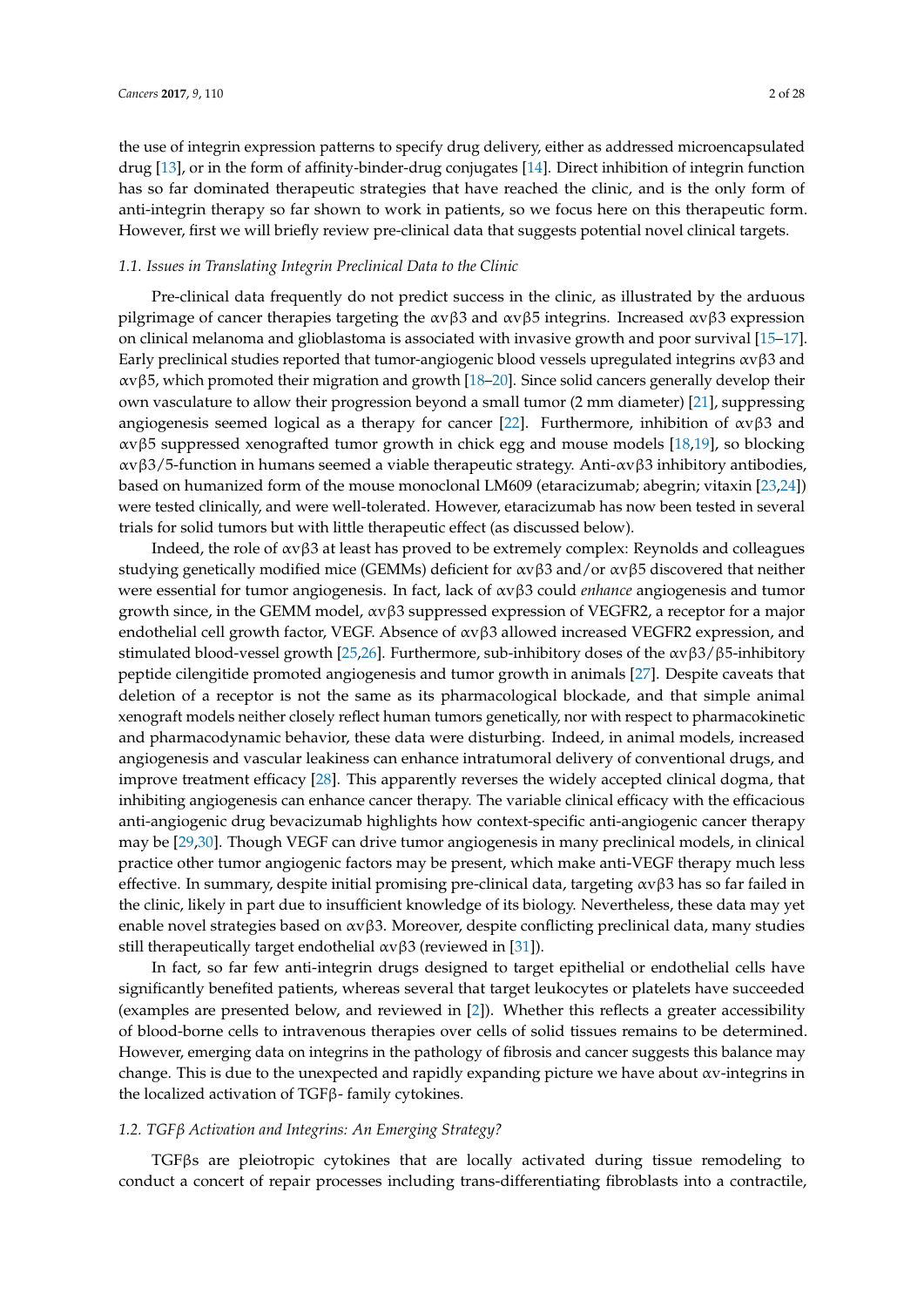collagen-producing myofibroblast phenotype; promoting angiogenesis; and suppressing immune response [\[32–](#page-17-4)[34\]](#page-17-5). TGFβ1 also suppresses normal epithelial cell proliferation during repair, and is thus considered a tumor suppressor [\[32–](#page-17-4)[34\]](#page-17-5). However, excess  $TGF\beta$  activity can result in life-threatening tissue fibrosis, and it has thus long been a target for therapeutic intervention. Yet, some effective  $TGF\beta$ signaling inhibitors, including ligand-traps and TGFβ receptor (TGFβR) kinase inhibitors are toxic, and can even enhance development of skin cancer (reviewed in [\[34](#page-17-5)[,35\]](#page-17-6)). Although drugs directly targeting the TGFβ signaling pathways are in development [\[36\]](#page-17-7), novel TGFβ- therapeutic strategies dependent on integrins are emerging.

TGFβ is deposited by somatic and tumor cells in an inactive form, latent-TGFβ (LTGFβ). This is bound to the extracellular matrix (ECM) in a protein complex (reviewed in [\[37\]](#page-17-8)). The initial LTGFβ protein complex is post-translationally processed so that TGFβ, bound to its protective pro-peptide, latency associated peptide (LAP), forms a homo-dimer. Several seminal papers have shown that αv integrins, and particularly αvβ6 and αvβ8, can mechanochemically help activate LTGFβ1 + 3, initially through high-affinity recognition of an RGD amino-acid motif in the LAPs of TGFβ1 and TGFβ3 [\[38](#page-17-9)[,39\]](#page-17-10). Antibody-blockade of αvβ6 can suppress TGFβ-dependent bleomycin- [\[38\]](#page-17-9) and radiation-induced lung fibrosis [\[40\]](#page-17-11) and kidney fibrosis [\[41\]](#page-17-12) in mouse models. This led Biogen-Idec to develop a humanized αvβ6-inhibitory antibody, STX-100, as a treatment for Idiopathic Pulmonary Fibrosis (IPF) (ClinicalTrials.gov: NCT01371305). Recently, both αvβ8-blocking antibodies [\[42\]](#page-17-13), and  $\alpha \nu \beta$ 1-blocking small molecules have been shown preclinically in mice to suppress fibro-inflammatory lung [\[43,](#page-17-14)[44\]](#page-17-15) and renal fibrosis [\[45\]](#page-17-16), and the αvβ1-inhibitor also inhibits carbon tetrachloride-induced liver fibrosis [\[43\]](#page-17-14). These studies showed that by inhibiting local- rather than systemic -activation of LTGFβ it was possible to combine efficacy with low off-target toxicity.

Activated TGFβ is implicated in promoting late-stage cancer development and spread. Cancer cells often accumulate mutations or deletions in biochemical pathways that protect them from its growth inhibitory effects [\[32–](#page-17-4)[34\]](#page-17-5). Indeed, high expression of αvβ6 in human carcinomas directly correlates with poor overall survival [\[46–](#page-18-0)[51\]](#page-18-1). We recall that  $\alpha \nu \beta 6$  can locally activate LTGF $\beta$ 1 + 3. Antibody-blockade of αvβ6 can reduce growth of xenografts [\[51–](#page-18-1)[53\]](#page-18-2) and can suppress experimental metastases [\[53\]](#page-18-2). Some one-third of carcinomas, the most common (85%) cancers, have elevated levels of αvβ6 compared to normal tissues [\[46](#page-18-0)[–48,](#page-18-3)[51](#page-18-1)[,52](#page-18-4)[,54\]](#page-18-5). Thus, therapeutic targeting of αvβ6 in carcinoma might be productive. In fact, as described below, our explorative biomarkers analyses have shown that colon carcinoma patients whose tumors expressed high-levels of αvβ6, when treated with the pan-αv blocking antibody abituzumab in combination with standard of care (SoC), may have a better response rate compared to patients with low-level  $ανβ6$  expression [\[55\]](#page-18-6). By contrast, although most human pancreatic cancers express αvβ6 [\[56\]](#page-18-7), when Hezel and colleagues treated transgenic mice that develop a model pancreatic adenocarcinoma (PDAC) with αvβ6-blocking antibodies, they reported that tumor progression was enhanced [\[57\]](#page-18-8). But since most clinical PDACs have deletion or dysfunction of SMAD4 [\[58\]](#page-18-9), a transcription factor essential for the growth-inhibitory effects of  $TGF\beta$  on epithelial cells, there is still a rationale for therapeutically targeting αvβ6 in PDAC.

What of therapeutic targeting β1 integrins expressed by solid cancers? Many β1 integrins have been pre-clinically implicated as promoting cancer-associated processes. Some β1 integrins have successfully been targeted pre-clinically, including  $\alpha$ vβ1 [\[43\]](#page-17-14),  $\alpha$ 2β1 [\[59\]](#page-18-10),  $\alpha$ 5β1 [\[60\]](#page-18-11), and  $\alpha$ 6β1 [\[61\]](#page-18-12). But currently only drugs specific for  $\alpha$ 5 $\beta$ 1 have progressed to late stage trials for cancer therapy, excepting a pan-β1 inhibitory antibody P5, reportedly in phase 3 (PH3) trials for NSCLC. It seems that until a β1 integrin is identified that has sufficient selectivity for a process essential for the progression of a cancer, there are unlikely to be new β1 integrin-specific drugs developed. In the following section we provide an update on the current state of play of integrin targeted therapies especially in cancer.

## **2. Integrins Targeted in Clinical Trials**

Nineteen of the 24 integrin heterodimers, alone or as multi-chain families (e.g.,  $\alpha \varphi \beta x$ ;  $\alpha 4\beta x$ ), have been therapeutic targets for drug discovery. Integrins which have been targeted are indicated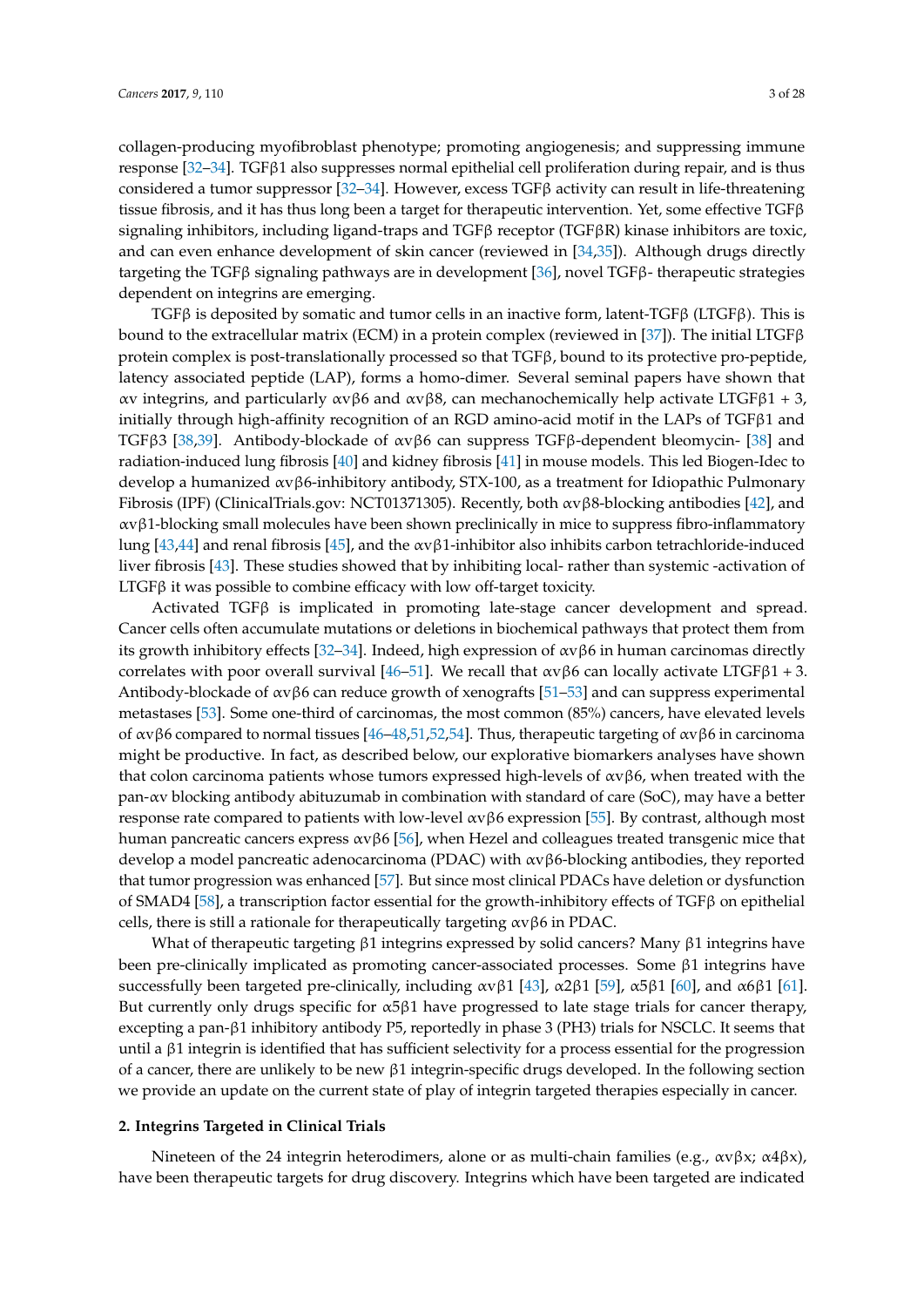in Figure 1. We will not consider the pharmacological strategies used, which have been detailed in Figure [1](#page-3-0). We will not consider the pharmacological strategies used, which have been detailed elsewhere (e.g., [\[62](#page-19-0)[,63\]](#page-19-1)), and we include only compounds that target integrins directly, rather than elsewhere (e.g., [62,63]), and we include only compounds that target integrins directly, rather than their ligands (e.g., excluding anti-fibronectin ED-B domain), or their downstream signaling pathways their ligands (e.g., excluding anti-fibronectin ED-B domain), or their downstream signaling pathways (e.g., anti-focal adhesion kinase). Similarly, we have omitted drugs whose integrin specificity emerges (e.g., anti-focal adhesion kinase). Similarly, we have omitted drugs whose integrin specificity within a wide activity profile (e.g., AS-101 [\[64\]](#page-19-2)). We have focused on late stage trials and on drugs that have reached the market.

<span id="page-3-0"></span>

Figure 1. Integrins targeted in late stage clinical trials. The chains or heterodimers targeted, together with symbols indicating the type of drug used as mentioned in text are shown. Drugs named in violet with symbols indicating the type of drug used as mentioned in text are shown. Drugs named in violet have been used in cancer trials. Non-cancer drugs are named in blue. Marketed drugs are underlined; have been used in cancer trials. Non-cancer drugs are named in blue. Marketed drugs are underlined; withdrawn drug indicated with broken underline. withdrawn drug indicated with broken underline.

We have identified some 480 drugs targeting integrins (the cut-off for our survey was July 2017). We have identified some 480 drugs targeting integrins (the cut-off for our survey was July 2017). Where several companies have licensed a drug, target indication and stage of development may vary, we note the latest stage indication and stage of development may vary, with trials discontinued in one indication but still in progress in others. Here, we note the latest stage variation but still in progress in others. Here, we note the latest stage of clinical development, rather than stating that development has been discontinued. Since our last was the computation of clinical development has been discontinued. Since our last review [\[65\]](#page-19-3), several late-stage trials have reported outcomes. The α4β7 inhibitor vedolizumab was<br>  $\frac{1}{2}$ launched for treatment of Crohn's disease and ulcerative colitis (UC), and several other therapeutics was launched as a collection of the as a collection of the antitargeting α4β7 have advanced into late stage trials. The αLβ2 inhibitor lifitegrast was launched  $\frac{1}{2}$ as a treatment for dry-eye disease. Among less encouraging results, in cancer the PH3 and phase<br>a (BIS) in the Calcinoma of the Carcinoma of the care in the care in the care in the care in the care in the c 2 (PH2) trials of the αvβ3/αvβ5 inhibitory peptide cilengitide in glioblastoma, in squamous cell in  $(1.82 \times 10^{-14})$ carcinoma of the head and neck (SCCHN), and in non-small cell lung carcinoma (NSCLC), and of the head and neck (SCCHN), and in non-small cell lung carcinoma (NSCLC), and of the αv-inhibitory antibodies abituzumab, in PH2 trials in colorectal carcinoma (CRC) and prostatic the αv-inhibitory antibodies abituzumab, in PH2 trials in colorectal carcinoma (CRC) and prostatic late stragger trial results have not been published and a problem, we get the NIH WEB-site that  $y = kT$ (https://clinicaltrials.gov/) identifier locating the trial at ClinicalTrials.gov (NCTxxxxxxxx). endpoints. Where late stage trial results have not been published, we generally cite the NIH Web-site [\(https://clinicaltrials.gov/\)](https://clinicaltrials.gov/) identifier locating the trial at ClinicalTrials.gov (NCTxxxxxxxx).<br>
The Second Clinical Trials.gov/) identifier locating the trial at ClinicalTrials.gov (NCTxxxxxxx). cancer, and of intetumumab in a melanoma and a prostatic carcinoma trial, failed their primary

might have also been targeted for diagnosite maging. Therefore (10-7711-1200), maging generacie acute accepted informed fit here exitended, has been addition. Integrins have also been targeted for diagnostic imaging. Apticitide (Tc-99m-P280), imaging gpIIbIIIa for acute deep-vein thrombosis in lower extremities, has been launched. (99m)Tc-maraciclatide, for identifying fibrosis in hypertrophic cardiomyopathy and acute coronary syndrome, and [18F]FPPRGD2 as a positron emission tomography (PET) imaging agent, for diagnosis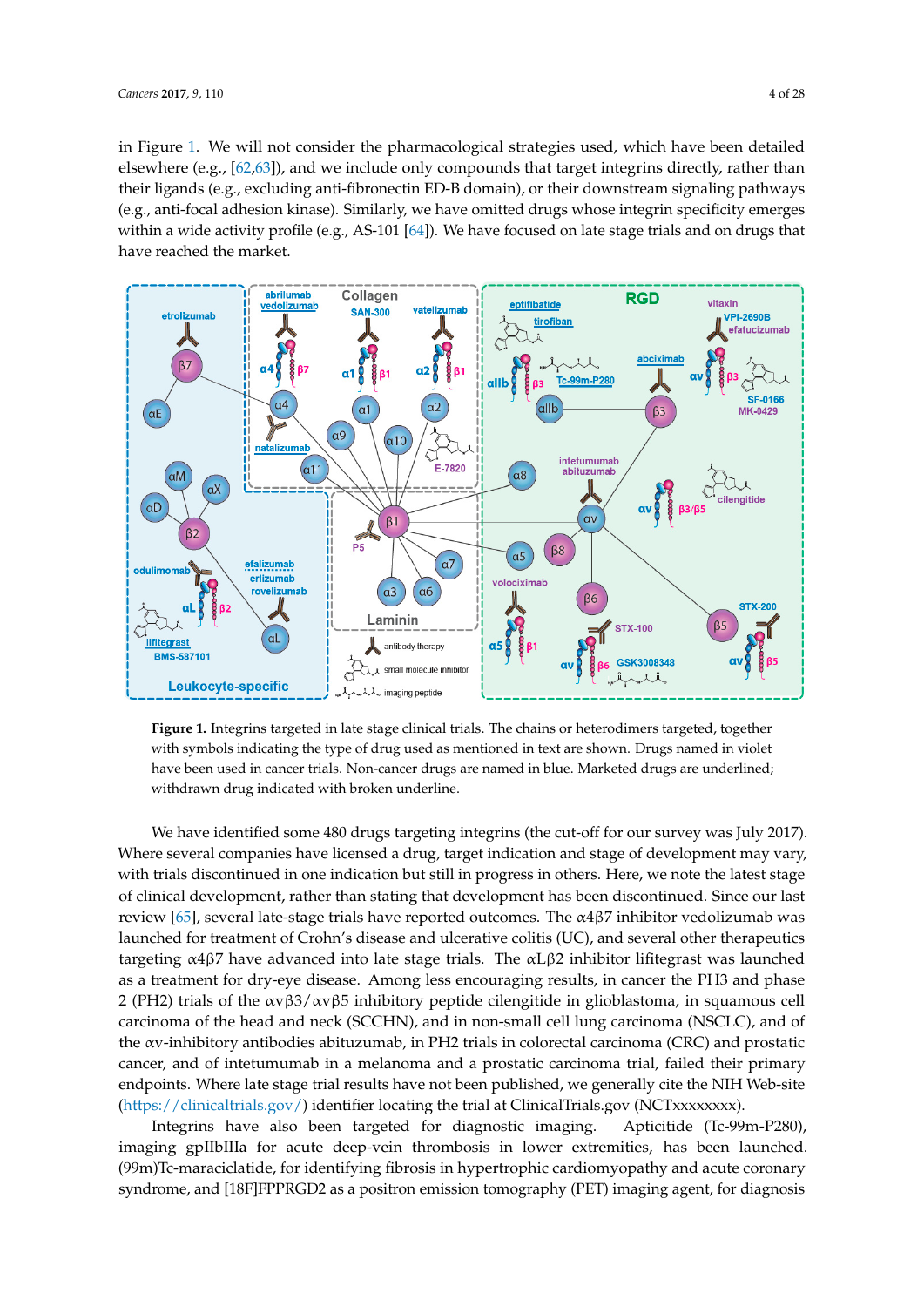of vascular inflammation diseases such as aortic aneurysm or carotid atherosclerosis, both imaging αvβ3, are in PH2 trials. 14 others imaging agents are reported to be in early development [\[66,](#page-19-4)[67\]](#page-19-5).

#### <span id="page-4-0"></span>*2.1. The Collagen Receptors*

The four β1-series integrin collagen receptors ( $\alpha$ 1β1,  $\alpha$ 2β1,  $\alpha$ 10β1,  $\alpha$ 11β1) have each been therapeutically targeted, and for  $\alpha$ 2 $\beta$ 1 there seems to be a clinical basis for further effort [\[68\]](#page-19-6). Only one program has targeted α10β1 and α11β1, but the development (by Xintela AB, Lund, Sweden) has apparently been abandoned.

 $\bullet$   $\alpha$ 1

α1β1 is a collagen-laminin receptor seen both as a target for inhibition of tumor angiogenesis and growth [\[69\]](#page-19-7), and for the suppression of inflammation. The anti- $\alpha$ 1 $\beta$ 1 antibody SAN-300 (from Valeant (Quebec, QC, Canada)) is in PH2 trial for rheumatoid arthritis [\[70\]](#page-19-8). But active  $\alpha$ 1 $\beta$ 1 can inhibit EGFR signaling [\[71\]](#page-19-9). Therapeutic inhibitors of EGF-receptor signaling are effective anti-cancer drugs (e.g., cetuximab; gefitinib; erlotinib). So therapeutic inhibition of  $\alpha$ 1 $\beta$ 1 may hypothetically enhance EGFR signaling, and thus be pro-tumorigenic: it should be cautiously managed.

 $\bullet$   $\alpha$ 2

α2β1 is seen as an anti-thrombotic target [\[72\]](#page-19-10), being responsible for activation of platelets and for their adhesion to damaged vessel walls [\[73](#page-19-11)[,74\]](#page-19-12). It affects T-cell activation and survival [\[75\]](#page-19-13) and regulates inflammation [\[76\]](#page-19-14). α2β1 is potentially also a target in cancer. It is implicated in promoting tumor cell invasion and proliferation [\[77\]](#page-19-15). Two  $α2β1$  PH2 trials are active, and 8 clinical programs on α2β1 have been completed. Vatelizumab (CHR-1103), a humanized α2β1-blocking antibody developed by Chromos Molecular systems (Burnaby, BC, Canada) and now owned by Glenmark (Mumbai, India), was tested in a 96 week relapsing-remitting multiple sclerosis (MS) trial (ClinicalTrials.gov Identifier: NCT02222948). No clinical efficacy was reported, but there were no safety issues. Trials in inflammatory bowel disease (IBD) were also discontinued with no efficacy reported. E-7820 is a sulphonamide-based small molecule (developed by Eisai, Tokyo, Japan), whose action has been attributed to the reduction of α2 mRNA expression [\[78\]](#page-19-16). It showed little efficacy in several PH2 cancer trials targeting locally-advanced or metastatic colorectal carcinoma (CRC), combined with SoCs like FOLFIRI, , bevacizumab and irinotecan, or cetuximab [\[79\]](#page-19-17).

The biology of  $\alpha$ 2 $\beta$ 1 makes it an interesting therapeutic target, and as well-characterized inhibitors are known future clinical trials in oncology may be warranted.

#### *2.2. The Fibronectin Receptors*

Three β1 integrins ( $\alpha$ 4;  $\alpha$ 5;  $\alpha$ 8) and three  $\alpha$ v integrins (β1; β3; β6) are receptors for fibronectin [\[1](#page-15-0)[,80\]](#page-19-18). Five can bind at the Arg-Gly-Asp (RGD) sequence in the fibronectin type-III repeat 10, and one, α4β1, recognizes a Leu-Asp-Val-Pro—like (LDVP) sequence in the fibronectin type-III-CS1 region [\[81,](#page-19-19)[82\]](#page-20-0). The role of four of these receptors in disease has been intensively studied (excluding  $\alpha v \beta 1$  and  $\alpha \beta \beta 1$ ) [\[80\]](#page-19-18). An extensive preclinical literature links them to diverse human pathologies, including cancer, fibrosis, inflammation and autoimmune disease. Owing to the superficially well-defined ligand recognition sequences, they have become prominent targets for drug design. Yet it is not the ability to bind to fibronectin which has been their main feature of pharmacological interest.

## $\bullet$   $\alpha$ 4

α4β1 binds VCAM-1 in addition to fibronectin [\[1\]](#page-15-0). The α4 integrins (α4β1 and α4β7) regulate tissue invasion and homing of activated T-cells during inflammation. This is mediated both by V-CAM-1 ( $\alpha$ 4β1) and by MAd-CAM-1 ( $\alpha$ 4β7) [\[83,](#page-20-1)[84\]](#page-20-2). Subsets of T-cells control inflammation in MS [\[85\]](#page-20-3) and in IBDs, like Crohn's [\[86\]](#page-20-4), and UC [\[87\]](#page-20-5), and blockade of α4-integrins can prevent tissue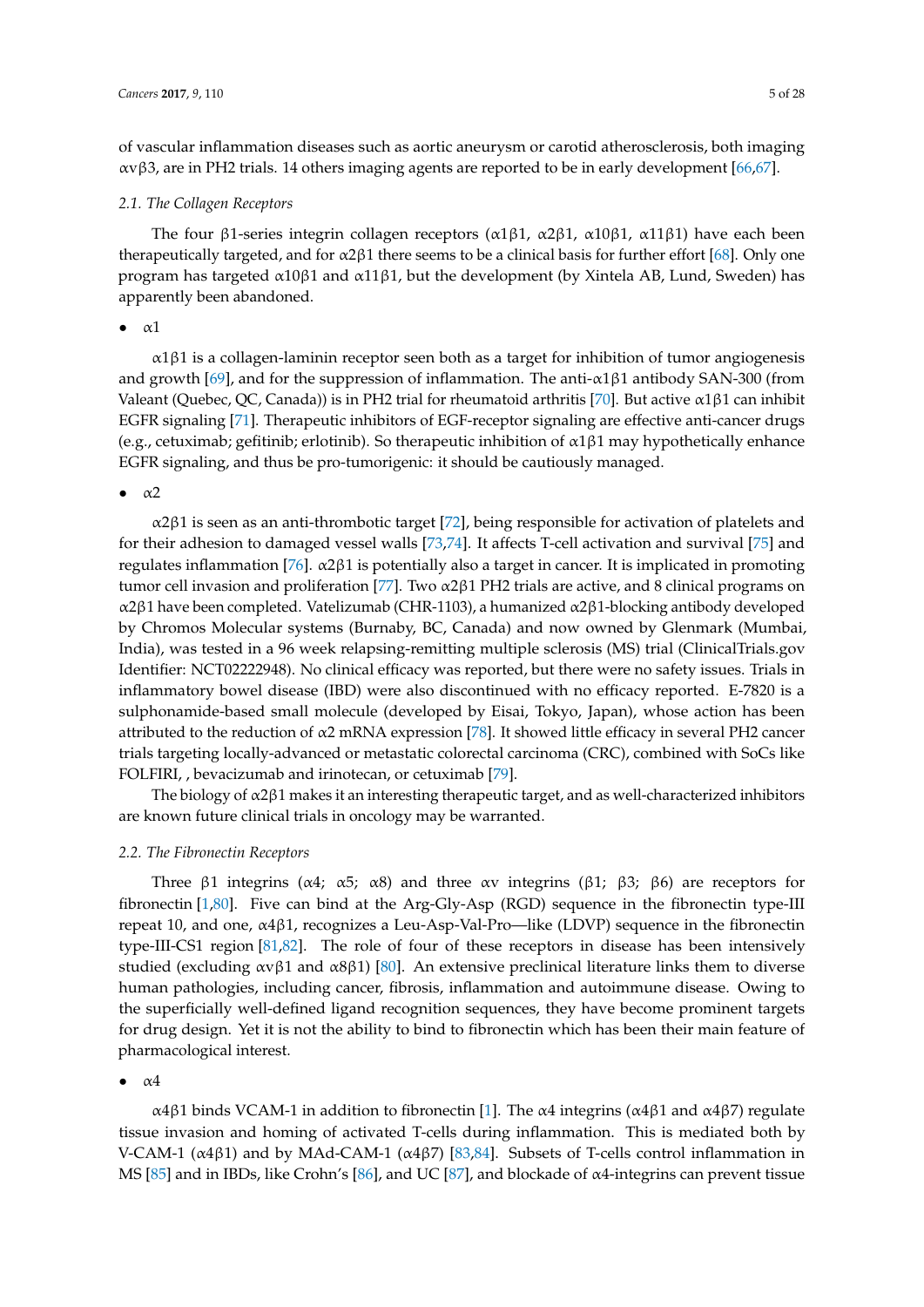invasion of the activated T-cell populations driving these diseases [\[83\]](#page-20-1). Development of pan- $\alpha$ 4 therapeutics was disrupted following clinical experience with natalizumab (Tysabri®) in therapy of MS. A fatal, virally-induced demyelination disease, progressive multifocal leukoencephalopathy (PML), rare in the immune-competent, arose in natalizumab-treated patients [\[88\]](#page-20-6). This challenged the safety of pan-α4-integrin blockade [\[89\]](#page-20-7), and led to a largely successful quest for more specific inhibitors. Although low-molecular weight inhibitors of the  $\alpha$ 4 integrins can be made [\[90\]](#page-20-8), only antibody-based therapeutics have so far reached the marketplace.

• Natalizumab

Natalizumab (Tysabri®; Antegren) is a humanized mouse monoclonal IgG4 $\kappa$  antibody recognizing the human α4 chain in both α4β1 and α4β7 [\[91](#page-20-9)[,92\]](#page-20-10). It was developed by ELAN (Dublin, Ireland) and Biogen-Idec (Cambridge, MA, USA) after Yednock and colleagues showed that α4-blockade could inhibit experimentally induced autoimmune encephalomyelitis [\[93\]](#page-20-11). A pan α4-integrin inhibitor should in theory block the leukocyte diapedesis mediated by interaction of activated T-cells both with VCAM-1, on activated endothelia, and the homing mediated by MAd-CAM-1, the Peyer's patch addressin, on the high-endothelial venules of the gut. X-ray structure of the α4β1-natalizumab-Fab complex revealed that the antibody did not alter  $\alpha$ 4 $\beta$ 1 structure. It acted as an orthosteric inhibitor, binding adjacent to the VCAM-1 D1 domain-acceptor groove on the integrin. This may alter the orientation of the VCAM-1 D2 domain, so lowering the affinity of the VCAM-1-integrin interaction [\[94\]](#page-20-12). Such orthosteric inhibition resembles that predicted for  $\alpha v$ -inhibition by abituzumab (see below).

Natalizumab in phase 1 (PH1) and PH2 trials had similar side effects to placebo, and in multi-center trials as a monotherapy for MS it strongly reduced the numbers of new lesions and relapses over placebo-treated patients [\[95](#page-20-13)[,96\]](#page-20-14). It was registered for MS treatment as monotherapy or together with β-interferon in November 2004. However, it was withdrawn a year later when 3 treated patients developed PML under natalizumab therapy [\[95,](#page-20-13)[97,](#page-20-15)[98\]](#page-20-16). It was later recognized that this was due to an on-target side-effect. The blockade of T-cell patrolling and the consequent immune suppression in the brain led to induction of John Cunningham polyoma virus (JC-virus) and PML [\[88\]](#page-20-6). However, natalizumab was uniquely efficacious in MS and after extensive re-evaluation the US Food and Drug Administration (FDA) allowed its renewed use in MS under rigorous monitoring for JC-virus. An assay for anti-JC virus antibodies has allowed stratification of patients at risk. With these tools to hand, natalizumab is once again widely used for MS therapy, and that despite the severe consequences of treatment discontinuation [\[99\]](#page-20-17). It has also been tested in trials for rheumatoid arthritis, myeloma and Crohn's disease, and in PH2 trials in cerebral ischemia, and stroke (ACTION trial) [\[100\]](#page-20-18).

A Cochrane report concluded that there was benefit from natalizumab in Crohn's disease trials, and it was successfully registered in this indication in January 2008 [\[101\]](#page-20-19). Biogen's rapid responses to the severe adverse events of natalizumab are ethically commendable, and their subsequent collaboration with the FDA in response to patients' wishes for the clinically effective but high-risk drug were also admirable [\[102\]](#page-20-20). Natalizumab is undergoing trials for myeloma and has also been approved for orphan drug use in relapsing-remitting MS.

#### $\bullet$   $\alpha$ 5 $\beta$ 1

Volociximab (EOS-200-4) is a humanized chimeric IgG4 antibody inhibiting the α5β1 integrin, and seen as an anti-angiogenic therapy for solid tumors and wet age-related macular degenerative disease. It was developed by PDL (Incline Village, NV, USA) and subsequently licensed to Biogen-Idec, Ophthotech (New York, NY, USA) and Abbott (Abbott Park, IL, USA), but development was stopped after lack of efficacy in PH2 trials [\[103](#page-21-0)[,104\]](#page-21-1). Anti-angiogenesis therapy in cancer and ocular indications has been influenced by the wide successes of drugs targeting the VEGF pathway (e.g., bevacizumab) [\[105\]](#page-21-2).

A pan- β1 murine monoclonal antibody, P5 (Chungbuk University (Cheongju, Korea)), claimed to predominantly act at  $\alpha$ 5 $\beta$ 1, is reported in PH3 trials for NSCLC [\[106\]](#page-21-3). Development on the small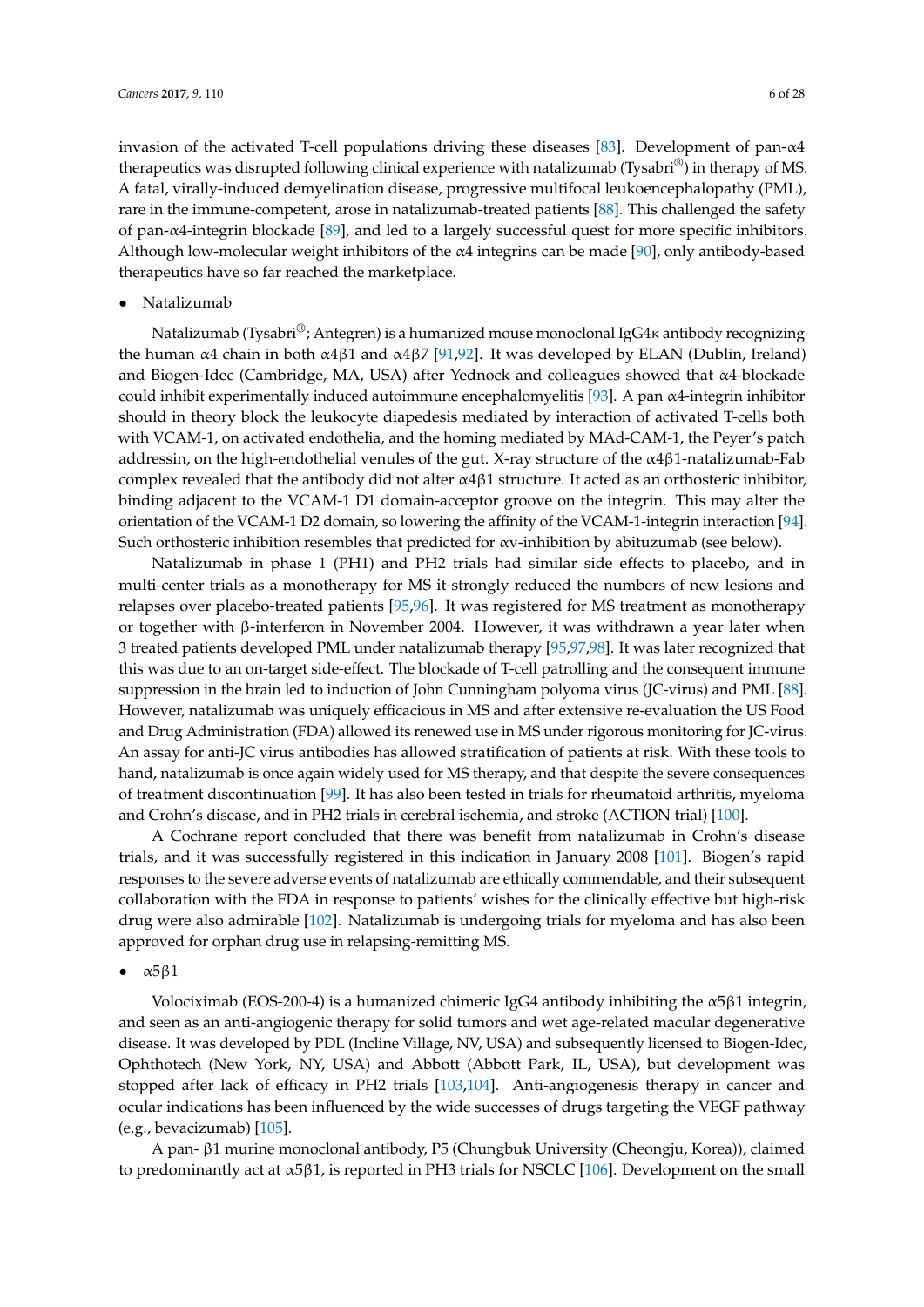molecule α5β1/pan-αv inhibitor GLPG-0187 (Galapagos (Mechelen, Belgium)) appears to have been stopped [\[107\]](#page-21-4).

### *2.3. The αv—Integrins*

αv integrins can control cancer biologies like tumor angiogenesis, growth, metastasis and immunomodulation [\[108\]](#page-21-5). They also influence the pathophysiology of bone metastasis, being expressed both on tumor cells and on osteoclasts [\[109\]](#page-21-6). The pattern of  $\alpha v$  integrin expression varies between cancers. Malignant melanoma and glioblastoma cells, for instance, tend to express  $\alpha v \beta 3$ , whereas in other indications like CRC and pancreatic carcinoma its expression is restricted to angiogenic endothelium [\[15,](#page-16-7)[110\]](#page-21-7). By contrast,  $\alpha v \beta 6$  is expressed in many CRC tumors, but is absent from prostate carcinoma [\[55](#page-18-6)[,111\]](#page-21-8). Furthermore, within an indication, both αv integrin expression level and subtype may vary within a patient population, and expression levels may vary within a given tumor [\[55\]](#page-18-6).

Two pan-αv integrin antibodies have been evaluated in late-stage clinical trials, abituzumab (DI17E6, EMD 525797: Merck KGaA (Darmstadt, Germany)) [\[112\]](#page-21-9) and intetumumab (CNTO95: Centocor (Malvern, PA, USA)) [\[113\]](#page-21-10). Both bind the  $\alpha v$  subunit and inhibit all five  $\alpha v$  integrins [\[114\]](#page-21-11) (see Figure [1\)](#page-3-0). The antibodies both inhibit ligand binding and tumor growth in xenograft models [\[112,](#page-21-9)[115–](#page-21-12)[117\]](#page-21-13), but differ in their ability to trigger immune responses.

#### • Abituzumab

Abituzumab from Merck KGaA is a humanized, de-immunized monoclonal IgG2 antibody. It is deglycosylated, so it is expected to not induce antibody dependent cellular cytotoxicity. In PH1 trials in progressive castration-resistant prostate cancer (CRPC) patients with bone metastases after chemotherapy, it showed a favorable safety profile and some evidence of clinical activity [\[118\]](#page-21-14). In the subsequent PERSEUS PH2 trial on chemotherapy-naïve patients, with asymptomatic or mildly symptomatic metastatic CRPC with progressive bone lesions, patients were treated with abituzumab or placebo, in combination with luteinizing hormone-releasing hormone agonist/antagonist therapy. The primary endpoint, extended progression free survival (PFS), was not significantly different between the treatment groups. However, the cumulative incidence of bone lesion-progression was lower in abituzumab-treated patients [\[111\]](#page-21-8).

ανβ5 and ανβ6 integrins are expressed in CRC cells [\[119](#page-21-15)[,120\]](#page-22-0), and over-expression of ανβ6 has been implicated as a negative prognostic marker associated with a reduction in median overall survival (mOS) in early-stage metastatic CRC (mCRC) [\[46,](#page-18-0)[55\]](#page-18-6). Cross-talk between  $\alpha v$ -integrins and TGF $\beta$  can regulate Epithelial-Mesenchymal Transition (EMT) [\[121\]](#page-22-1). αvβ6 locally activates TGFβ, to induce EMT and promote invasive and metastatic behavior of CRC cells [\[38](#page-17-9)[,46,](#page-18-0)[122\]](#page-22-2).

In the POSEIDON PH1/2 trial, abituzumab was evaluated in mCRC [\[55\]](#page-18-6). The trial assessed the tolerability of abituzumab in combination with the SoC—cetuximab and irinotecan- at PH1, and explored the efficacy of the combination over the SoC (PH2) [\[55\]](#page-18-6). Abituzumab was acceptably tolerated in combination with cetuximab and irinotecan. The primary end point (PFS) was not met. A pre-planned biomarker analysis investigated the relationship between integrin expression and treatment outcome. Data suggested that high  $\alpha v \beta \delta$  expression may be a negative prognostic marker for OS in the SoC cohort, and predictive for prolonged OS in the abituzumab combination cohort. Furthermore, the data indicated that the response to the abituzumab combination was improved in those patients with high integrin  $\alpha \nu \beta 6$ -expression. Patients with low expression did not benefit from abituzumab. It is conceivable that abituzumab-based therapy might benefit mCRC patients with high αvβ6 expression on the primary tumor [\[55\]](#page-18-6). However, this must be verified in trials where levels of αvβ6-expression are used up-front for cohort-stratification.

Beside cancer, abituzumab is being investigated in a PH2 trial in patients with systemic-sclerosis-associated interstitial lung disease (SSc-ILD) (NCT02745145), to evaluate safety and efficacy (immune response). As in other fibrotic diseases, in SSc-associated fibrosis the data emphasize a role for TGFβ [\[123](#page-22-3)[,124\]](#page-22-4). Local activation of TGFβ by αvβ6 might therefore alter disease progression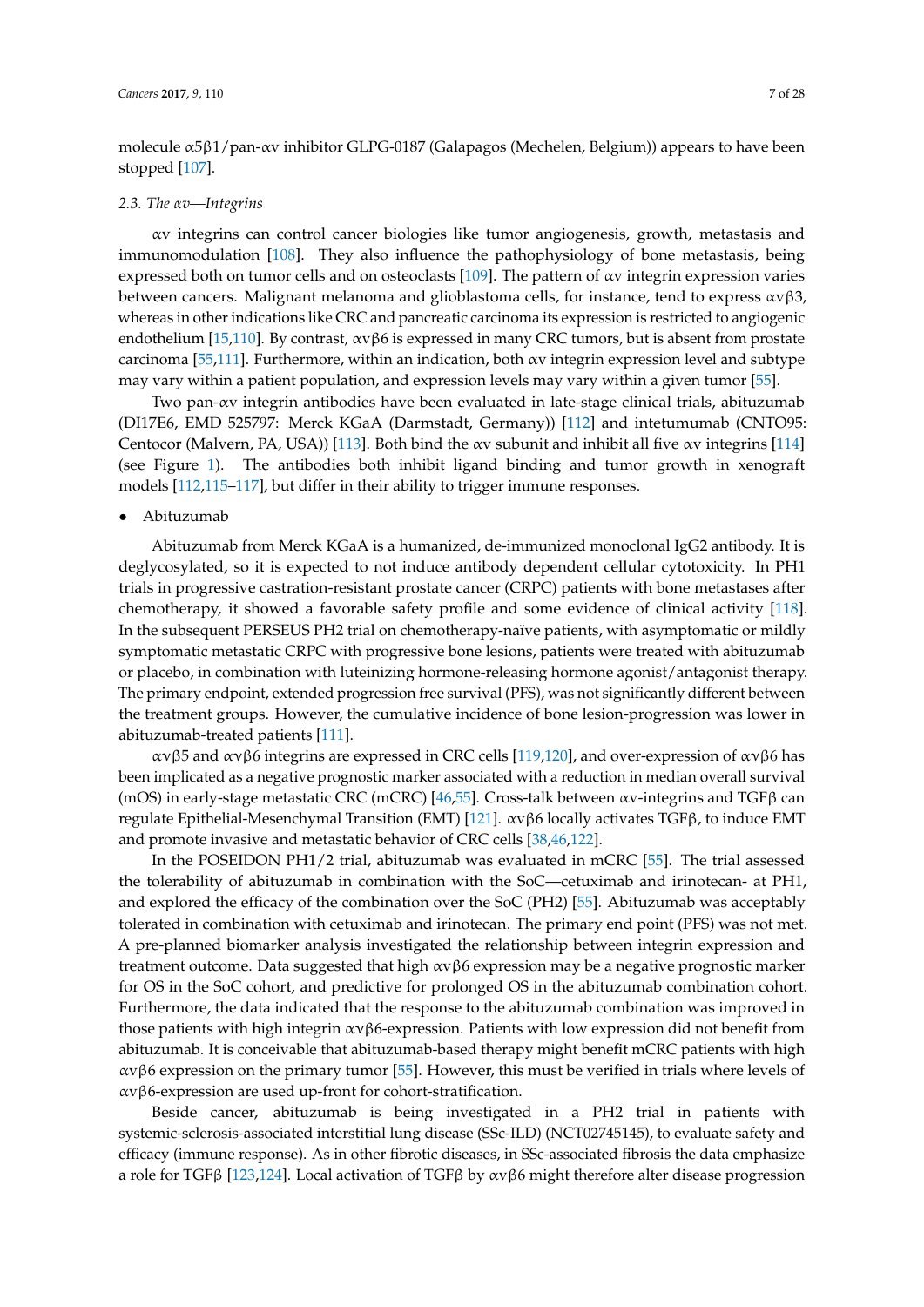in SSc-ILD. Such local and indirect inhibition of TGFβ by integrin inhibitors like abituzumab (pan- αv) or BG00011 (STX-100;  $\alpha v \beta 6$ ) might have a superior safety profile to systemic TGF $\beta$  inhibitors [\[124\]](#page-22-4). In addition, there may also be differential effects on disease progression produced by local inhibition of all  $\alpha v$  integrins, compared with the inhibition of  $\alpha v \beta 6$  alone.

• Intetumumab

Intetumumab (CNTO-95) from Centocor is also a pan-αv integrin inhibitor. It is a fully human IgG1 and can induce ADCC, in contrast to abituzumab, an effector-negative IgG2. Several PH1 trials demonstrated a favorable safety profile for intetumumab. A PH2 trial in melanoma, as monotherapy and as combination with dacarbazine, demonstrated no statistically significant efficacy, but a trend for an improved OS [\[113\]](#page-21-10). Another PH2 trial investigated efficacy in combination with docetaxel and prednisone in mCRPC patients, but the intetumumab combination resulted in significantly reduced PFS over SoC at all end points, though without major effects on tolerability [\[125\]](#page-22-5). An antibody-drug conjugate, IMGN-388, is intetumumab bound to maytansinoid cytotoxic agent DM4, and has been investigated in a PH1 trial (NCT00721669).

 $\bullet$   $\alpha \nu \beta 3$ 

αvβ3 integrin has been preclinically implicated in tumor angiogenesis, macular degenerative eye disease, bone resorption, and in the progression of several tumors including melanoma and glioblastoma, where its expression is a negative prognostic indicator. Vitaxin (MEDI-523; AME (San Diego, CA, USA)), and efatucizumab (abegrin; MEDI-522: Medimmune (Gaithersburg, MD, USA)) are humanized higher affinity variants derived from murine antibody LM609. They have been tested in multiple PH2 oncology trials, for example in prostate (NCT00072930) and lung carcinomas, CRC (NCT00027729) and in melanoma (NCT00111696; NCT00066196), in combinations with standard of care [\[126\]](#page-22-6). But there has been no report of clinical efficacy, and their development appears to be quiescent.

Several other  $ανβ3$  inhibitors are in PH2 trial in diverse non-oncological indications. SF-0166 (SciFluor Life Sciences (Cambridge, MA, USA)) is a fluorinated small molecule inhibitor in PH2 trial (NCT02914613) for topical treatment of wet age-related macular degeneration and diabetic macular edema. VPI-2690B (Vascular Pharmaceuticals (Chapel Hill, NC, USA) with Janssen (Beerse, Belgium)) is a monoclonal antibody in PH2 trial (NCT02251067) for diabetic nephropathy. MK-0429 (Merck and Co. (Kenilworth, NJ, USA)) is a small molecule in development both for hormone refractory prostate cancer and for osteoporosis [\[127\]](#page-22-7), but no further development has been reported.

## $\bullet$   $\alpha \nu \beta 5$

αvβ5 is a vitronectin receptor which has been implicated in resorption of rod cell membranes [\[128\]](#page-22-8), and as a co-receptor for adenovirus [\[129\]](#page-22-9). It is very widely distributed in normal human tissues [\[110](#page-21-7)[,119\]](#page-21-15). Stromedix (Biogen-Idec) started development of a monoclonal antibody, STX-200, targeting sepsis, scleroderma and fibrosis, but no studies are reported in progress.

•  $\alpha v \beta 3$  and  $\alpha v \beta 5$ 

Cilengitide (EMD121974) from Merck KGaA is a constrained cyclic pentapeptide based on the RGD-sequence, that specifically inhibits  $\alpha v \beta 3$  and  $\alpha v \beta 5$  [\[130,](#page-22-10)[131\]](#page-22-11). Preclinical studies supported its efficacy as an anti-angiogenic and anti-tumor agent—and it was active in  $\alpha v \beta$ 3 and  $\alpha v \beta$ 5-driven cellular assays at  $\sim$ 1  $\mu$ M [\[108](#page-21-5)[,131\]](#page-22-11). It suppressed breast metastasis to bone [\[132](#page-22-12)[,133\]](#page-22-13), and enhanced radiotherapy in orthotopic brain tumor models [\[134\]](#page-22-14). After unsuccessful early trials in pancreatic carcinoma and melanoma [\[135,](#page-22-15)[136\]](#page-22-16), a dose escalation PH1/2 trial in late-stage glioblastoma (GBM) showed some unexpected long-lasting responses as monotherapy [\[137\]](#page-23-0) as well as an activity signal in combination with temozolomide in newly diagnosed GBM patients. This led to the first PH3 trial of an anti-integrin therapy in cancer, the CENTRIC trial (NCT00689221) in newly diagnosed GBM patients, in combination with radiation and chemotherapy. Patients were selected for their expression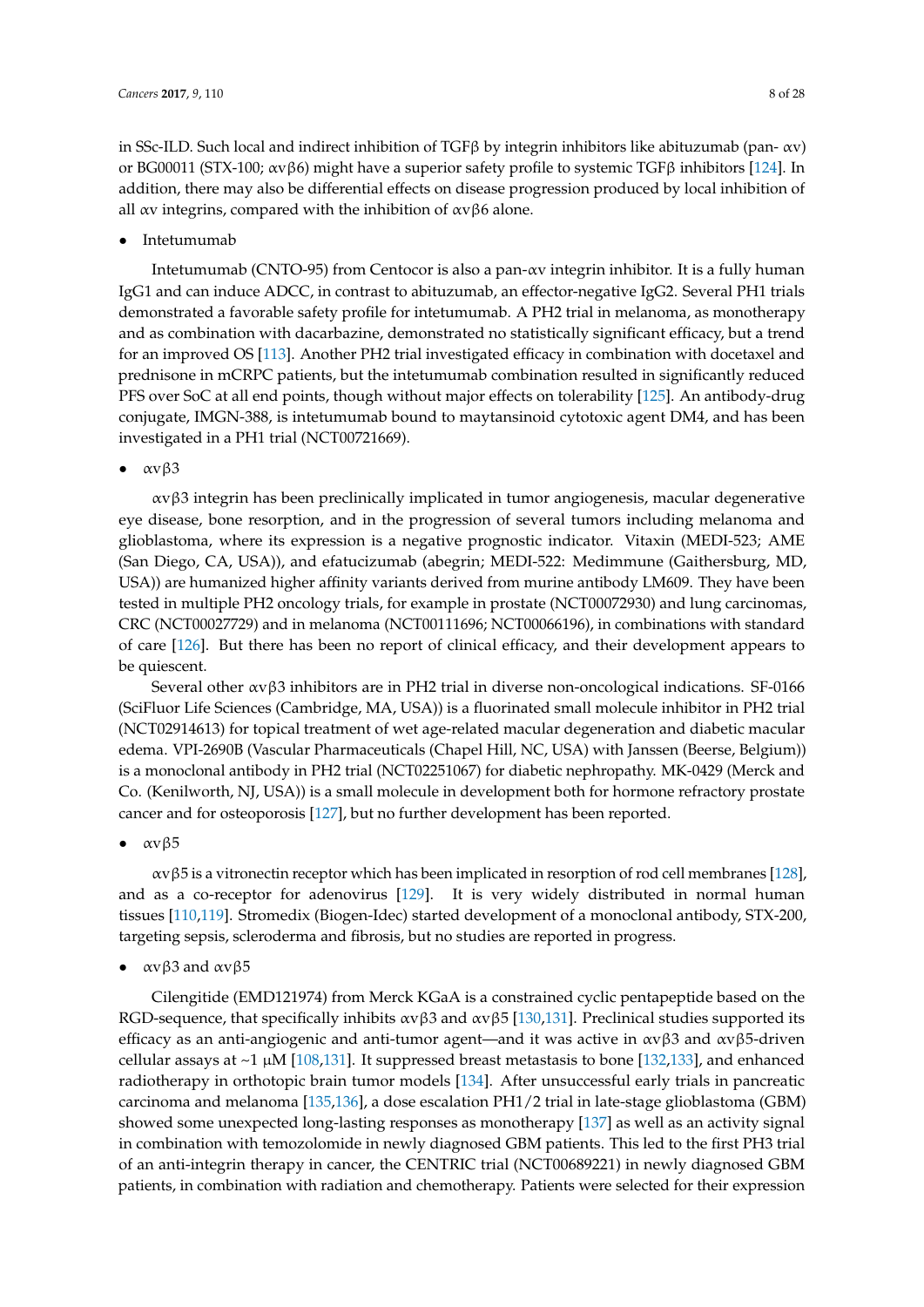of the methylated- O<sup>6</sup>-methylguanine DNA methyltransferase (MGMT) gene promoter (a stratification marker for sensitivity to temozolimide), while a parallel PH2 study (CORE: NCT00813943) examined the temozolimide-insensitive MGMT-unmethylated population. Both trials showed that cilengitide had no clinical benefit. A PH2 trial (ADVANTAGE: NCT00705016) in first-line SCCHN patients, in combination with cetuximab and platinum-based chemotherapy also failed to give a clear positive outcome. A PH2 trial in first-line NSCLC (CERTO: NCT00842712), in combination with cetuximab and cisplatin, also failed its primary endpoint and development was stopped [\[138–](#page-23-1)[142\]](#page-23-2). Trials altering the temozolimide regimen in GBM [\[143\]](#page-23-3), with cediranib in recurrent GBM patients (NCT00979862) [\[144\]](#page-23-4), in childhood progressive high-grade astrocytoma (NCT00679354) and in solid tumors with paclitaxel [\[145\]](#page-23-5) were completed without significant clinical activity being observed. It may be noted that many other

clinical PH3 programs using diverse approaches have failed for GBM over the past decade [\[146\]](#page-23-6). Cilengitide is rapidly cleared from serum ( $t_{1/2}$  = 3–5 h) [\[147\]](#page-23-7), but continuous perfusion studies over 4 weeks with cilengitide at the limits of solubility (40 mg/h), attaining a steady state concentration of  $\sim$ 10  $\mu$ M, also failed to improve the clinical outcome, without dose-limiting toxicity [\[148\]](#page-23-8). Preclinical studies suggested that nanomolar concentrations of cilengitide could on one hand activate αvβ3 and enhance angiogenesis and tumor growth [\[27\]](#page-16-18), and on the other, enhance intratumoral vascular permeability and increase drug delivery [\[149\]](#page-23-9). This lead to much active debate about the role of  $\alpha v \beta 3$ and  $\alpha \nu \beta$ 5 in tumor development (e.g., [\[150\]](#page-23-10)). We should note here that the periodic cilengitide treatment in clinic, where nanomolar systemic concentrations occurred during therapy, did not adversely affect survival over controls in any trial.

The lack of efficacy of cilengitide in GBM trials was a surprise, as well as a disappointment [\[141\]](#page-23-11), for there was no doubt of its preclinical efficacy as an  $\alpha v \beta 3$  and  $\alpha v \beta 5$  inhibitor and anti-angiogenic [\[131,](#page-22-11)[151\]](#page-23-12). Furthermore, overexpression of  $\alpha v \beta 3$  in clinical GBM is a negative prognostic indicator [\[152](#page-23-13)[,153\]](#page-24-0). However, the PH2 GBM trial conclusions were based on historical rather than blinded parallel controls. It is possible that the fast off-rate of cilengitide from its targets, rapid plasma clearance, or inadequate perfusion of the brain tumor environment suppressed any potential clinical efficacy in the CENTRIC trial. A continuous infusion study which supplied high doses of the drug (stable systemic levels  $\sim$ 10  $\mu$ M) was not performed in the context of radio-combination therapy in GBM [\[148\]](#page-23-8). So in future, if the correct clinical context can be discovered, cilengitide, which had a rather innocuous side-effect profile, might yet become an effective therapy.

## • αvβ6

αvβ6, originally identified on airway epithelial cells, and as a fibronectin receptor on colon carcinoma cells, was shown in a landmark study to be a local activator of latent TGF $\beta$ , and lack of  $\alpha v \beta \delta$ in mice startlingly phenocopied the TGF $\beta$ 1 knock-out mouse [\[38\]](#page-17-9) (see Introduction). In mCRC patients treated with abituzumab, a pan- αv inhibitor (see below), an extended OS appeared to be correlated with high tumor expression of  $\alpha v \beta \delta$ , independent of  $\alpha v \beta \delta$ ,  $\alpha v \beta \delta$ , or  $\alpha v \beta \delta$  expression [\[55\]](#page-18-6)—implicating inhibition of  $αvβ6$  as the causal target.

Several companies are developing antibody and small molecule inhibitors of  $\alpha v \beta 6$ . The humanized monoclonal antibody STX-100 (BG00011) from Biogen-Idec [\[52,](#page-18-4)[154\]](#page-24-1) is in PH2 trials for idiopathic pulmonary fibrosis and for nephropathy.The trial (NCT01371305) has completed (May 2017) but no results have been reported to date. GSK3008348 (GSK (Brentford, UK)) is an αvβ6 PET-imaging agents in PH1 trial for therapy of idiopathic pulmonary fibrosis (NCT03069989). An antibody-drug conjugate targeting αvβ6 is in early development (15H3: Seattle Genetics (Bothell, WA, USA)) but clinical trial results have not been reported.

αν $β1$  and αν $β8$ 

αvβ8 is a LTGFβ activator, but its tissue distribution differs markedly from αvβ6 [\[155,](#page-24-2)[156\]](#page-24-3). Efforts to specifically target  $\alpha v \beta \delta$  have not passed the preclinical stage—however, it is also potentially a target for anti-fibrotic therapies.  $\alpha v \beta$ 1 has remained a mysterious integrin because as yet only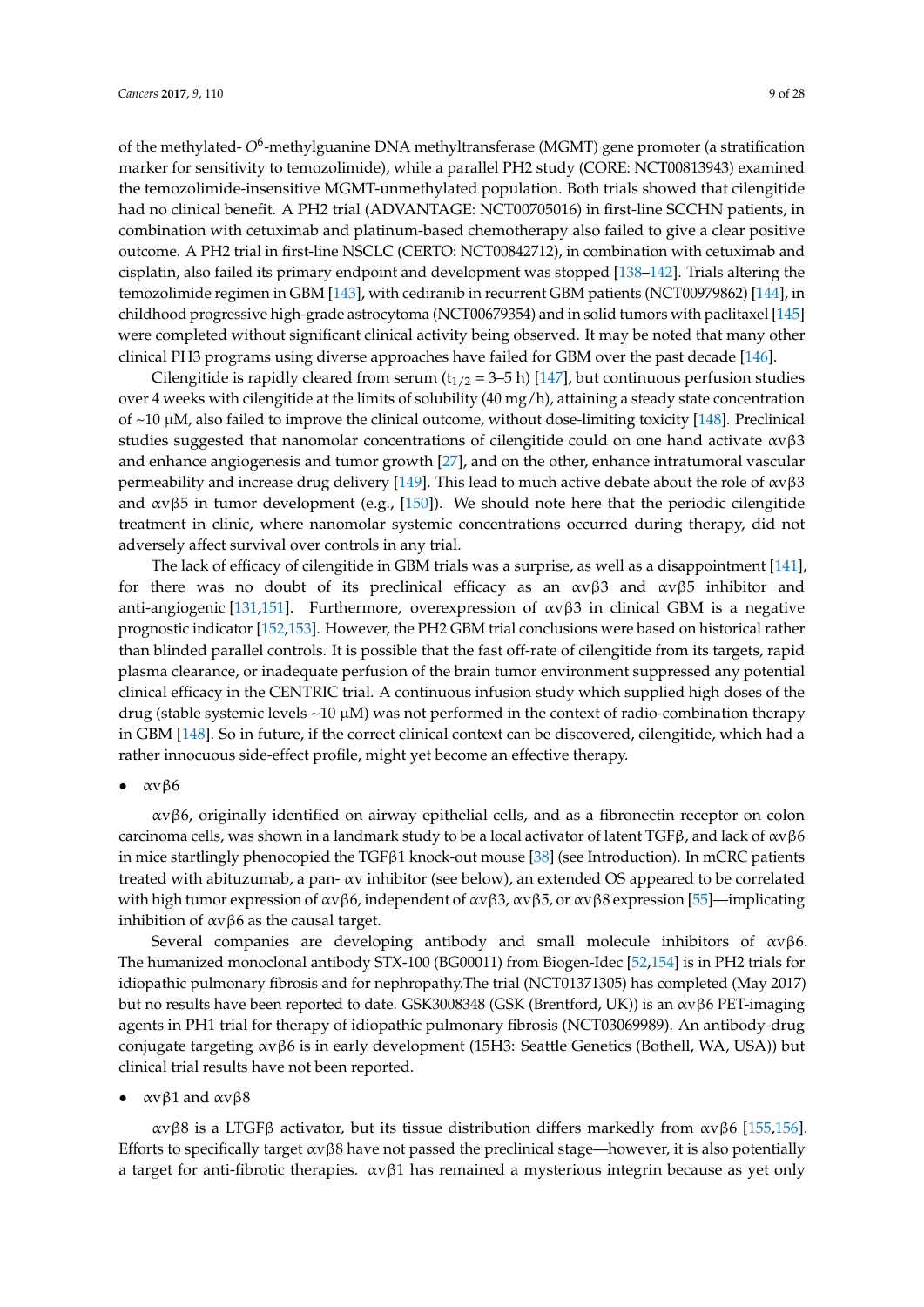biochemical methods, rather than antibodies, can specifically identify its distribution in tissues. Nevertheless, recent studies suggest that it too can activate LTGFβ and play a critical role in tissue fibrosis [\[43](#page-17-14)[,45\]](#page-17-16). It may be an interesting target for therapy.

### *2.4. The Laminin Receptors*

Three β1 integrins (α3; α6; α7), and α6β4 are laminin receptors; two collagen receptors (α1; α2) (see Section [2.1.](#page-4-0)) may as a minor function also bind laminins [\[1,](#page-15-0)[80\]](#page-19-18). Laminins are major components of basement membranes. Their primary integrin receptors support cell homeostasis in the adult epithelia and endothelia, tissue development during embryogenesis, and the altered interactions that accompany pathological changes, including during cancers. The 16 laminin isoforms, combine with the multiple extracellular and intracellular splice variants of  $\alpha$ 3,  $\alpha$ 6, and  $\alpha$ 7 that modify their binding specificities and signalling [\[157\]](#page-24-4). The precise binding interactions with integrins are still not completely defined [\[158,](#page-24-5)[159\]](#page-24-6). However, it appears from preclinical models that these integrins may both promote and inhibit tumor development, depending on tumor type and stage [\[157\]](#page-24-4). At present no drug development project specifically targeting the laminin receptors has reached clinical trials, ignoring the pan-specific anti- $\beta$ 1 antibody, P5 [\[106\]](#page-21-3).

## *2.5. The Leukocyte Integrins*

## 2.5.1. β2 Integrins

Over the past decade many structural details of the conformational activation cycles that integrins experience have been revealed. Here, cytoplasmic signals trigger the transformation of integrin structures which cannot bind extracellular ligands, to high-affinity states that can ("inside-out" signaling) [\[160–](#page-24-7)[163\]](#page-24-8). Ligand binding to the high-affinity forms then induces intracellular ("outside-in") signaling [\[4\]](#page-15-5). Drug developers must now confront the question of which of these states to target and how to target them. This issue is exemplified by the β2 and β3 series integrins.

β2-series integrins are restricted to leukocyte lineages, where they regulate cell-cell interactions involved in innate and adaptive immunity. The low-affinity state on leukocytes in the circulation is rapidly converted to a 10<sup>4</sup>-fold higher affinity in response to local cytokine signals [\[164](#page-24-9)[,165\]](#page-24-10). β2-series integrins mediate trapping and rolling of leukocytes at the endothelial surface [\[166\]](#page-24-11). Other than their role in homeostasis, β2 integrins control a wide range of human pathologies, and their dysfunction drives many autoimmune and inflammatory diseases (reviewed in [\[162\]](#page-24-12)). Inhibitory antibodies and small molecule β2-integrin inhibitors have been generated, but enthusiasm for them as systemic targets has become muted of late, coinciding with the withdrawal of efalizumab with those PML issues previously observed in natalizumab trials [\[167\]](#page-24-13).

• Lifitegrast

Lifitegrast (Xiidra $\mathbb{S}$ ; SAR 1118) is a low-molecular weight tetrahydroisoquinoline antagonist of αLβ2 [\[168\]](#page-24-14), originally from Sunesis Pharmaceuticals (San Francisco, CA, USA) [\[169\]](#page-24-15). It was launched in August 2016 as a treatment for xerophthalmia (dry-eye disease), following out-licensing to Shire Pharmaceuticals (Lexington, MA, USA) and the OPUS2 PH3 trial (NCT10743729) [\[170\]](#page-24-16). Lifitegrast blocks T-cell invasion of the conjunctiva, and suppresses local inflammation. Lifitegrast applied as a 5% eye-drop solution is rapidly adsorbed into ocular tissue, and systemic clearance is rapid (plasma  $t_{1/2}$  = 47 min in rat; <4 h in human). This, and its low potency in CYP450 inhibition assays and *ether-a-go-go* studies, predicted the observed good drug tolerance in humans (SONATA trial: NCT01636206)—without the side-effects of systemic inhibitors of B- and T-cell adhesion [\[88,](#page-20-6)[171\]](#page-24-17).

• Efalizumab

Efalizumab (Raptiva®) is a humanized anti LFA-1 ( $\alpha$ L $\beta$ 2) antibody targeting the  $\alpha$ L (CD11a) chain of the complex. Discovered by Genentech, it was developed and launched by Serono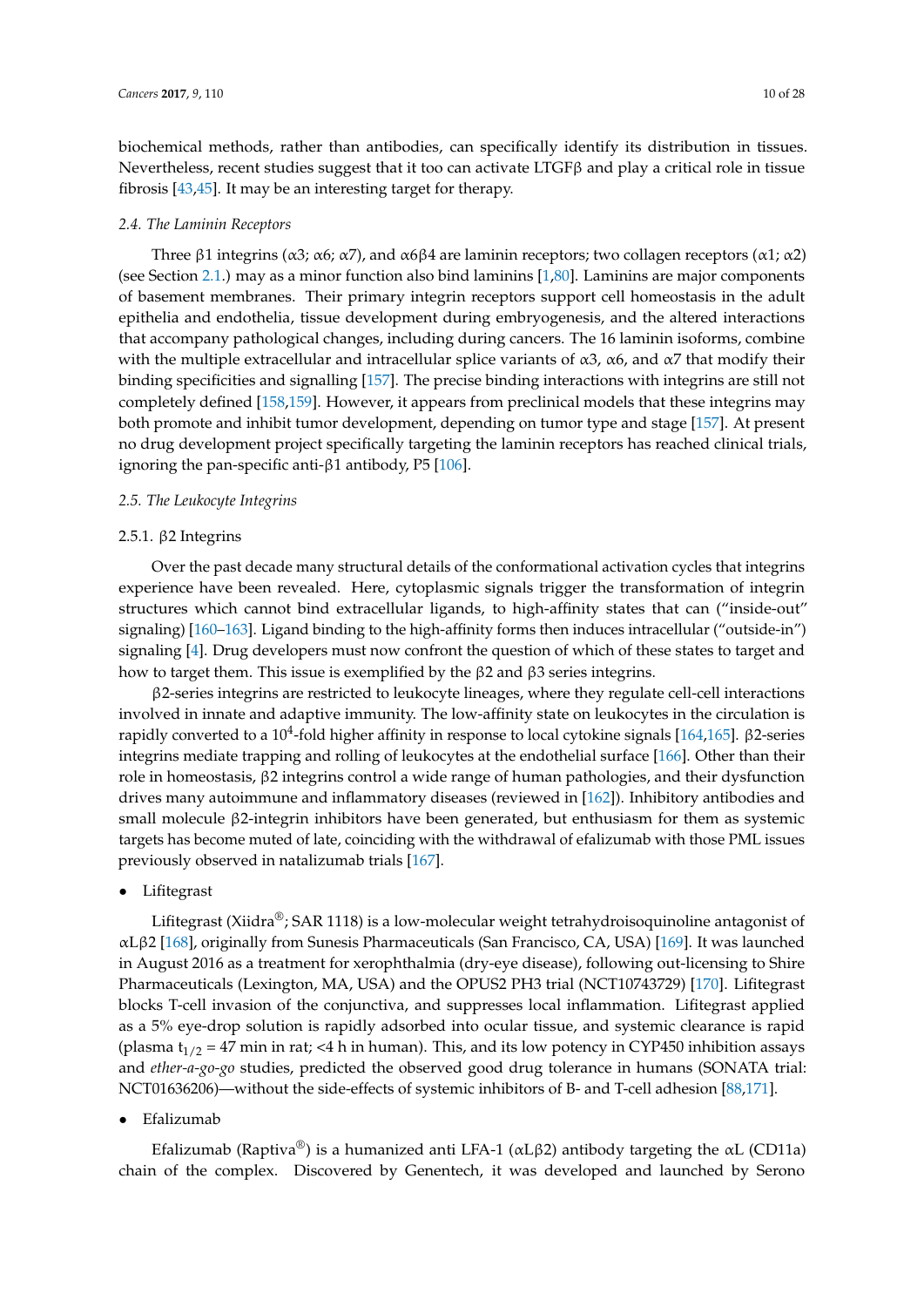(Geneva, Switzerland) in November 2003 for treatment of plaque psoriasis, where it was an effective therapy [\[172\]](#page-24-18). However, the drug was withdrawn in 2009 after treatment of over 45,000 patients, when it was associated with 3 cases of PML [\[171\]](#page-24-17). Unlike natalizumab in MS (see above), alternative psoriasis therapies were available, and the risks of using Efalizumab were considered to outweigh the benefits.

## • Odulimomab

Odulimomab is a chimeric IgG1 antibody developed by Genzyme (Cambridge, MA, USA) for targeting LFA-1 to prevent delayed graft function. It reached PH3 trial in the clinic. Although preclinical studies support the efficacy of anti-LFA-1 antibodies in suppressing graft rejection [\[173](#page-24-19)[,174\]](#page-25-0), Odulimomab development appears to have been terminated.

• Rovelizumab

Rovelizumab (Leukarrest®) is a humanized anti-αL antibody (Hu23F2G) developed by ICOS (Bothell, WA, USA) which entered PH3 trial for cerebral ischemia. Development appears to have been stopped [\[175\]](#page-25-1). Given its anti-macrophage function, it has been suggested that post-irradiated tumors might be a better therapeutic target for such a drug [\[176\]](#page-25-2).

• Other β2 drugs stopped in PH2

Genentech designed erlizumab, a humanized anti-αL antibody, as a therapy for hemorrhagic shock, in collaboration with Roche (Basel, Switzerland). It failed its PH2 trial endpoints, and development was stopped. BMS-587101, a small molecular weight inhibitor of αLβ2 designed for topical use in psoriasis, was stopped after showing signs of hepatotoxicity [\[177\]](#page-25-3).

Inhibitors of β2 integrins work by specifically inhibiting cell adhesion and trapping of white blood cell lineages, mechanisms distinct from those of other immunosuppressive drugs: thus they are potentially attractive therapeutics, as summarized above. However, obviously therapeutic strategies must avoid life-threatening systemic side-effects. The success of Lifitegrast indicates one possible approach: topical application combined with short systemic half-life to limit exposure to the drug. Where this is not possible, focusing the therapeutic effect to a precisely defined activation state of the target integrins may also prove a successful way of minimizing undesired toxicities in future, and to enable the design of inhibitors which do not induce pro-adhesive alterations [\[63](#page-19-1)[,178](#page-25-4)[,179\]](#page-25-5). For example, it is possible to stabilize the chelation of anti-adhesive  $Ca<sup>2+</sup>$  ions at the β2 MIDAS site [\[180\]](#page-25-6), and it may be possible by suitable drug design to lock the β2 integrins in a closed low affinity conformation.

## 2.5.2. β7 Integrins

• Vedolizumab

Vedolizumab (Entyvio®) is a humanized antibody IgG inhibitor of integrin  $\alpha$ 4 $\beta$ 7, originally developed by Millenium pharmaceuticals (Cambridge, MA, USA) as MLN002, and launched in May 2014 after successful PH3 trials in patients with TNF-resistant Crohn's disease and UC [\[181,](#page-25-7)[182\]](#page-25-8). Further late-stage clinical trials are in progress, including for steroid-refractory acute intestinal graft vs. host disease, in fistulizing Crohn's disease and in chronic pouchitis.

Vedolizumab specifically inhibits the interaction of α4β7 with MAd-CAM1. This blocks the homing of cytokine-activated T- cells to the high-endothelial venules of Peyer's patches in gut [\[183\]](#page-25-9). No induction of PML has been reported for vedolizumab [\[182\]](#page-25-8), which unlike natalizumab does not block T-cell patrolling in brain. This enhances the risk-benefit profile for vedolizumab, and may extend its future utility in inflammatory gut diseases.

αEβ7 integrin (CD103-β7) is concentrated on dendritic cells (DCs) in the intestine, and on intraepithelial T-cells, where it mediates T-cell adhesion and DC directed retention in the gut [\[183\]](#page-25-9). Etrolizumab is a recombinant humanized IgG1 monoclonal antibody developed by Genentech (San Francisco, CA, USA), specifically binding to the β7 chain and blocking  $\alpha$ 4β7 and  $\alpha$ Eβ7 integrins, an inhibition profile that distinguishes it from natalizumab and vedolizumab. It is in 8 PH3 trials in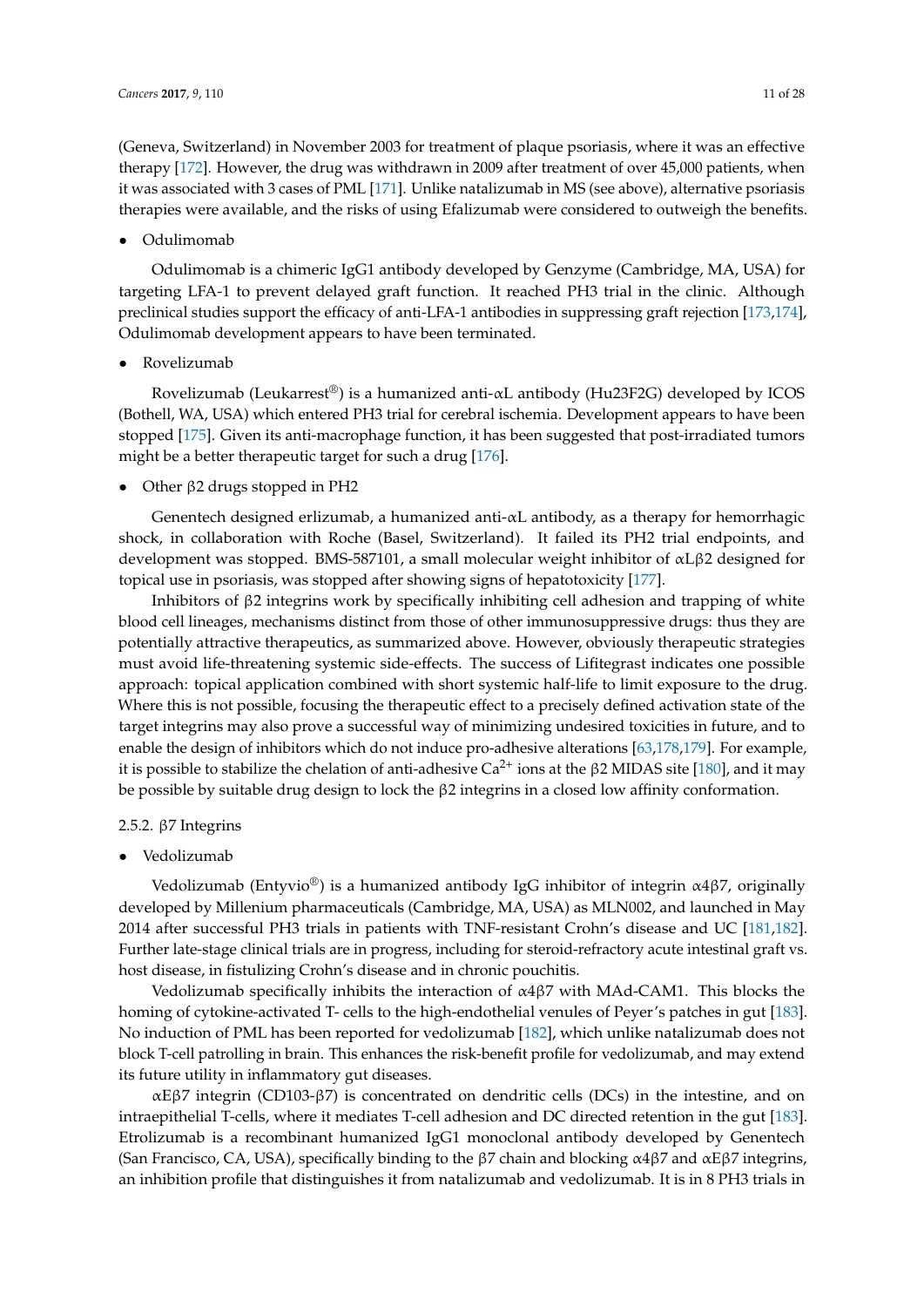similar indications to vedolizumab (e.g., UC: NCT02118584; Crohn's: NCT02118584), and its specificity may reduce side-effects compared to natalizumab and vedolizumab [\[87\]](#page-20-5).

Abrilumab (AMG-181: MEDI-7183) is a human IgG inhibitor of integrin α4β7, developed by Amgen (Thousand Oaks, CA, USA) with AstraZeneca (Cambridge, UK), for treating UC and Crohn's disease, and considered for CRC [\[184\]](#page-25-10). Development was discontinued in 2016 for "strategic reasons", following PH2 results which did not show the necessary clinical profile.

A meta-analysis of opportunistic infection and malignancy, which are a concern where immune suppressive strategies are used, in 12 Crohn's disease and UC clinical trials using α4 and β7 inhibitors found no significant enhanced risk [\[185\]](#page-25-11).

## *2.6. β3—Inhibition on Platelets*

The integrins gpIIbIIIa (αIIbβ3) and αvβ3 have been therapeutic targets. GpIIbIIIa for its role on platelets during thrombosis [\[11,](#page-16-3)[186\]](#page-25-12), and  $\alpha \nu \beta$ 3 for its proposed roles in tumor angiogenesis and proliferation [\[108\]](#page-21-5). Both have been clinically targeted by antibody-, peptide- and small non-peptidic-drugs with variable therapeutic success. Both integrins bind protein ligands at RGD-peptides, and drug development programs focused on tuning inhibitor selectivity by modifying distance, stereochemistry and steric constraints between acidic and basic centers, mimicking Asp and Arg respectively. The X-ray structures of  $\alpha v \beta 3$  and of gpIIbIIIa solved in the presence and absence of specific inhibitors helped clarify the empirical data set [\[187–](#page-25-13)[190\]](#page-25-14). In drugs targeting gpIIbIIIa, the basic center must stretch further into the β3 chain than in  $\alpha$ vβ3, in order to coordinate the MIDAS metal ions in the beta-chain A-domain ("I-domain") , and the substitution of a hydrophobic residue in gpIIbIIIa (Phe231) for a charged one in αvβ3 (Asp218) permits the binding of more hydrophobic aliphatic chains [\[188,](#page-25-15)[190\]](#page-25-14).

• GpIIbIIIa Inhibitors

Anti-thrombotics fall into three major classes: fibrinolytics, anti-coagulants, and platelet aggregation inhibitors (PAIs), targeting surface proteins [\[191\]](#page-25-16). GpIIbIIIa on resting platelets has low affinity for fibrinogen. It is rapidly converted to a high-affinity form following platelet activation by thrombin, collagen or ADP. This high affinity form induces platelet aggregation during blood clotting and in pathological thrombosis, as revealed by the gpIIbIIIa-deficiency disease Glanzmann's thrombocytopenia [\[11\]](#page-16-3). GpIIbIIIa antagonists are more effective PAIs in vitro than either aspirin or ticlopidine alone [\[192\]](#page-25-17). And the mechanism of action of these inhibitors, respectively by cyclo-oxygenase inhibition and by ADP-receptor antagonism is distinct from the gpIIbIIIa antagonists.

As noted earlier, integrins function bidirectionally, being activated inside-out by intracellular signaling, and by outside-in by extracellular stimuli [\[193\]](#page-25-18). Integrin antagonists that act at the ligand binding site may counter-intuitively agonize outside-in signaling from the receptor, although they antagonize receptor binding to extracellular ligands [\[190,](#page-25-14)[194](#page-26-0)[–196\]](#page-26-1).

Despite concerns that competitive gpIIbIIIa antagonists might induce thrombosis or enhance bleeding, this has not been a major issue for gpIIbIIIa inhibitors in the clinic [\[197\]](#page-26-2). Bleeding events with gpIIbIIIa inhibitors are related rather to acute thrombocytopenia, induced by antibodies against drug-target complexes [\[198\]](#page-26-3). The historical trials investigating these issues and a detailed overview of the pharmacology of gpIIbIIIa inhibitors is excellently reviewed elsewhere [\[199\]](#page-26-4).

• Abciximab (c7E3Fab; ReoPro)

The pan- $\beta$ 3 inhibitory humanized antibody Fab fragment, Reopro®, was the first integrin inhibitor to reach the therapeutic market. It was registered by Centocor and Eli Lilly (Indianapolis, IN, USA) in January 1995 for prevention of clot formation during high-risk coronary angioplasty. The murine progenitor acts allosterically at the gpIIIa chain (integrin β3 subunit) [\[195,](#page-26-5)[200\]](#page-26-6). The continued success of ReoPro as an anti-thrombotic is indicated by the biosimilars (Rexipro; Clotinab; Abcixirel) that have since been launched. Although ReoPro targets the β3 chain and inhibits both gpIIbIIIa and  $ανβ3$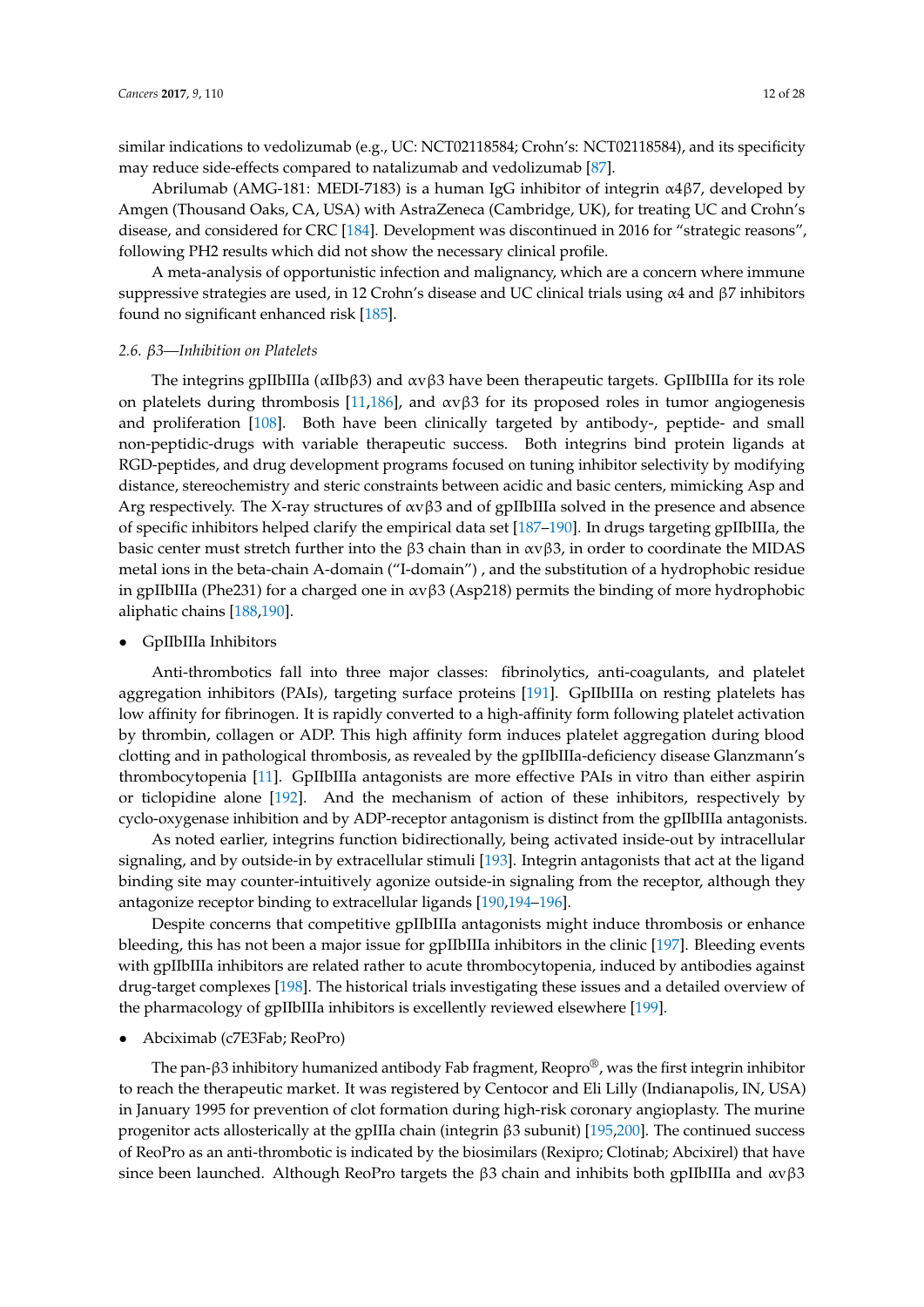no specific effects have been attributed to its action on  $ανβ3$ . Platelets halt bleeding in wounds as well as pathologically triggering thrombosis, so gpIIbIIIa inhibitors must act in a narrow therapeutic window to prevent uncontrolled bleeding. Indeed, a primary adverse effect seen in ReoPro therapy is thrombocytopenia [\[201\]](#page-26-7). However, its benefits in anti-thrombotic therapy are clear, and extended bleeding times are often considered clinically acceptable.

Abciximab was originally launched as a surgical-adjunct therapy for anti-thrombotic prophylaxis during percutaneous coronary intervention (PCI) (high-risk coronary angioplasty). As it was well tolerated in the clinic, its use was extended to all angioplasty, and to unstable angina patients due for angioplasty. It was registered for use in unstable angina, and subsequently a biosimilar was also launched for acute myocardial infarction by ISU-ABXIS (Seongnam-si, Korea) under the name Clotinab® [\[202\]](#page-26-8).

Following the clinical success of Abciximab many companies attempted to develop low-molecular weight orally-available inhibitors of gpIIbIIIa. This seemed straightforward given the existing knowledge of integrin biology. However, orally available drugs that inhibited activated gpIIbIIIa receptors often increased bleeding events, leading to severe thrombocytopenia [\[198,](#page-26-3)[203\]](#page-26-9). Nevertheless two low molecular weight parenteral gpIIbIIIa inhibitors were successfully developed, Tirofiban and Eptifibatide.

• Tirofiban (Aggrastat<sup>®</sup>)

Tirofiban (*N*-(butylsulfonyl)-*O*-(4-(4-piperidinyl)butyl)-L-tyrosine mono hydrochloride monohydrate) was launched by Merck and Co. in August 1998 for use in acute coronary syndrome. It was subsequently registered for prevention of myocardial infarction in unstable angina or non-Q-wave myocardial infarction. It has recently been approved for use in percutaneous coronary intervention, and has been sold under license by a number of companies. It has a short plasma half-life of 2 h [\[204,](#page-26-10)[205\]](#page-26-11).

• Eptifibatide (Integrilin<sup>®</sup>)

Eptifibatide is a cyclic hexapeptide peptide inhibitor developed by COR therapeutics (Millenium/Takeda (Deerfield, IL, USA)) which is an active-site mimetic of the snake venom disintegrin Barbourin [\[167](#page-24-13)[,206\]](#page-26-12). In Eptifibatide, homo-Arg substitutes for Lys in the Barbourin KGD- sequence. Eptifibatide was launched in July 1998, and used to treat unstable angina, acute coronary syndrome and myocardial infarction [\[207\]](#page-26-13).

The structural basis for Tirofiban and Eptifibatide inhibition was elegantly revealed using X-ray crystallography [\[190\]](#page-25-14). Although the molecules act in a similar manner, they can show differential biological activities [\[208\]](#page-26-14). Whereas gpIIbIIIa inhibitors block interaction of platelets with fibrinogen, they do not prevent platelet activation, as does Aspirin, and their effects can rapidly wear off unless, like ReoPro they show a depot effect [\[202\]](#page-26-8).

Tc-99m-P280 (Apcitide<sup>®</sup>) is a gpIIbIIIa-binding peptide launched in 1998 for the imaging of deep vein thromboses. It is the only approved reagent for this indication. It is supplied as a kit for use with a Technicium-99 generator, so its usage may be constrained by current difficulties in the supply of molybdenum-99 [\[209\]](#page-26-15).

• Pharmacology of gpIIbIIIa inhibitors

Reopro<sup>®</sup> is a Fab fragment with a short plasma half-life ( $\sim$ 4 h) and a low volume of distribution. It has a high affinity for its target  $(Kd~5~nM)$ , and is rapidly sequestered by circulating platelets  $(-50\%$  bound within 10 min). Yet 13–29% of available gpIIbIIIa is still blocked by Reopro<sup>®</sup> a week following infusion, likely due to the depot-effect from the gpIIbIIIa pool on platelets, which hinders more rapid systemic clearance [\[199,](#page-26-4)[210\]](#page-26-16). The low-molecular weight inhibitors, by contrast, have fast-off rates and are rapidly cleared, both systemically and from the target.

After the enthusiastic reception of Reopro $\mathcal{O}_r$ , and with an accessible chemistry, a burst of low-molecular weight inhibitors of gpIIbIIIa were discovered, both orally available and parenteral, but development of these (66 programs) has halted. The oral inhibitors often agonized gpIIbIIIa [\[202\]](#page-26-8).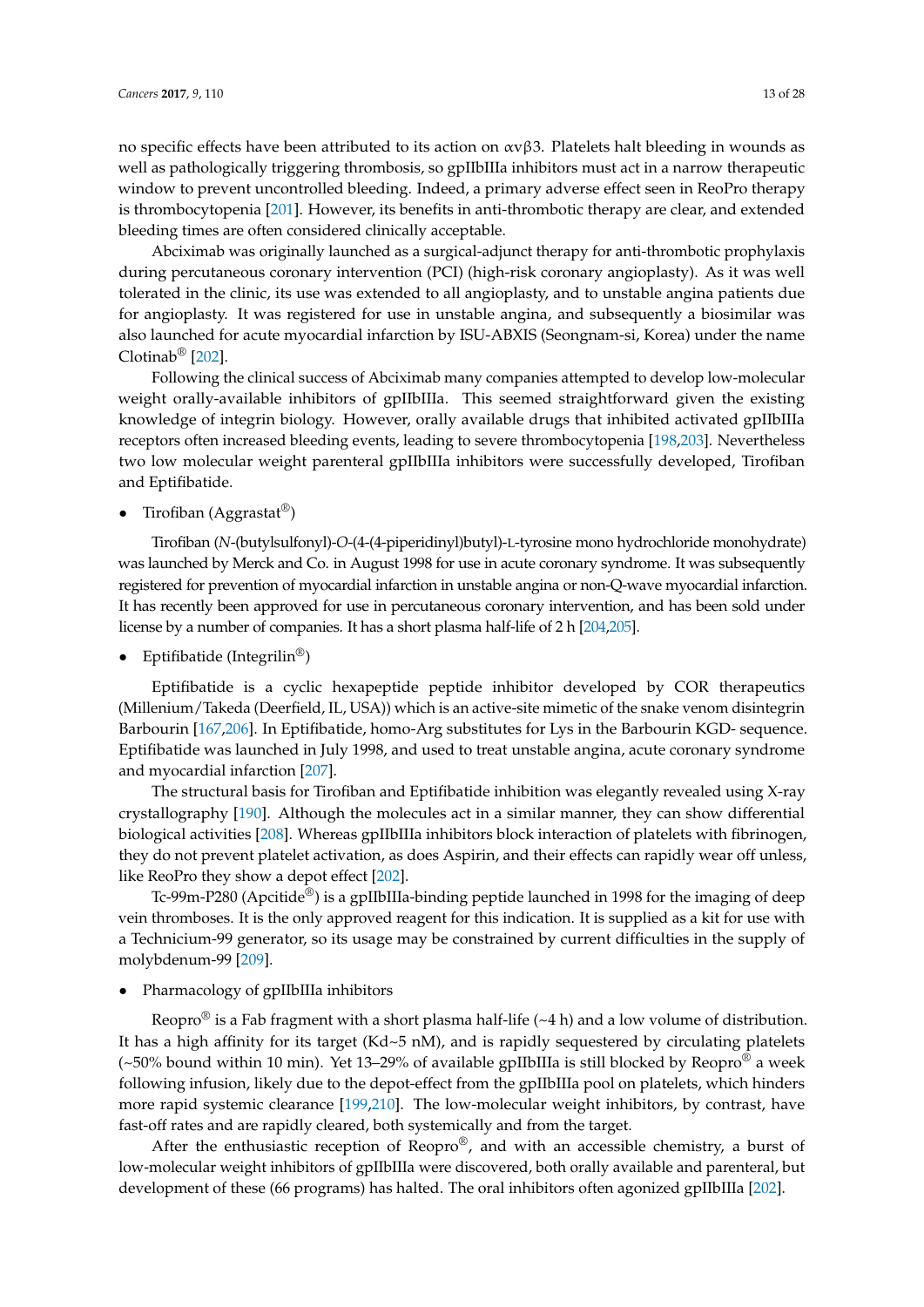The future for gpIIbIIIa inhibitors is uncertain, due the use of effective anti-thrombotics from other drug classes. Factor Xa-and thrombin- inhibitors are competing in the market for gpIIbIIIa inhibitors [\[191\]](#page-25-16). Orally available pure antagonists of gpIIbIIIa with a better tunable therapeutic window might in future alter this situation, but meanwhile gpIIbIIIa inhibitors are niche drugs.

### **3. Discussion**

Integrins control complex biologies that modulate cell-cell and cell-extracellular matrix interactions, and also the activation of some TGFβ family members. Integrins are exposed at the cell surface, and accessible to many forms of therapeutic intervention. Furthermore, their expression is regulated, often dramatically, during human malignancies, and during fibrotic and inflammatory diseases. This has made them seductive therapeutic targets. Yet nearly 30 years of interaction has cooled the ardor of therapeutic developers for many of these previously desirable partners.

Both our knowledge and our ignorance of integrin biology have grown with time. There are several reasons for this. First, surprisingly, we still lack a reliable quantitative normal and pathological tissue distribution for many integrins. We have been restricted by a lack of antibodies which reliably function in immunohistochemistry (IHC) of formalin-fixed-paraffin embedded (FFPE) material, the material that makes up the majority of human pathology collections. The collection, storage and archiving of frozen tissues, where many antibodies do reliably function, is challenging, not least in the context of a multi-center, multi-continent clinical trial. We have been restricted by the persistence of archaic analytical modalities, rather than quantitative digital image analysis for enumerating relative expression levels in situ. Integrin RNA expression-profiling is a poor surrogate, as integrins are heterodimers. Furthermore, antibodies capable of detecting integrins in FFPE material rarely reveal the activation state of integrins in situ. Yet this defines whether they are drug targets helping drive a pathology (e.g., gpIIbIIIa on activated platelets), or whether they are by-standers sustaining homeostasis (e.g., gpIIbIIIa on circulating platelets). The availability of antibodies that can recognize different activation states of gpIIbIIIa have greatly helped interpret therapeutic responses [\[211\]](#page-26-17). Second, we have been restricted by the complexities of integrin biology, especially regarding the diverse structural configurations, reflecting different activated and signaling states—and this has restricted our knowledge of their particular relevance in a given disease. Finally, the complexities of integrin biology continue to confound the naïve observer: from their startling role in LTGFβ activation [\[212\]](#page-26-18) to their emerging functions on exosomes as enhancers of the metastatic niche [\[213\]](#page-26-19).

What has started to emerge from the nearly 70,000 papers referring to integrins in MEDLINE, is a theme replaying a current trend in cancer biology. Reagents that have effectively targeted biological mechanisms driving in vitro and in vivo models have not translated to efficacious therapeutics in the clinic—though it must be remembered that this statement is based largely on combination therapies with chemotherapeutics, rather than on modern immunotherapies. This includes biologies like angiogenesis, targeting endothelial cells or podocytes (blocking of αvβ3, αvβ5, or α5β1), or cell proliferation, targeting tumor cells or fibroblast lineages (blocking  $\alpha \gamma \beta 3$ ,  $\alpha 5 \beta 1$ ,  $\alpha 9 \beta 1$ , or  $\alpha 2 \beta 1$ ). Whereas drugs that have targeted immune-cell-cell interaction targeting T-cells or B-cells ( $\alpha$ 4 $\beta$ 1,  $\alpha$ 4 $\beta$ 7, αLβ2, αxβ2) have clear clinical efficacy. In total, the statistically valid numbers of clinical trials on which this comment is based is still quite low, and this might be a chance observation. Clarification will await further studies. Predictive biomarker for patient stratification could also be a major step forward for the integrin field to translate preclinical efficacy into a beneficial treatment for patients.

Despite substantial effort, only seven drugs targeting integrins have actually reached the clinical market: abciximab; tirofiban; eptifibatibe; natalizumab; vedolizumab; and lifitegrast; with efalizumab being withdrawn. This seems somewhat below par for drug development, as 10% of drugs entering PH1 trails are reckoned on average to successfully pass PH3 into the market. As mentioned, some 480 drugs have entered integrin clinical trials, and some have been tested in multiple indications. Why this apparent lack of success? On one hand, animal models and especially systemic knock-out mouse models have been misleading for the integrins—excepting, perhaps, the models where overt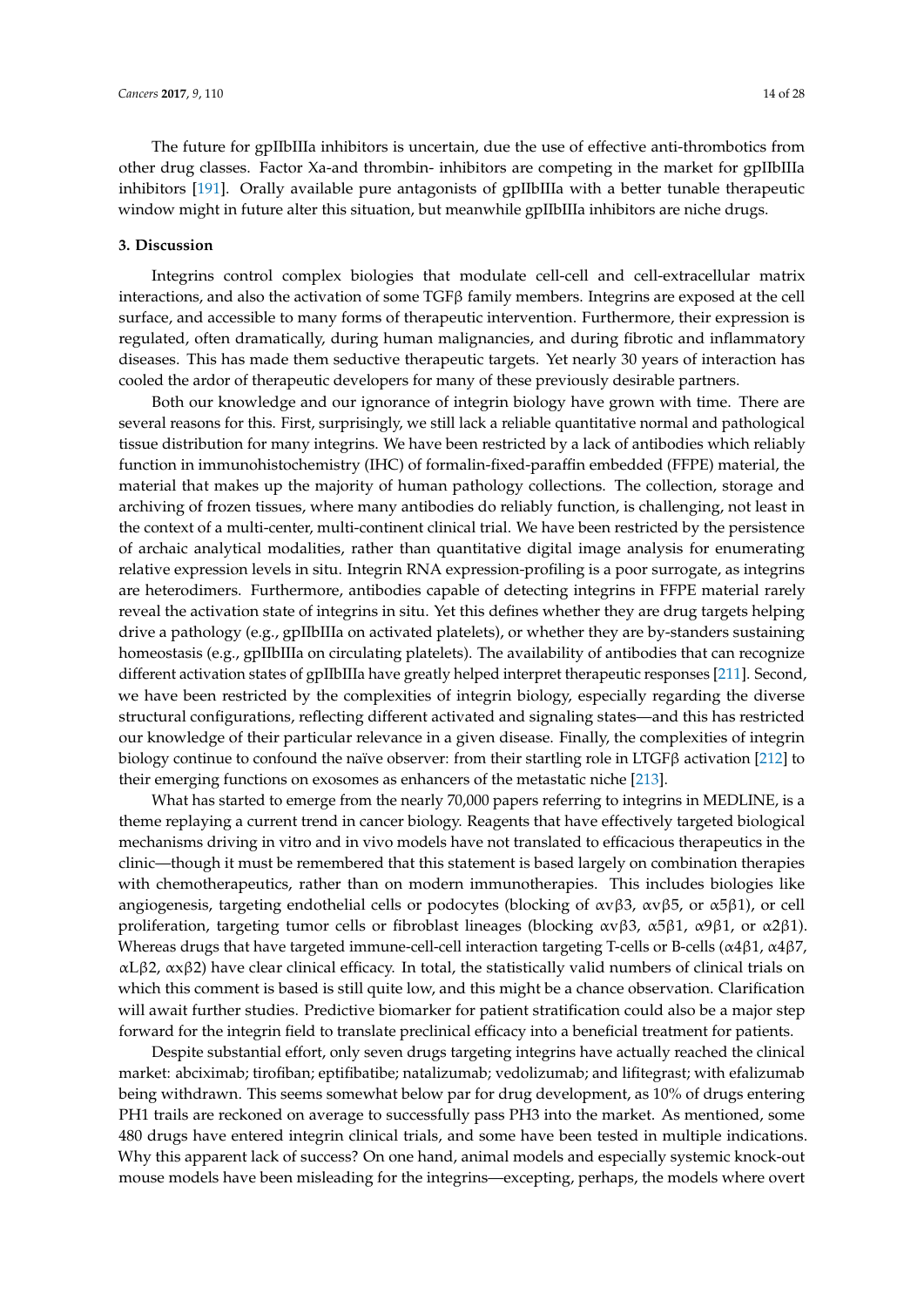immune function was involved. Embryonal function of an integrin need not reflect its function either in the normal or the ill adult. For example, the αv-integrin constitutive knockout mouse was 100% embryonal-perinatal lethal [\[214\]](#page-26-20): meanwhile humans subjected to systemic pan-αv inhibition with the antibody abituzumab remain healthy over years—within the context of their diseases—and without significant increased drug-induced mortality [\[55\]](#page-18-6).

Prospective cancer therapies have often been investigated using xenograft models. The limited translatability of such cell-line derived tumor models to human disease has been extensively discussed, and is one of the many contributory factors to the lack of reproducibility of preclinical cancer studies [\[215\]](#page-26-21). The selection pressure imposed during the establishment of a cancer cell line, and from it an in vivo model, moves it far, far away from the situation in patients [\[216](#page-26-22)[,217\]](#page-27-0). Orthotopic or patient-derived xenograft explant models produce more translatable preclinical data, and so may be more informative here [\[218\]](#page-27-1).

The pharmaceutical industry appears conservative. This is understandable as getting a cancer medication from concept to market typically costs over a billion euros, dollars or pounds. This has left a number of interesting technologies relatively untested in the field of integrin therapeutics. For example antibody-drug conjugates, small-molecule-drug conjugates, co-therapy with immune-modulators, and more exotic antibody technologies, using smaller and so more tissue permeable single chain antibodies. Intrabodies, bi- or multi-paratopic antibodies to alter multiple functions simultaneously, or the use of alternative-binder technologies, like the knottins, DARPins and affimers [\[219\]](#page-27-2) have yet to be therapeutically explored in the integrin field. At present, affinity-reagent targeted drug delivery is enjoying a renaissance, and has not been extensively exploited clinically in the integrin therapeutic area. Several integrins may be interesting targets for such an approach. As ever, it remains to be seen whether our knowledge of integrin distribution, our ability to target precisely enough, and the internalization and intracellular trafficking response of the targeted integrins in particular pathologies will allow effective and safe therapies to be generated.

## • Health Economics: Will New Integrin-Targeting Drugs Be Affordable?

As we have described here, there have been several therapeutic anti-integrin successes. As antibody-based therapeutics are seen as transforming treatment success rates, especially in cancer [\[220\]](#page-27-3), the possibility that integrin targeting might increase therapeutic success should be applauded. However, while antibodies can achieve marked clinical benefits (e.g., anti-checkpoint inhibitors [\[220\]](#page-27-3)) the annual drug costs of treating an oncology patient can easily exceed \$100,000 in the USA [\[221\]](#page-27-4). Generating an FDA-approved drug [\[222](#page-27-5)[,223\]](#page-27-6) costs \$1.5–2.5 billion, including the costs of the >90% attrition of other drugs in company pipelines [\[222\]](#page-27-5). Regardless of this, the final cost to the user is determined by what the market will bear [\[224\]](#page-27-7). Therefore, anti-integrin antibody approvals by the FDA may be priced as leading oncology drugs, since these are established tolerated-costs for life threatening diseases.

Consider this: NCI cancer-incidence figures [\[225\]](#page-27-8) estimate over 1.1 million new cases of the common carcinomas for 2017 in the USA, so, for example, considering a drug targeting  $\alpha v \beta 6$  integrin, which is expressed by about one-third of all carcinomas [\[54\]](#page-18-5). If 30–40% of these patients (high αvβ6 expressers [\[46](#page-18-0)[,48,](#page-18-3)[51\]](#page-18-1)) benefited from  $\alpha v \beta 6$ -bocking therapy, the potential annual cost at \$100,000 each, to the state would be \$11–14 billion, for a single drug, in the USA alone.

Does this make development of anti-integrin therapies pointless? Hopefully not. The spiraling cost of drugs (increasing 10% per year till 2013 [\[223\]](#page-27-6)) is forcing national customers to establish cost-benefit guidelines addressing pharmaceutical companies. For example, in the United Kingdom (UK) the National Institute for Health and Care Excellence (NICE) determines which drugs and technologies may be used by the National Health System. As with most health-economic groups they measure clinical effectiveness in Quality-Adjusted Life Years (QALY) where one QALY is one year of healthy life. An approved drug usually costs no more than £20–30,000 per QALY, although end-of-life treatments that add 3–24 months of life can cost up to £50,000 annually. To meet these guidelines NICE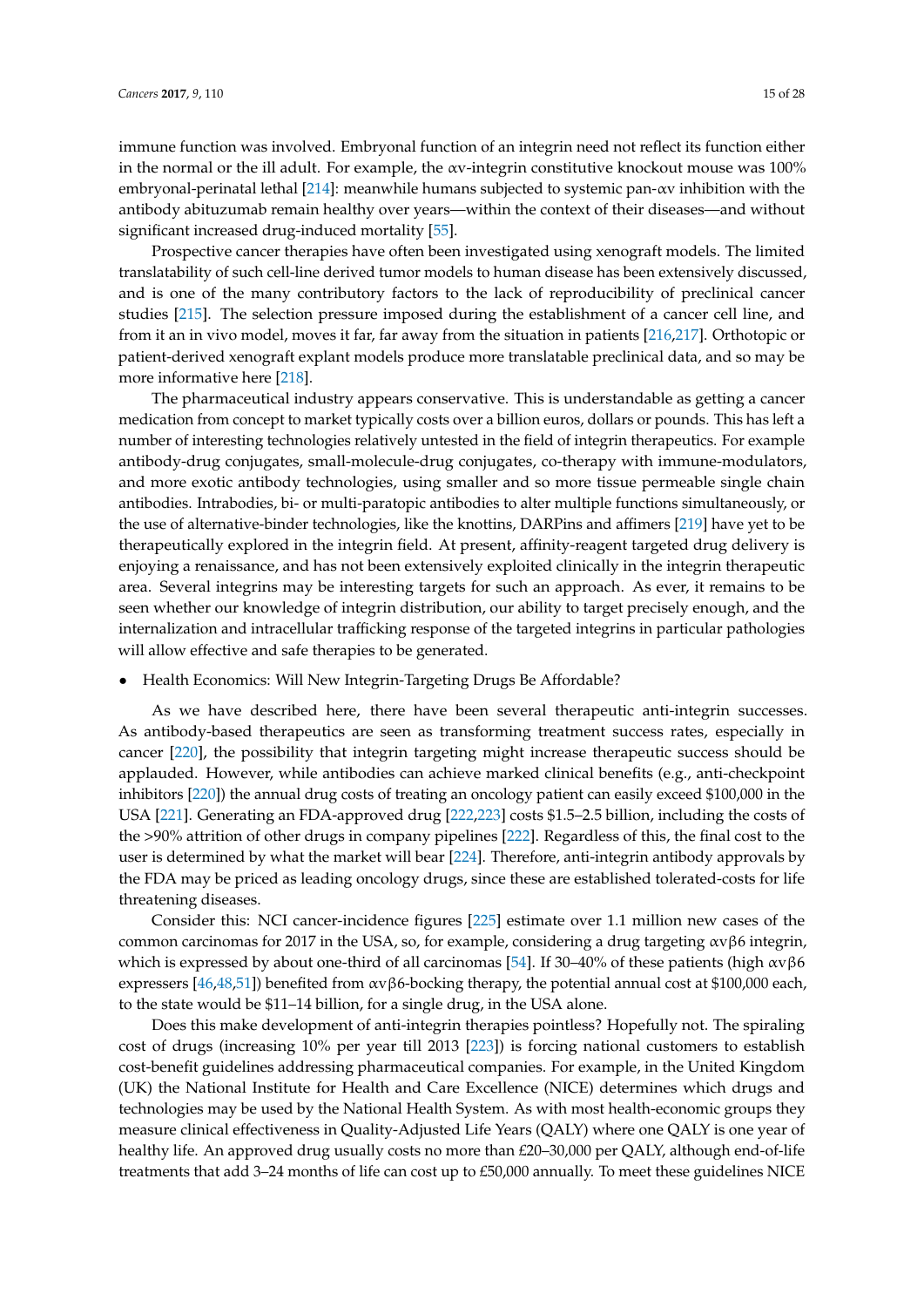negotiates significant discounts directly with pharmaceutical companies. By contrast, the USA health service, the Center for Medicaid and Medicare Services, does not have the same freedom to negotiate similar discounts. So in the USA drugs tend to cost more than in UK—and more than anywhere else in the world. For example, Regorafenib (a kinase inhibitor) treatment of mCRC costs \$900,000 per QALY [\[226\]](#page-27-9). A regrettable consequence is that if pharmaceutical companies base negotiations on USA pricing, effective drugs may become inaccessibly costly both for national health systems, and potentially also for patients.

This is undoubtedly neither a mutually desirable, nor an acceptable, nor even a necessary outcome.

Thus, even though the development costs of drugs is still expected to rise for the foreseeable future, the increased availability and approval of cheaper generic drugs (for small molecules) and biosimilars (for biotherapeutics) (discussed in [\[226\]](#page-27-9)) and especially any future revision of USA policy regarding negotiation with pharmaceutical companies, may result in far wider access to effective therapeutics, to the great benefit of patients.

## **4. Conclusions**

Integrins have been a focus of therapeutic development for nearly 30 years, but despite some outstanding therapeutic successes, their complex biology has often confounded drug development. This is especially true in cancer therapy. While "simple" cell-cell interactions have been effectively targeted, a drug designed to target other specific biological mechanism may be useless when faced with less obvious functions driven by an integrin target. For example, the discovery of exosomes as controlling elements in cancer occurred after most current integrin cancer trials were initiated. Their significance and what the consequences of inhibiting their function might be, or might have been in past trials, remains a blank page. Now that knowledge of integrin structure can enable the design of drugs specific to given integrin activation states, we may see more successful future developments, including in cancer therapy targeting integrins.

**Acknowledgments:** The authors views expressed here are their own and do not necessarily reflect the opinions of their affiliated institutions. We would like to thank Caroline Sproat (Queen Mary University) for excellently drafting Figure [1](#page-3-0) and to Martin Picard (Merck KGaA) who commented on a draft of this manuscript. Once again, we gratefully acknowledge the support of Stefan Homburg of the Merck KGaA literature research unit for extracting integrin-related trials from company reports and from the databases of Thomson Reuter Integrity, Thompson Cortellis and Citeline Pharmaprojects. We apologize to the many colleagues whose primary studies we may have failed to cite. This reflects only our lack of space, not the uniformly excellent quality of their studies.

**Author Contributions:** The authors contributed jointly to the drafting and editing this text.

**Conflicts of Interest:** Simon Goodman and Sabine Raab-Westphal are employed by Merck KGaA who have been active in the field of integrin pharmaceutical development. They are co-inventors on patents granted on integrin inhibitors, including abituzumab.

## **References**

- <span id="page-15-0"></span>1. Hynes, R.O. Integrins: Bidirectional, allosteric signaling machines. *Cell* **2002**, *110*, 673–687. [\[CrossRef\]](http://dx.doi.org/10.1016/S0092-8674(02)00971-6)
- <span id="page-15-1"></span>2. Ley, K.; Rivera-Nieves, J.; Sandborn, W.J.; Shattil, S. Integrin-based therapeutics: Biological basis, clinical use and new drugs. *Nat. Rev. Drug Discov.* **2016**, *15*, 173–183. [\[CrossRef\]](http://dx.doi.org/10.1038/nrd.2015.10) [\[PubMed\]](http://www.ncbi.nlm.nih.gov/pubmed/26822833)
- 3. Arnaout, M.A.; Goodman, S.L.; Xiong, J.P. Structure and mechanics of integrin-based cell adhesion. *Curr. Opin. Cell Biol.* **2007**, *19*, 495–507. [\[CrossRef\]](http://dx.doi.org/10.1016/j.ceb.2007.08.002) [\[PubMed\]](http://www.ncbi.nlm.nih.gov/pubmed/17928215)
- <span id="page-15-5"></span>4. Campbell, I.D.; Humphries, M.J. Integrin structure, activation, and interactions. *Cold Spring Harb. Perspect. Biol.* **2011**, *3*, a004994. [\[CrossRef\]](http://dx.doi.org/10.1101/cshperspect.a004994) [\[PubMed\]](http://www.ncbi.nlm.nih.gov/pubmed/21421922)
- <span id="page-15-2"></span>5. Hamidi, H.; Pietila, M.; Ivaska, J. The complexity of integrins in cancer and new scopes for therapeutic targeting. *Br. J. Cancer* **2016**, *115*, 1017–1023. [\[CrossRef\]](http://dx.doi.org/10.1038/bjc.2016.312) [\[PubMed\]](http://www.ncbi.nlm.nih.gov/pubmed/27685444)
- <span id="page-15-3"></span>6. Humphries, M.J. The molecular basis and specificity of integrin-ligand interactions. *J. Cell Sci.* **1990**, *97*, 585–592. [\[PubMed\]](http://www.ncbi.nlm.nih.gov/pubmed/2077034)
- <span id="page-15-4"></span>7. Humphries, J.D.; Byron, A.; Humphries, M.J. Integrin ligands at a glance. *J. Cell Sci.* **2006**, *119*, 3901–3903. [\[CrossRef\]](http://dx.doi.org/10.1242/jcs.03098) [\[PubMed\]](http://www.ncbi.nlm.nih.gov/pubmed/16988024)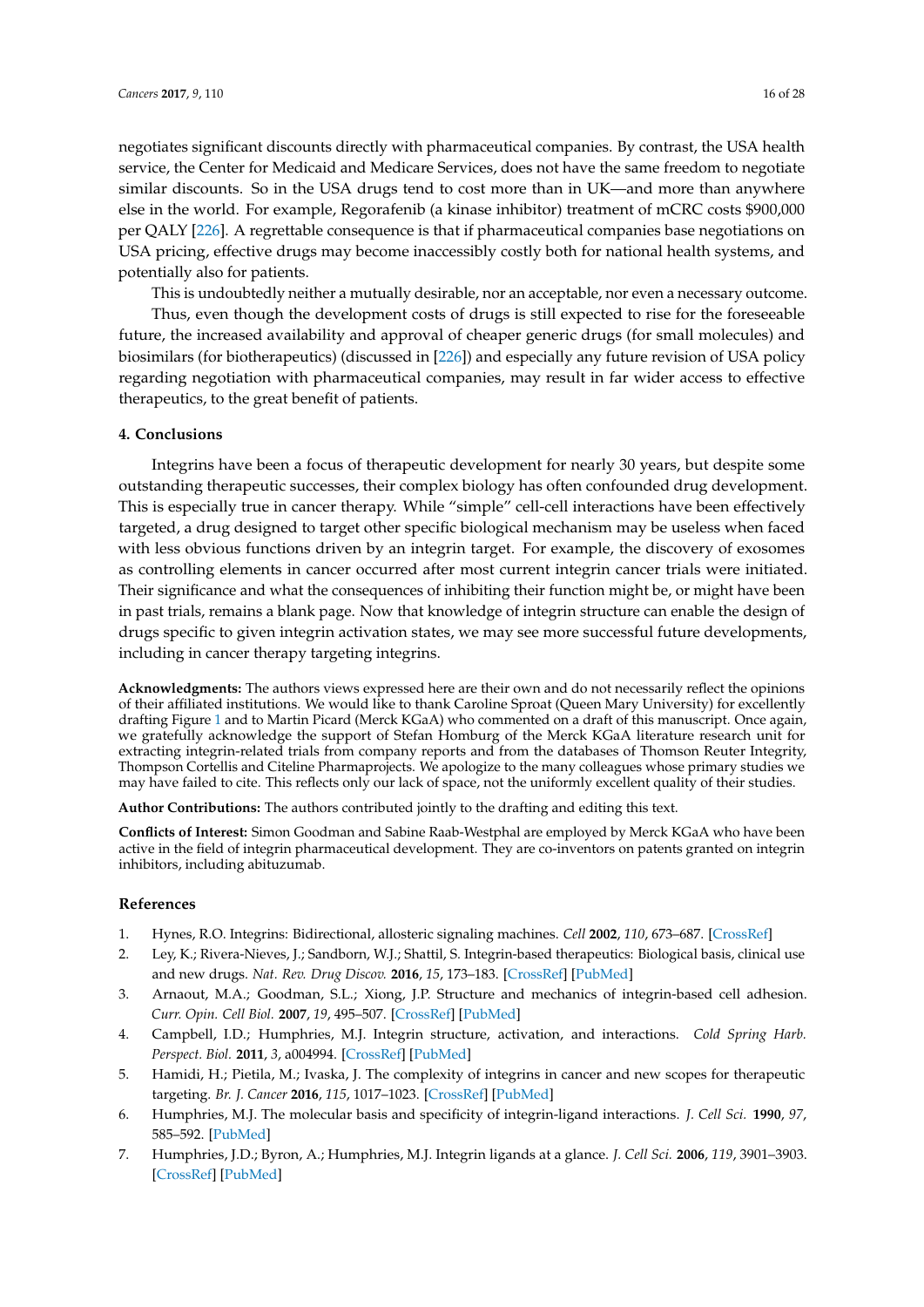- <span id="page-16-0"></span>8. Blandin, A.F.; Renner, G.; Lehmann, M.; Lelong-Rebel, I.; Martin, S.; Dontenwill, M. Beta1 integrins as therapeutic targets to disrupt hallmarks of cancer. *Front. Pharmacol.* **2015**, *6*, 279. [\[CrossRef\]](http://dx.doi.org/10.3389/fphar.2015.00279) [\[PubMed\]](http://www.ncbi.nlm.nih.gov/pubmed/26635609)
- <span id="page-16-1"></span>9. Bianconi, D.; Unseld, M.; Prager, G.W. Integrins in the spotlight of cancer. *Int. J. Mol. Sci.* **2016**, *17*, 2037. [\[CrossRef\]](http://dx.doi.org/10.3390/ijms17122037) [\[PubMed\]](http://www.ncbi.nlm.nih.gov/pubmed/27929432)
- <span id="page-16-2"></span>10. Kim, C.; Ye, F.; Ginsberg, M.H. Regulation of integrin activation. *Annu. Rev. Cell Dev. Biol.* **2011**, *27*, 321–345. [\[CrossRef\]](http://dx.doi.org/10.1146/annurev-cellbio-100109-104104) [\[PubMed\]](http://www.ncbi.nlm.nih.gov/pubmed/21663444)
- <span id="page-16-3"></span>11. Coller, B.S.; Shattil, S.J. The GPIIb/IIIa (integrin {alpha}iib{beta}3) odyssey: A technology-driven saga of a receptor with twists, turns, and even a bend. *Blood* **2008**, *112*, 3011–3025. [\[CrossRef\]](http://dx.doi.org/10.1182/blood-2008-06-077891) [\[PubMed\]](http://www.ncbi.nlm.nih.gov/pubmed/18840725)
- <span id="page-16-4"></span>12. Alanko, J.; Ivaska, J. Endosomes: Emerging platforms for integrin-mediated fak signalling. *Trends Cell. Biol.* **2016**, *26*, 391–398. [\[CrossRef\]](http://dx.doi.org/10.1016/j.tcb.2016.02.001) [\[PubMed\]](http://www.ncbi.nlm.nih.gov/pubmed/26944773)
- <span id="page-16-5"></span>13. Van der Meel, R.; Vehmeijer, L.J.; Kok, R.J.; Storm, G.; van Gaal, E.V. Ligand-targeted particulate nanomedicines undergoing clinical evaluation: Current status. *Adv. Drug Deliv. Rev.* **2013**, *65*, 1284–1298. [\[CrossRef\]](http://dx.doi.org/10.1016/j.addr.2013.08.012) [\[PubMed\]](http://www.ncbi.nlm.nih.gov/pubmed/24018362)
- <span id="page-16-6"></span>14. Currier, N.V.; Ackerman, S.E.; Kintzing, J.R.; Chen, R.; Filsinger Interrante, M.; Steiner, A.; Sato, A.K.; Cochran, J.R. Targeted drug delivery with an integrin-binding knottin-fc-mmaf conjugate produced by cell-free protein synthesis. *Mol. Cancer Ther.* **2016**, *15*, 1291–1300. [\[CrossRef\]](http://dx.doi.org/10.1158/1535-7163.MCT-15-0881) [\[PubMed\]](http://www.ncbi.nlm.nih.gov/pubmed/27197305)
- <span id="page-16-7"></span>15. Albelda, S.M.; Mette, S.A.; Elder, D.E.; Stewart, R.; Damjanovich, L.; Herlyn, M.; Buck, C.A. Integrin distribution in malignant melanoma: Association of the beta 3 subunit with tumor progression. *Cancer Res.* **1990**, *50*, 6757–6764. [\[PubMed\]](http://www.ncbi.nlm.nih.gov/pubmed/2208139)
- 16. Gladson, C.L.; Cheresh, D.A. Glioblastoma expression of vitronectin and the alpha v beta 3 integrin. Adhesion mechanism for transformed glial cells. *J. Clin. Investig.* **1991**, *88*, 1924–1932. [\[CrossRef\]](http://dx.doi.org/10.1172/JCI115516) [\[PubMed\]](http://www.ncbi.nlm.nih.gov/pubmed/1721625)
- <span id="page-16-8"></span>17. Montgomery, A.M.; Reisfeld, R.A.; Cheresh, D.A. Integrin alpha v beta 3 rescues melanoma cells from apoptosis in three-dimensional dermal collagen. *Proc. Natl. Acad. Sci. USA* **1994**, *91*, 8856–8860. [\[CrossRef\]](http://dx.doi.org/10.1073/pnas.91.19.8856) [\[PubMed\]](http://www.ncbi.nlm.nih.gov/pubmed/7522323)
- <span id="page-16-9"></span>18. Brooks, P.C.; Montgomery, A.M.; Rosenfeld, M.; Reisfeld, R.A.; Hu, T.; Klier, G.; Cheresh, D.A. Integrin alpha v beta 3 antagonists promote tumor regression by inducing apoptosis of angiogenic blood vessels. *Cell* **1994**, *79*, 1157–1164. [\[CrossRef\]](http://dx.doi.org/10.1016/0092-8674(94)90007-8)
- <span id="page-16-13"></span>19. Brooks, P.C.; Stromblad, S.; Klemke, R.; Visscher, D.; Sarkar, F.H.; Cheresh, D.A. Antiintegrin alpha v beta 3 blocks human breast cancer growth and angiogenesis in human skin. *J. Clin. Investig.* **1995**, *96*, 1815–1822. [\[CrossRef\]](http://dx.doi.org/10.1172/JCI118227) [\[PubMed\]](http://www.ncbi.nlm.nih.gov/pubmed/7560073)
- <span id="page-16-10"></span>20. Friedlander, M.; Brooks, P.C.; Shaffer, R.W.; Kincaid, C.M.; Varner, J.A.; Cheresh, D.A. Definition of two angiogenic pathways by distinct alpha v integrins. *Science* **1995**, *270*, 1500–1502. [\[CrossRef\]](http://dx.doi.org/10.1126/science.270.5241.1500) [\[PubMed\]](http://www.ncbi.nlm.nih.gov/pubmed/7491498)
- <span id="page-16-11"></span>21. Kerbel, R.S. Tumor angiogenesis. *N. Engl. J. Med.* **2008**, *358*, 2039–2049. [\[CrossRef\]](http://dx.doi.org/10.1056/NEJMra0706596) [\[PubMed\]](http://www.ncbi.nlm.nih.gov/pubmed/18463380)
- <span id="page-16-12"></span>22. Ferrara, N.; Kerbel, R.S. Angiogenesis as a therapeutic target. *Nature* **2005**, *438*, 967–974. [\[CrossRef\]](http://dx.doi.org/10.1038/nature04483) [\[PubMed\]](http://www.ncbi.nlm.nih.gov/pubmed/16355214)
- <span id="page-16-14"></span>23. Gutheil, J.C.; Campbell, T.N.; Pierce, P.R.; Watkins, J.D.; Huse, W.D.; Bodkin, D.J.; Cheresh, D.A. Targeted antiangiogenic therapy for cancer using vitaxin: A humanized monoclonal antibody to the integrin alphavbeta3. *Clin. Cancer Res.* **2000**, *6*, 3056–3061. [\[PubMed\]](http://www.ncbi.nlm.nih.gov/pubmed/10955784)
- <span id="page-16-15"></span>24. Delbaldo, C.; Raymond, E.; Vera, K.; Hammershaimb, L.; Kaucic, K.; Lozahic, S.; Marty, M.; Faivre, S. Phase i and pharmacokinetic study of etaracizumab (abegrin), a humanized monoclonal antibody against alphavbeta3 integrin receptor, in patients with advanced solid tumors. *Investig. New Drugs* **2008**, *26*, 35–43. [\[CrossRef\]](http://dx.doi.org/10.1007/s10637-007-9077-0) [\[PubMed\]](http://www.ncbi.nlm.nih.gov/pubmed/17876527)
- <span id="page-16-16"></span>25. Reynolds, L.E.; Wyder, L.; Lively, J.C.; Taverna, D.; Robinson, S.D.; Huang, X.; Sheppard, D.; Hynes, R.O.; Hodivala-Dilke, K.M. Enhanced pathological angiogenesis in mice lacking beta3 integrin or beta3 and beta5 integrins. *Nat. Med.* **2002**, *8*, 27–34. [\[CrossRef\]](http://dx.doi.org/10.1038/nm0102-27) [\[PubMed\]](http://www.ncbi.nlm.nih.gov/pubmed/11786903)
- <span id="page-16-17"></span>26. Reynolds, A.R.; Reynolds, L.E.; Nagel, T.E.; Lively, J.C.; Robinson, S.D.; Hicklin, D.J.; Bodary, S.C.; Hodivala-Dilke, K.M. Elevated flk1 (vascular endothelial growth factor receptor 2) signaling mediates enhanced angiogenesis in beta3-integrin-deficient mice. *Cancer Res.* **2004**, *64*, 8643–8650. [\[CrossRef\]](http://dx.doi.org/10.1158/0008-5472.CAN-04-2760) [\[PubMed\]](http://www.ncbi.nlm.nih.gov/pubmed/15574772)
- <span id="page-16-18"></span>27. Reynolds, A.R.; Hart, I.R.; Watson, A.R.; Welti, J.C.; Silva, R.G.; Robinson, S.D.; Da Violante, G.; Gourlaouen, M.; Salih, M.; Jones, M.C.; et al. Stimulation of tumor growth and angiogenesis by low concentrations of rgd-mimetic integrin inhibitors. *Nat. Med.* **2009**, *15*, 392–400. [\[CrossRef\]](http://dx.doi.org/10.1038/nm.1941) [\[PubMed\]](http://www.ncbi.nlm.nih.gov/pubmed/19305413)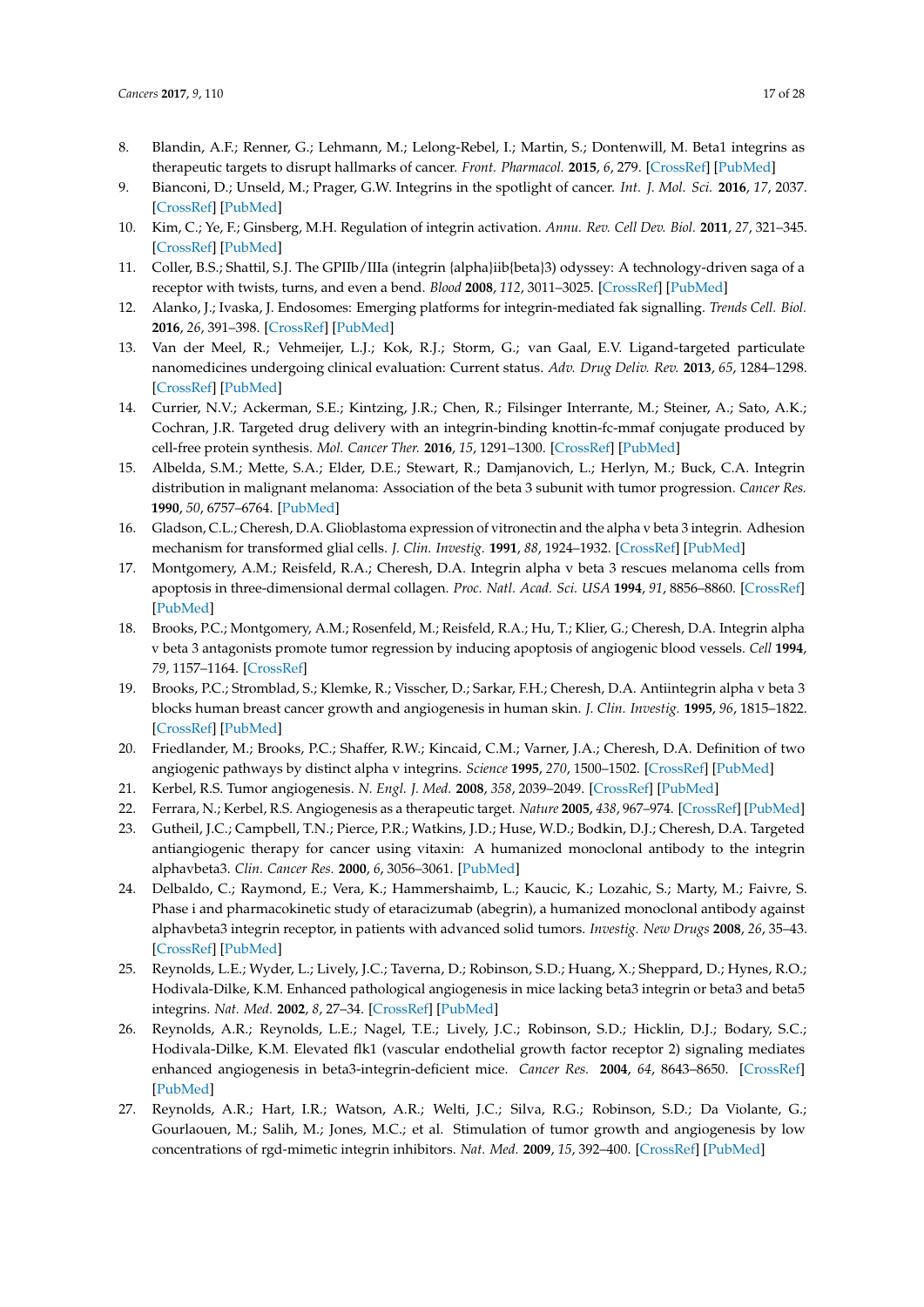- <span id="page-17-0"></span>28. Wong, P.P.; Demircioglu, F.; Ghazaly, E.; Alrawashdeh, W.; Stratford, M.R.; Scudamore, C.L.; Cereser, B.; Crnogorac-Jurcevic, T.; McDonald, S.; Elia, G.; et al. Dual-action combination therapy enhances angiogenesis while reducing tumor growth and spread. *Cancer Cell* **2015**, *27*, 123–137. [\[CrossRef\]](http://dx.doi.org/10.1016/j.ccell.2014.10.015) [\[PubMed\]](http://www.ncbi.nlm.nih.gov/pubmed/25584895)
- <span id="page-17-1"></span>29. Sasich, L.D.; Sukkari, S.R. The us fdas withdrawal of the breast cancer indication for avastin (bevacizumab). *Saudi Pharm. J.* **2012**, *20*, 381–385. [\[CrossRef\]](http://dx.doi.org/10.1016/j.jsps.2011.12.001) [\[PubMed\]](http://www.ncbi.nlm.nih.gov/pubmed/23960813)
- <span id="page-17-2"></span>30. Moreno, T.A.; Kim, S.J. Ranibizumab (lucentis) versus bevacizumab (avastin) for the treatment of age-related macular degeneration: An economic disparity of eye health. *Semin. Ophthalmol.* **2016**, *31*, 378–384. [\[CrossRef\]](http://dx.doi.org/10.3109/08820538.2016.1154174) [\[PubMed\]](http://www.ncbi.nlm.nih.gov/pubmed/27116030)
- <span id="page-17-3"></span>31. Duro-Castano, A.; Gallon, E.; Decker, C.; Vicent, M.J. Modulating angiogenesis with integrin-targeted nanomedicines. *Adv. Drug Deliv. Rev.* **2017**. [\[CrossRef\]](http://dx.doi.org/10.1016/j.addr.2017.05.008) [\[PubMed\]](http://www.ncbi.nlm.nih.gov/pubmed/28502767)
- <span id="page-17-4"></span>32. Inman, G.J. Switching tgfbeta from a tumor suppressor to a tumor promoter. *Curr. Opin. Genet. Dev.* **2011**, *21*, 93–99. [\[CrossRef\]](http://dx.doi.org/10.1016/j.gde.2010.12.004) [\[PubMed\]](http://www.ncbi.nlm.nih.gov/pubmed/21251810)
- 33. Yang, L.; Moses, H.L. Transforming growth factor beta: Tumor suppressor or promoter? Are host immune cells the answer? *Cancer Res.* **2008**, *68*, 9107–9111. [\[CrossRef\]](http://dx.doi.org/10.1158/0008-5472.CAN-08-2556) [\[PubMed\]](http://www.ncbi.nlm.nih.gov/pubmed/19010878)
- <span id="page-17-5"></span>34. Connolly, E.C.; Freimuth, J.; Akhurst, R.J. Complexities of tgf-beta targeted cancer therapy. *Int. J. Biol. Sci.* **2012**, *8*, 964–978. [\[CrossRef\]](http://dx.doi.org/10.7150/ijbs.4564) [\[PubMed\]](http://www.ncbi.nlm.nih.gov/pubmed/22811618)
- <span id="page-17-6"></span>35. Herbertz, S.; Sawyer, J.S.; Stauber, A.J.; Gueorguieva, I.; Driscoll, K.E.; Estrem, S.T.; Cleverly, A.L.; Desaiah, D.; Guba, S.C.; Benhadji, K.A.; et al. Clinical development of galunisertib (ly2157299 monohydrate), a small molecule inhibitor of transforming growth factor-beta signaling pathway. *Drug Des. Dev. Ther.* **2015**, *9*, 4479–4499. [\[PubMed\]](http://www.ncbi.nlm.nih.gov/pubmed/26309397)
- <span id="page-17-7"></span>36. Neuzillet, C.; Tijeras-Raballand, A.; Cohen, R.; Cros, J.; Faivre, S.; Raymond, E.; de Gramont, A. Targeting the TGFbeta pathway for cancer therapy. *Pharmacol. Ther.* **2015**, *147*, 22–31. [\[CrossRef\]](http://dx.doi.org/10.1016/j.pharmthera.2014.11.001) [\[PubMed\]](http://www.ncbi.nlm.nih.gov/pubmed/25444759)
- <span id="page-17-8"></span>37. Robertson, I.B.; Horiguchi, M.; Zilberberg, L.; Dabovic, B.; Hadjiolova, K.; Rifkin, D.B. Latent TGF-beta-binding proteins. *Matrix Biol.* **2015**, *47*, 44–53. [\[CrossRef\]](http://dx.doi.org/10.1016/j.matbio.2015.05.005) [\[PubMed\]](http://www.ncbi.nlm.nih.gov/pubmed/25960419)
- <span id="page-17-9"></span>38. Munger, J.S.; Huang, X.; Kawakatsu, H.; Griffiths, M.J.; Dalton, S.L.; Wu, J.; Pittet, J.F.; Kaminski, N.; Garat, C.; Matthay, M.A.; et al. The integrin alpha v beta 6 binds and activates latent tgf beta 1: A mechanism for regulating pulmonary inflammation and fibrosis. *Cell* **1999**, *96*, 319–328. [\[CrossRef\]](http://dx.doi.org/10.1016/S0092-8674(00)80545-0)
- <span id="page-17-10"></span>39. Mu, D.; Cambier, S.; Fjellbirkeland, L.; Baron, J.L.; Munger, J.S.; Kawakatsu, H.; Sheppard, D.; Broaddus, V.C.; Nishimura, S.L. The integrin alpha(v)beta8 mediates epithelial homeostasis through mt1-mmp-dependent activation of tgf-beta1. *J. Cell Biol.* **2002**, *157*, 493–507. [\[CrossRef\]](http://dx.doi.org/10.1083/jcb.200109100) [\[PubMed\]](http://www.ncbi.nlm.nih.gov/pubmed/11970960)
- <span id="page-17-11"></span>40. Puthawala, K.; Hadjiangelis, N.; Jacoby, S.C.; Bayongan, E.; Zhao, Z.; Yang, Z.; Devitt, M.L.; Horan, G.S.; Weinreb, P.H.; Lukashev, M.E.; et al. Inhibition of integrin alpha(v)beta6, an activator of latent transforming growth factor-beta, prevents radiation-induced lung fibrosis. *Am. J. Respir. Crit. Care Med.* **2008**, *177*, 82–90. [\[CrossRef\]](http://dx.doi.org/10.1164/rccm.200706-806OC) [\[PubMed\]](http://www.ncbi.nlm.nih.gov/pubmed/17916808)
- <span id="page-17-12"></span>41. Hahm, K.; Lukashev, M.E.; Luo, Y.; Yang, W.J.; Dolinski, B.M.; Weinreb, P.H.; Simon, K.J.; Chun Wang, L.; Leone, D.R.; Lobb, R.R.; et al. Alphav beta6 integrin regulates renal fibrosis and inflammation in alport mouse. *Am. J. Pathol.* **2007**, *170*, 110–125. [\[CrossRef\]](http://dx.doi.org/10.2353/ajpath.2007.060158) [\[PubMed\]](http://www.ncbi.nlm.nih.gov/pubmed/17200187)
- <span id="page-17-13"></span>42. Minagawa, S.; Lou, J.; Seed, R.I.; Cormier, A.; Wu, S.; Cheng, Y.; Murray, L.; Tsui, P.; Connor, J.; Herbst, R.; et al. Selective targeting of TGF-beta activation to treat fibroinflammatory airway disease. *Sci. Transl. Med.* **2014**, *6*, 241ra279. [\[CrossRef\]](http://dx.doi.org/10.1126/scitranslmed.3008074) [\[PubMed\]](http://www.ncbi.nlm.nih.gov/pubmed/24944194)
- <span id="page-17-14"></span>43. Reed, N.I.; Jo, H.; Chen, C.; Tsujino, K.; Arnold, T.D.; DeGrado, W.F.; Sheppard, D. The alphavbeta1 integrin plays a critical in vivo role in tissue fibrosis. *Sci. Transl. Med.* **2015**, *7*, 288ra279. [\[CrossRef\]](http://dx.doi.org/10.1126/scitranslmed.aaa5094) [\[PubMed\]](http://www.ncbi.nlm.nih.gov/pubmed/25995225)
- <span id="page-17-15"></span>44. Henderson, N.C.; Arnold, T.D.; Katamura, Y.; Giacomini, M.M.; Rodriguez, J.D.; McCarty, J.H.; Pellicoro, A.; Raschperger, E.; Betsholtz, C.; Ruminski, P.G.; et al. Targeting of alphav integrin identifies a core molecular pathway that regulates fibrosis in several organs. *Nat. Med.* **2013**, *19*, 1617–1624. [\[CrossRef\]](http://dx.doi.org/10.1038/nm.3282) [\[PubMed\]](http://www.ncbi.nlm.nih.gov/pubmed/24216753)
- <span id="page-17-16"></span>45. Chang, Y.; Lau, W.L.; Jo, H.; Tsujino, K.; Gewin, L.; Reed, N.I.; Atakilit, A.; Nunes, A.C.; DeGrado, W.F.; Sheppard, D. Pharmacologic blockade of alphavbeta1 integrin ameliorates renal failure and fibrosis in vivo. *J. Am. Soc. Nephrol.* **2017**. [\[CrossRef\]](http://dx.doi.org/10.1681/ASN.2015050585) [\[PubMed\]](http://www.ncbi.nlm.nih.gov/pubmed/28220032)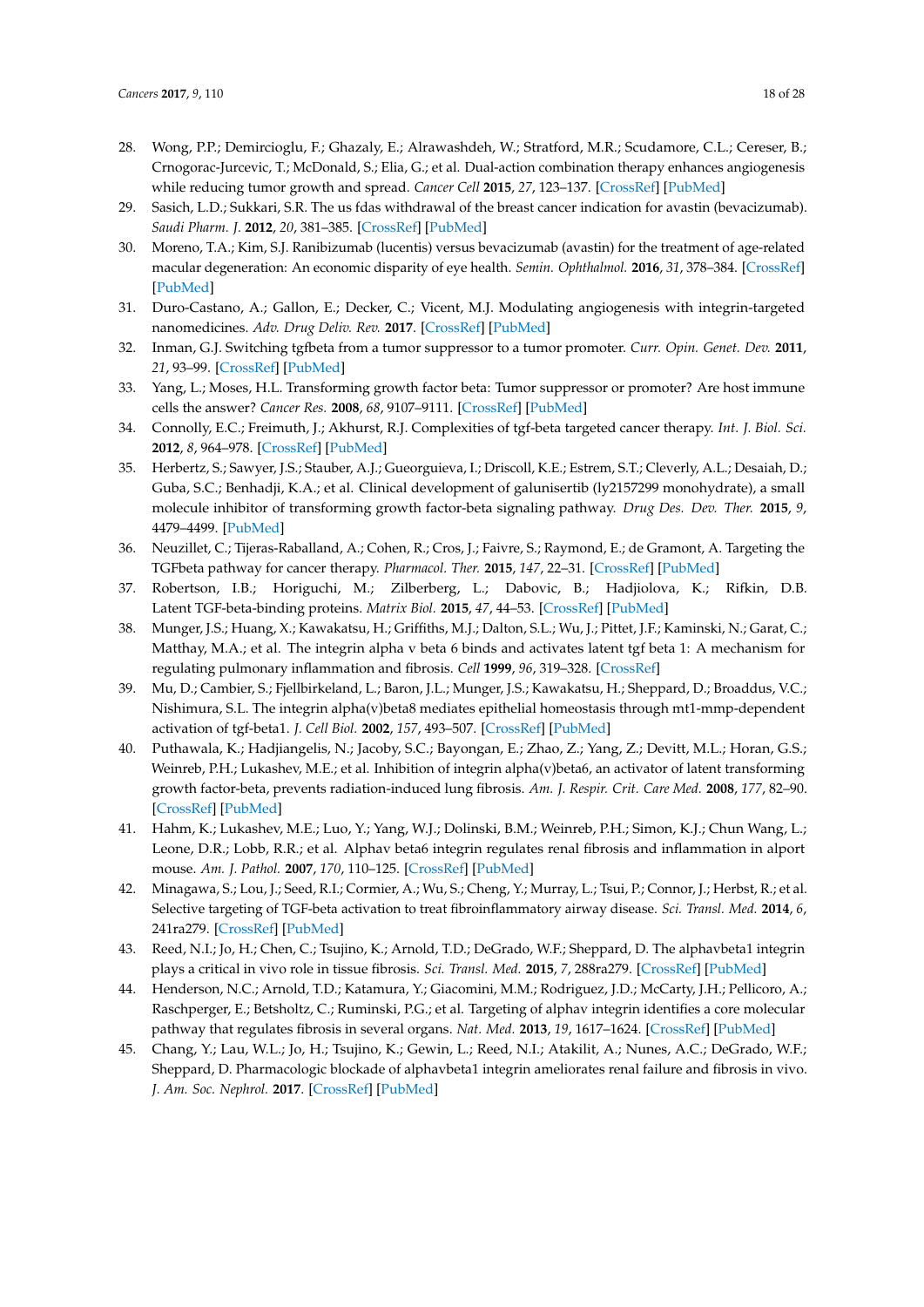- <span id="page-18-0"></span>46. Bates, R.C.; Bellovin, D.I.; Brown, C.; Maynard, E.; Wu, B.; Kawakatsu, H.; Sheppard, D.; Oettgen, P.; Mercurio, A.M. Transcriptional activation of integrin beta6 during the epithelial-mesenchymal transition defines a novel prognostic indicator of aggressive colon carcinoma. *J. Clin. Investig.* **2005**, *115*, 339–347. [\[CrossRef\]](http://dx.doi.org/10.1172/JCI200523183) [\[PubMed\]](http://www.ncbi.nlm.nih.gov/pubmed/15668738)
- 47. Elayadi, A.N.; Samli, K.N.; Prudkin, L.; Liu, Y.H.; Bian, A.; Xie, X.J.; Wistuba, I.I.; Roth, J.A.; McGuire, M.J.; Brown, K.C. A peptide selected by biopanning identifies the integrin alphavbeta6 as a prognostic biomarker for nonsmall cell lung cancer. *Cancer Res.* **2007**, *67*, 5889–5895. [\[CrossRef\]](http://dx.doi.org/10.1158/0008-5472.CAN-07-0245) [\[PubMed\]](http://www.ncbi.nlm.nih.gov/pubmed/17575158)
- <span id="page-18-3"></span>48. Hazelbag, S.; Kenter, G.G.; Gorter, A.; Dreef, E.J.; Koopman, L.A.; Violette, S.M.; Weinreb, P.H.; Fleuren, G.J. Overexpression of the alpha v beta 6 integrin in cervical squamous cell carcinoma is a prognostic factor for decreased survival. *J. Pathol.* **2007**, *212*, 316–324. [\[CrossRef\]](http://dx.doi.org/10.1002/path.2168) [\[PubMed\]](http://www.ncbi.nlm.nih.gov/pubmed/17503414)
- 49. Zhang, Z.Y.; Xu, K.S.; Wang, J.S.; Yang, G.Y.; Wang, W.; Wang, J.Y.; Niu, W.B.; Liu, E.Y.; Mi, Y.T.; Niu, J. Integrin alphanvbeta6 acts as a prognostic indicator in gastric carcinoma. *Clin. Oncol.* **2008**, *20*, 61–66. [\[CrossRef\]](http://dx.doi.org/10.1016/j.clon.2007.09.008) [\[PubMed\]](http://www.ncbi.nlm.nih.gov/pubmed/17981018)
- 50. Lian, P.L.; Liu, Z.; Yang, G.Y.; Zhao, R.; Zhang, Z.Y.; Chen, Y.G.; Zhuang, Z.N.; Xu, K.S. Integrin alphavbeta6 and matrix metalloproteinase 9 correlate with survival in gastric cancer. *World J. Gastroenterol.* **2016**, *22*, 3852–3859. [\[CrossRef\]](http://dx.doi.org/10.3748/wjg.v22.i14.3852) [\[PubMed\]](http://www.ncbi.nlm.nih.gov/pubmed/27076771)
- <span id="page-18-1"></span>51. Moore, K.M.; Thomas, G.J.; Duffy, S.W.; Warwick, J.; Gabe, R.; Chou, P.; Ellis, I.O.; Green, A.R.; Haider, S.; Brouilette, K.; et al. Therapeutic targeting of integrin alphavbeta6 in breast cancer. *J. Natl. Cancer Inst.* **2014**, *106*. [\[CrossRef\]](http://dx.doi.org/10.1093/jnci/dju169) [\[PubMed\]](http://www.ncbi.nlm.nih.gov/pubmed/24974129)
- <span id="page-18-4"></span>52. Van Aarsen, L.A.; Leone, D.R.; Ho, S.; Dolinski, B.M.; McCoon, P.E.; LePage, D.J.; Kelly, R.; Heaney, G.; Rayhorn, P.; Reid, C.; et al. Antibody-mediated blockade of integrin alpha v beta 6 inhibits tumor progression in vivo by a transforming growth factor-beta-regulated mechanism. *Cancer Res.* **2008**, *68*, 561–570. [\[CrossRef\]](http://dx.doi.org/10.1158/0008-5472.CAN-07-2307) [\[PubMed\]](http://www.ncbi.nlm.nih.gov/pubmed/18199553)
- <span id="page-18-2"></span>53. Eberlein, C.; Kendrew, J.; McDaid, K.; Alfred, A.; Kang, J.S.; Jacobs, V.N.; Ross, S.J.; Rooney, C.; Smith, N.R.; Rinkenberger, J.; et al. A human monoclonal antibody 264rad targeting alphavbeta6 integrin reduces tumour growth and metastasis, and modulates key biomarkers in vivo. *Oncogene* **2013**, *32*, 4406–4416. [\[CrossRef\]](http://dx.doi.org/10.1038/onc.2012.460) [\[PubMed\]](http://www.ncbi.nlm.nih.gov/pubmed/23108397)
- <span id="page-18-5"></span>54. Saha, A.; Ellison, D.; Thomas, G.J.; Vallath, S.; Mather, S.J.; Hart, I.R.; Marshall, J.F. High-resolution in vivo imaging of breast cancer by targeting the pro-invasive integrin alphavbeta6. *J. Pathol.* **2010**, *222*, 52–63. [\[PubMed\]](http://www.ncbi.nlm.nih.gov/pubmed/20629113)
- <span id="page-18-6"></span>55. Elez, E.; Kocakova, I.; Hohler, T.; Martens, U.M.; Bokemeyer, C.; Van Cutsem, E.; Melichar, B.; Smakal, M.; Csoszi, T.; Topuzov, E.; et al. Abituzumab combined with cetuximab plus irinotecan versus cetuximab plus irinotecan alone for patients with kras wild-type metastatic colorectal cancer: The randomised phase I/II poseidon trial. *Ann. Oncol.* **2015**, *26*, 132–140. [\[CrossRef\]](http://dx.doi.org/10.1093/annonc/mdu474) [\[PubMed\]](http://www.ncbi.nlm.nih.gov/pubmed/25319061)
- <span id="page-18-7"></span>56. Sipos, B.; Hahn, D.; Carceller, A.; Piulats, J.; Hedderich, J.; Kalthoff, H.; Goodman, S.L.; Kosmahl, M.; Kloppel, G. Immunohistochemical screening for beta6-integrin subunit expression in adenocarcinomas using a novel monoclonal antibody reveals strong up-regulation in pancreatic ductal adenocarcinomas in vivo and in vitro. *Histopathology* **2004**, *45*, 226–236. [\[CrossRef\]](http://dx.doi.org/10.1111/j.1365-2559.2004.01919.x) [\[PubMed\]](http://www.ncbi.nlm.nih.gov/pubmed/15330800)
- <span id="page-18-8"></span>57. Hezel, A.F.; Deshpande, V.; Zimmerman, S.M.; Contino, G.; Alagesan, B.; O'Dell, M.R.; Rivera, L.B.; Harper, J.; Lonning, S.; Brekken, R.A.; et al. TGF-beta and alphavbeta6 integrin act in a common pathway to suppress pancreatic cancer progression. *Cancer Res.* **2012**, *72*, 4840–4845. [\[CrossRef\]](http://dx.doi.org/10.1158/0008-5472.CAN-12-0634) [\[PubMed\]](http://www.ncbi.nlm.nih.gov/pubmed/22787119)
- <span id="page-18-9"></span>58. Iacobuzio-Donahue, C.A.; Fu, B.; Yachida, S.; Luo, M.; Abe, H.; Henderson, C.M.; Vilardell, F.; Wang, Z.; Keller, J.W.; Banerjee, P.; et al. DPC4 gene status of the primary carcinoma correlates with patterns of failure in patients with pancreatic cancer. *J. Clin. Oncol.* **2009**, *27*, 1806–1813. [\[CrossRef\]](http://dx.doi.org/10.1200/JCO.2008.17.7188) [\[PubMed\]](http://www.ncbi.nlm.nih.gov/pubmed/19273710)
- <span id="page-18-10"></span>59. Yoshimura, K.; Meckel, K.F.; Laird, L.S.; Chia, C.Y.; Park, J.J.; Olino, K.L.; Tsunedomi, R.; Harada, T.; Iizuka, N.; Hazama, S.; et al. Integrin alpha2 mediates selective metastasis to the liver. *Cancer Res.* **2009**, *69*, 7320–7328. [\[CrossRef\]](http://dx.doi.org/10.1158/0008-5472.CAN-09-0315) [\[PubMed\]](http://www.ncbi.nlm.nih.gov/pubmed/19738067)
- <span id="page-18-11"></span>60. Sawada, K.; Mitra, A.K.; Radjabi, A.R.; Bhaskar, V.; Kistner, E.O.; Tretiakova, M.; Jagadeeswaran, S.; Montag, A.; Becker, A.; Kenny, H.A.; et al. Loss of e-cadherin promotes ovarian cancer metastasis via alpha 5-integrin, which is a therapeutic target. *Cancer Res.* **2008**, *68*, 2329–2339. [\[CrossRef\]](http://dx.doi.org/10.1158/0008-5472.CAN-07-5167) [\[PubMed\]](http://www.ncbi.nlm.nih.gov/pubmed/18381440)
- <span id="page-18-12"></span>61. Landowski, T.H.; Gard, J.; Pond, E.; Pond, G.D.; Nagle, R.B.; Geffre, C.P.; Cress, A.E. Targeting integrin alpha6 stimulates curative-type bone metastasis lesions in a xenograft model. *Mol. Cancer Ther.* **2014**, *13*, 1558–1566. [\[CrossRef\]](http://dx.doi.org/10.1158/1535-7163.MCT-13-0962) [\[PubMed\]](http://www.ncbi.nlm.nih.gov/pubmed/24739392)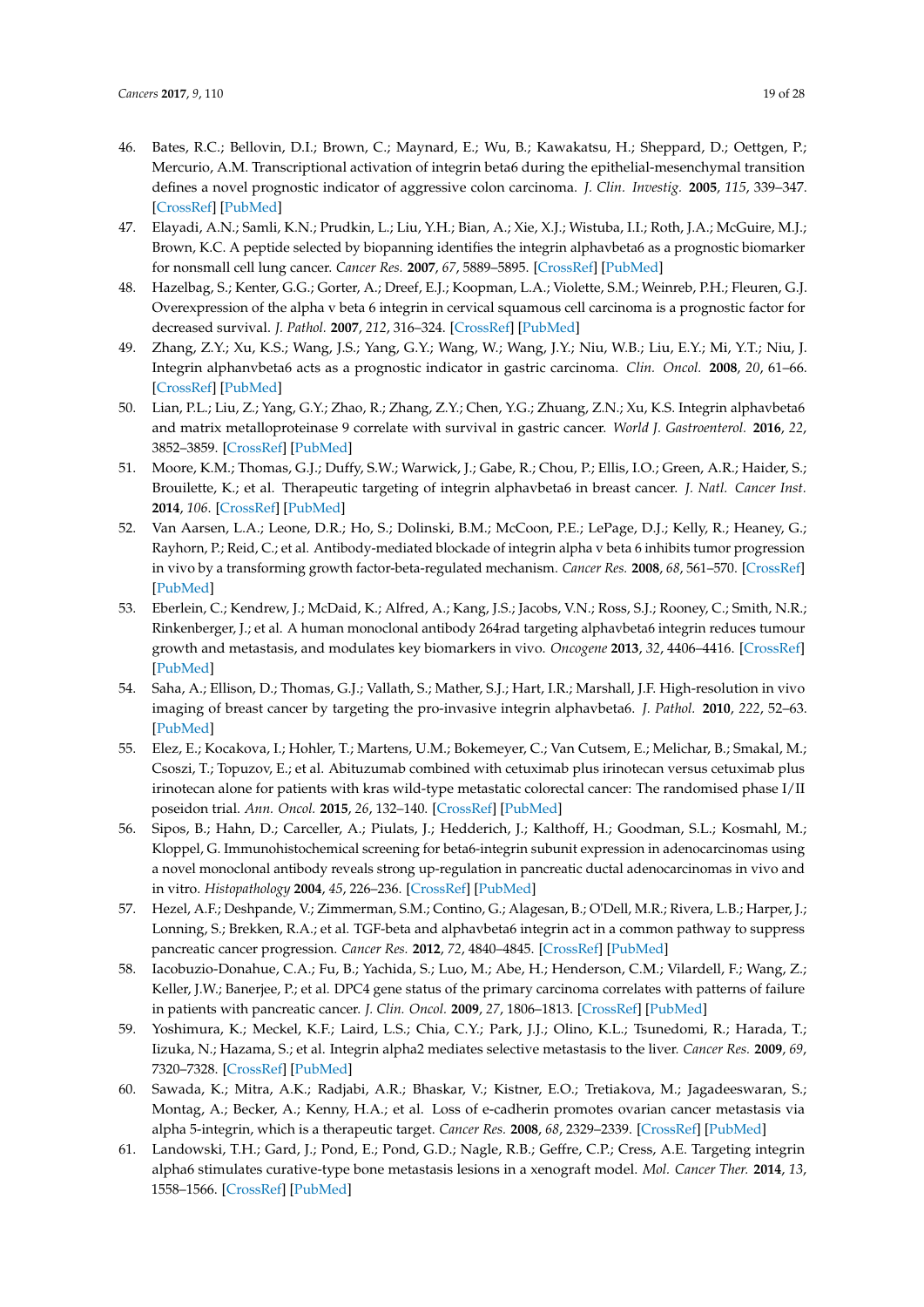- <span id="page-19-0"></span>62. Sheldrake, H.M.; Patterson, L.H. Strategies to inhibit tumor associated integrin receptors: Rationale for dual and multi-antagonists. *J. Med. Chem.* **2014**, *57*, 6301–6315. [\[CrossRef\]](http://dx.doi.org/10.1021/jm5000547) [\[PubMed\]](http://www.ncbi.nlm.nih.gov/pubmed/24568695)
- <span id="page-19-1"></span>63. Cox, D.; Brennan, M.; Moran, N. Integrins as therapeutic targets: Lessons and opportunities. *Nat. Rev. Drug Discov.* **2010**, *9*, 804–820. [\[CrossRef\]](http://dx.doi.org/10.1038/nrd3266) [\[PubMed\]](http://www.ncbi.nlm.nih.gov/pubmed/20885411)
- <span id="page-19-2"></span>64. Layani-Bazar, A.; Skornick, I.; Berrebi, A.; Pauker, M.H.; Noy, E.; Silberman, A.; Albeck, M.; Longo, D.L.; Kalechman, Y.; Sredni, B. Redox modulation of adjacent thiols in vla-4 by as101 converts myeloid leukemia cells from a drug-resistant to drug-sensitive state. *Cancer Res.* **2014**, *74*, 3092–3103. [\[CrossRef\]](http://dx.doi.org/10.1158/0008-5472.CAN-13-2159) [\[PubMed\]](http://www.ncbi.nlm.nih.gov/pubmed/24699624)
- <span id="page-19-3"></span>65. Goodman, S.L.; Picard, M. Integrins as therapeutic targets. *Trends Pharmacol. Sci.* **2012**, *33*, 405–412. [\[CrossRef\]](http://dx.doi.org/10.1016/j.tips.2012.04.002) [\[PubMed\]](http://www.ncbi.nlm.nih.gov/pubmed/22633092)
- <span id="page-19-4"></span>66. Sun, C.C.; Qu, X.J.; Gao, Z.H. Arginine-glycine-aspartate-binding integrins as therapeutic and diagnostic targets. *Am. J. Ther.* **2016**, *23*, e198–e207. [\[CrossRef\]](http://dx.doi.org/10.1097/MJT.0000000000000053) [\[PubMed\]](http://www.ncbi.nlm.nih.gov/pubmed/24621642)
- <span id="page-19-5"></span>67. Shi, J.; Wang, F.; Liu, S. Radiolabeled cyclic rgd peptides as radiotracers for tumor imaging. *Biophys. Rep.* **2016**, *2*, 1–20. [\[CrossRef\]](http://dx.doi.org/10.1007/s41048-016-0021-8) [\[PubMed\]](http://www.ncbi.nlm.nih.gov/pubmed/27819026)
- <span id="page-19-6"></span>68. White, D.J.; Puranen, S.; Johnson, M.S.; Heino, J. The collagen receptor subfamily of the integrins. *Int. J. Biochem. Cell Biol.* **2004**, *36*, 1405–1410. [\[CrossRef\]](http://dx.doi.org/10.1016/j.biocel.2003.08.016) [\[PubMed\]](http://www.ncbi.nlm.nih.gov/pubmed/15147720)
- <span id="page-19-7"></span>69. Marcinkiewicz, C.; Weinreb, P.H.; Calvete, J.J.; Kisiel, D.G.; Mousa, S.A.; Tuszynski, G.P.; Lobb, R.R. Obtustatin: A potent selective inhibitor of alpha1beta1 integrin in vitro and angiogenesis in vivo. *Cancer Res.* **2003**, *63*, 2020–2023. [\[PubMed\]](http://www.ncbi.nlm.nih.gov/pubmed/12727812)
- <span id="page-19-8"></span>70. The New Valeant: Delivering on Our Commitments. In Proceedings of the 35th Annual JP Morgan Healthcare Conference, San Francisco, CA, USA, 9–12 January 2017; Valeant Pharmaceuticals: West Laval, QC, Canada, 2017.
- <span id="page-19-9"></span>71. Mattila, E.; Pellinen, T.; Nevo, J.; Vuoriluoto, K.; Arjonen, A.; Ivaska, J. Negative regulation of EGFR signalling through integrin-alpha1beta1-mediated activation of protein tyrosine phosphatase TCPTP. *Nat. Cell Biol.* **2005**, *7*, 78–85. [\[CrossRef\]](http://dx.doi.org/10.1038/ncb1209) [\[PubMed\]](http://www.ncbi.nlm.nih.gov/pubmed/15592458)
- <span id="page-19-10"></span>72. Alberio, L.; Dale, G.L. Review article: Platelet-collagen interactions: Membrane receptors and intracellular signalling pathways. *Eur. J. Clin. Investig.* **1999**, *29*, 1066–1076. [\[CrossRef\]](http://dx.doi.org/10.1046/j.1365-2362.1999.00570.x) [\[PubMed\]](http://www.ncbi.nlm.nih.gov/pubmed/10583456)
- <span id="page-19-11"></span>73. Vankooyk, Y.; Kemenade, P.V.; Weder, P.; Kuijpers, T.W.; Figdor, C.G. Enhancement of lfa-1-mediated cell adhesion by triggering through cd2 or cd3 on lymphocytes-t. *Nature* **1989**, *342*, 811–813. [\[CrossRef\]](http://dx.doi.org/10.1038/342811a0) [\[PubMed\]](http://www.ncbi.nlm.nih.gov/pubmed/2574829)
- <span id="page-19-12"></span>74. Vanhoorelbeke, K.; Ulrichts, H.; Schoolmeester, A.; Deckmyn, H. Inhibition of platelet adhesion to collagen as a new target for antithrombotic drugs. *Curr. Drug Targets Cardiovasc. Haematol. Disord.* **2003**, *3*, 125–140. [\[CrossRef\]](http://dx.doi.org/10.2174/1568006033481500) [\[PubMed\]](http://www.ncbi.nlm.nih.gov/pubmed/12769639)
- <span id="page-19-13"></span>75. Gendron, S.; Couture, J.; Aoudjit, F. Integrin alpha2beta1 inhibits fas-mediated apoptosis in t lymphocytes by protein phosphatase 2a-dependent activation of the mapk/erk pathway. *J. Biol. Chem.* **2003**, *278*, 48633–48643. [\[CrossRef\]](http://dx.doi.org/10.1074/jbc.M305169200) [\[PubMed\]](http://www.ncbi.nlm.nih.gov/pubmed/13679375)
- <span id="page-19-14"></span>76. Nissinen, L.; Ojala, M.; Langen, B.; Dost, R.; Pihlavisto, M.; Kapyla, J.; Marjamaki, A.; Heino, J. Sulfonamide inhibitors of alpha2beta1 integrin reveal the essential role of collagen receptors in in vivo models of inflammation. *Pharmacol. Res. Perspect.* **2015**, *3*, e00146. [\[CrossRef\]](http://dx.doi.org/10.1002/prp2.146) [\[PubMed\]](http://www.ncbi.nlm.nih.gov/pubmed/26171226)
- <span id="page-19-15"></span>77. Naci, D.; Vuori, K.; Aoudjit, F. Alpha2beta1 integrin in cancer development and chemoresistance. *Semin. Cancer Biol.* **2015**, *35*, 145–153. [\[CrossRef\]](http://dx.doi.org/10.1016/j.semcancer.2015.08.004) [\[PubMed\]](http://www.ncbi.nlm.nih.gov/pubmed/26297892)
- <span id="page-19-16"></span>78. Funahashi, Y.; Sugi, N.H.; Semba, T.; Yamamoto, Y.; Hamaoka, S.; Tsukahara-Tamai, N.; Ozawa, Y.; Tsuruoka, A.; Nara, K.; Takahashi, K.; et al. Sulfonamide derivative, e7820, is a unique angiogenesis inhibitor suppressing an expression of integrin α2 subunit on endothelium. *Cancer Res.* **2002**, *62*, 6116–6123. [\[PubMed\]](http://www.ncbi.nlm.nih.gov/pubmed/12414636)
- <span id="page-19-17"></span>79. Milojkovic, K.B.; Slater, S.; Flynn, M.; Greystoke, A.; Witteveen, P.O.; Megui-Roelvink, M.; de Vos, F.; Dean, E.; Reyderman, L.; Ottesen, L.; et al. A phase i, dose escalation, pharmacodynamic, pharmacokinetic, and food-effect study of alpha2 integrin inhibitor e7820 in patients with advanced solid tumors. *Investig. New Drugs* **2016**, *34*, 329–337. [\[CrossRef\]](http://dx.doi.org/10.1007/s10637-016-0344-9) [\[PubMed\]](http://www.ncbi.nlm.nih.gov/pubmed/27039386)
- <span id="page-19-18"></span>80. Barczyk, M.; Carracedo, S.; Gullberg, D. Integrins. *Cell. Tissue Res.* **2010**, *339*, 269–280. [\[CrossRef\]](http://dx.doi.org/10.1007/s00441-009-0834-6) [\[PubMed\]](http://www.ncbi.nlm.nih.gov/pubmed/19693543)
- <span id="page-19-19"></span>81. Mould, A.P.; Askari, J.A.; Craig, S.E.; Garratt, A.N.; Clements, J.; Humphries, M.J. Integrin alpha 4 beta 1-mediated melanoma cell adhesion and migration on vascular cell adhesion molecule-1 (vcam-1) and the alternatively spliced iiics region of fibronectin. *J. Biol. Chem.* **1994**, *269*, 27224–27230. [\[PubMed\]](http://www.ncbi.nlm.nih.gov/pubmed/7525548)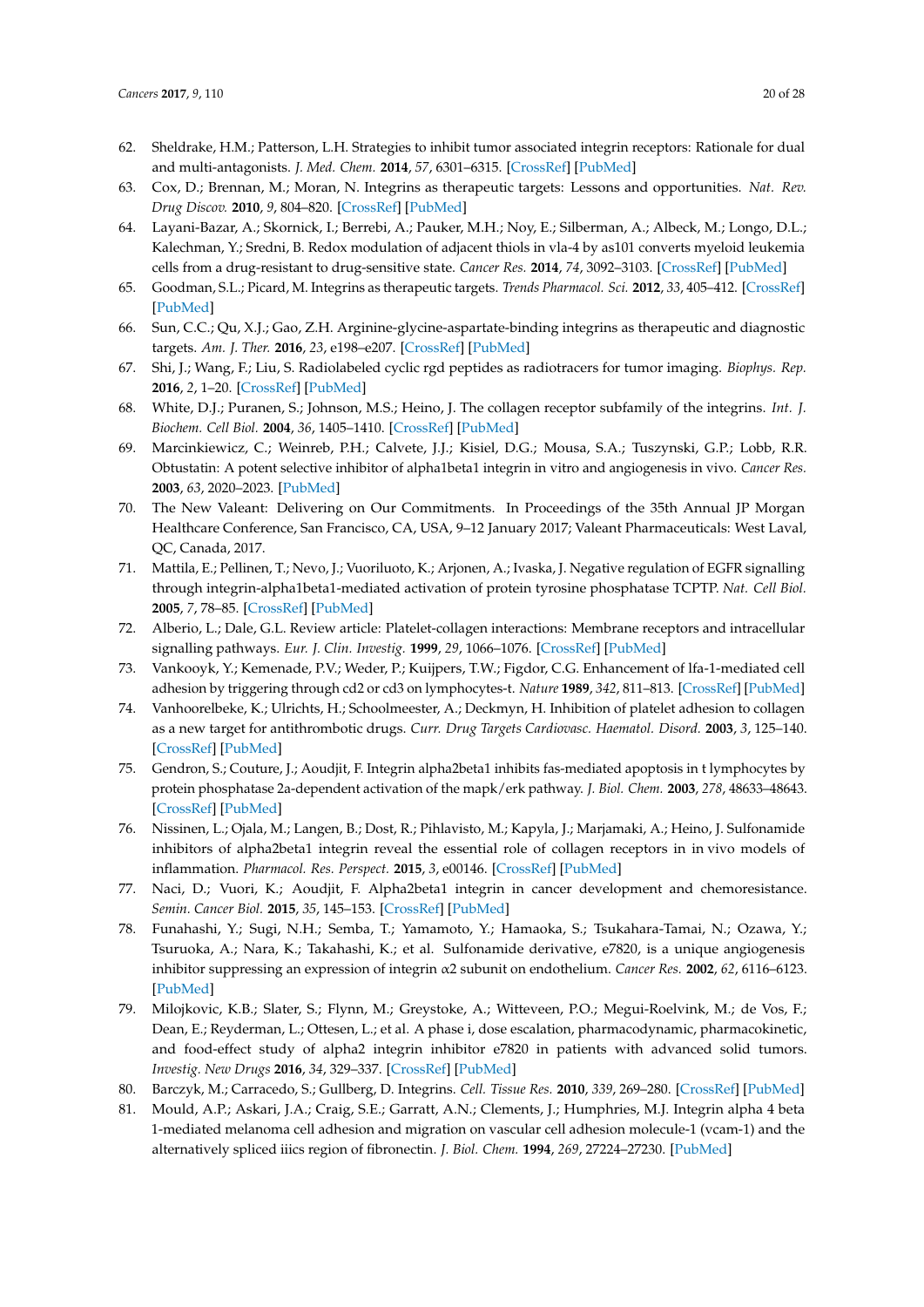- <span id="page-20-0"></span>82. Clements, J.M.; Newham, P.; Shepherd, M.; Gilbert, R.; Dudgeon, T.J.; Needham, L.A.; Edwards, R.M.; Berry, L.; Brass, A.; Humphries, M.J. Identification of a key integrin-binding sequence in vcam-1 homologous to the ldv active site in fibronectin. *J. Cell Sci.* **1994**, *107*, 2127–2135. [\[PubMed\]](http://www.ncbi.nlm.nih.gov/pubmed/7527054)
- <span id="page-20-1"></span>83. Hamann, A.; Andrew, D.P.; Jablonski-Westrich, D.; Holzmann, B.; Butcher, E.C. Role of alpha 4-integrins in lymphocyte homing to mucosal tissues in vivo. *J. Immunol.* **1994**, *152*, 3282–3293. [\[PubMed\]](http://www.ncbi.nlm.nih.gov/pubmed/7511642)
- <span id="page-20-2"></span>84. Berlin, C.; Berg, E.L.; Briskin, M.J.; Andrew, D.P.; Kilshaw, P.J.; Holzmann, B.; Weissman, I.L.; Hamann, A.; Butcher, E.C. Alpha 4 beta 7 integrin mediates lymphocyte binding to the mucosal vascular addressin madcam-1. *Cell* **1993**, *74*, 185. [\[CrossRef\]](http://dx.doi.org/10.1016/0092-8674(93)90305-A)
- <span id="page-20-3"></span>85. Viglietta, V.; Baecher-Allan, C.; Weiner, H.L.; Hafler, D.A. Loss of functional suppression by cd4+cd25+ regulatory t cells in patients with multiple sclerosis. *J. Exp. Med.* **2004**, *199*, 971–979. [\[CrossRef\]](http://dx.doi.org/10.1084/jem.20031579) [\[PubMed\]](http://www.ncbi.nlm.nih.gov/pubmed/15067033)
- <span id="page-20-4"></span>86. Elices, M.J.; Osborn, L.; Takada, Y.; Crouse, C.; Luhowskyj, S.; Hemler, M.E.; Lobb, R.R. Vcam-1 on activated endothelium interacts with the leukocyte integrin vla-4 at a site distinct from the vla-4/fibronectin binding site. *Cell* **1990**, *60*, 577–584. [\[CrossRef\]](http://dx.doi.org/10.1016/0092-8674(90)90661-W)
- <span id="page-20-5"></span>87. Makker, J.; Hommes, D.W. Etrolizumab for ulcerative colitis: The new kid on the block? *Expert. Opin. Biol. Ther.* **2016**, *16*, 567–572. [\[CrossRef\]](http://dx.doi.org/10.1517/14712598.2016.1158807) [\[PubMed\]](http://www.ncbi.nlm.nih.gov/pubmed/26914639)
- <span id="page-20-6"></span>88. Ransohoff, R.M. Natalizumab and pml. *Nat. Neurosci.* **2005**, *8*, 1275. [\[CrossRef\]](http://dx.doi.org/10.1038/nn1005-1275) [\[PubMed\]](http://www.ncbi.nlm.nih.gov/pubmed/16189528)
- <span id="page-20-7"></span>89. Singer, E. Tysabri withdrawal calls entire class into question. *Nat. Med.* **2005**, *11*, 359. [\[CrossRef\]](http://dx.doi.org/10.1038/nm0405-359a) [\[PubMed\]](http://www.ncbi.nlm.nih.gov/pubmed/15812500)
- <span id="page-20-8"></span>90. Lin, K.; Ateeq, H.S.; Hsiung, S.H.; Chong, L.T.; Zimmerman, C.N.; Castro, A.; Lee, W.C.; Hammond, C.E.; Kalkunte, S.; Chen, L.L.; et al. Selective, tight-binding inhibitors of integrin alpha4beta1 that inhibit allergic airway responses. *J. Med. Chem.* **1999**, *42*, 920–934. [\[CrossRef\]](http://dx.doi.org/10.1021/jm980673g) [\[PubMed\]](http://www.ncbi.nlm.nih.gov/pubmed/10072689)
- <span id="page-20-9"></span>91. Leger, O.J.; Yednock, T.A.; Tanner, L.; Horner, H.C.; Hines, D.K.; Keen, S.; Saldanha, J.; Jones, S.T.; Fritz, L.C.; Bendig, M.M. Humanization of a mouse antibody against human alpha-4 integrin: A potential therapeutic for the treatment of multiple sclerosis. *Hum. Antibodies* **1997**, *8*, 3–16. [\[PubMed\]](http://www.ncbi.nlm.nih.gov/pubmed/9265500)
- <span id="page-20-10"></span>92. Kent, S.J.; Karlik, S.J.; Cannon, C.; Hines, D.K.; Yednock, T.A.; Fritz, L.C.; Horner, H.C. A monoclonal antibody to [alpha]4 integrin suppresses and reverses active experimental allergic encephalomyelitis. *J. Neuroimmunol.* **1995**, *58*, 1–10. [\[CrossRef\]](http://dx.doi.org/10.1016/0165-5728(94)00165-K)
- <span id="page-20-11"></span>93. Yednock, T.A.; Cannon, C.; Fritz, L.C.; Sanchez-Madrid, F.; Steinman, L.; Karin, N. Prevention of experimental autoimmune encephalomyelitis by antibodies against alpha 4 beta 1 integri. *Nature* **1992**, *356*, 63–66. [\[CrossRef\]](http://dx.doi.org/10.1038/356063a0) [\[PubMed\]](http://www.ncbi.nlm.nih.gov/pubmed/1538783)
- <span id="page-20-12"></span>94. Yu, Y.; Schurpf, T.; Springer, T.A. How natalizumab binds and antagonizes alpha4 integrins. *J. Biol. Chem.* **2013**, *288*, 32314–32325. [\[CrossRef\]](http://dx.doi.org/10.1074/jbc.M113.501668) [\[PubMed\]](http://www.ncbi.nlm.nih.gov/pubmed/24047894)
- <span id="page-20-13"></span>95. Miller, D.H.; Khan, O.A.; Sheremata, W.A.; Blumhardt, L.D.; Rice, G.P.A.; Libonati, M.A.; Willmer-Hulme, A.J.; Dalton, C.M.; Miszkiel, K.A.; O'Connor, P.W. A controlled trial of natalizumab for relapsing multiple sclerosis. *N. Eng. J. Med.* **2003**, *348*, 15–23. [\[CrossRef\]](http://dx.doi.org/10.1056/NEJMoa020696) [\[PubMed\]](http://www.ncbi.nlm.nih.gov/pubmed/12510038)
- <span id="page-20-14"></span>96. Polman, C.H.; O'Connor, P.W.; Havrdova, E.; Hutchinson, M.; Kappos, L.; Miller, D.H.; Phillips, J.T.; Lublin, F.D.; Giovannoni, G.; Wajgt, A.; et al. A randomized, placebo-controlled trial of natalizumab for relapsing multiple sclerosis. *N. Eng. J. Med.* **2006**, *354*, 899–910. [\[CrossRef\]](http://dx.doi.org/10.1056/NEJMoa044397) [\[PubMed\]](http://www.ncbi.nlm.nih.gov/pubmed/16510744)
- <span id="page-20-15"></span>97. Langer-Gould, A.; Atlas, S.W.; Green, A.J.; Bollen, A.W.; Pelletier, D. Progressive multifocal leukoencephalopathy in a patient treated with natalizumab. *N. Engl. J. Med.* **2005**, *353*, 375–381. [\[CrossRef\]](http://dx.doi.org/10.1056/NEJMoa051847) [\[PubMed\]](http://www.ncbi.nlm.nih.gov/pubmed/15947078)
- <span id="page-20-16"></span>98. Kleinschmidt-DeMasters, B.K.; Tyler, K.L. Progressive multifocal leukoencephalopathy complicating treatment with natalizumab and interferon beta-1a for multiple sclerosis. *N. Engl. J. Med.* **2005**, *353*, 369–374. [\[CrossRef\]](http://dx.doi.org/10.1056/NEJMoa051782) [\[PubMed\]](http://www.ncbi.nlm.nih.gov/pubmed/15947079)
- <span id="page-20-17"></span>99. Gonzalez-Suarez, I.; Rodriguez de, A.L.; Orviz, A.; Moreno-Garcia, S.; Valle-Arcos, M.D.; Matias-Guiu, J.A.; Valencia, C.; Jorquera, M.M.; Oreja-Guevara, C. Catastrophic outcome of patients with a rebound after natalizumab treatment discontinuation. *Brain Behav.* **2017**, *7*, e00671. [\[CrossRef\]](http://dx.doi.org/10.1002/brb3.671) [\[PubMed\]](http://www.ncbi.nlm.nih.gov/pubmed/28413713)
- <span id="page-20-18"></span>100. Elkins, J.; Veltkamp, R.; Montaner, J.; Johnston, S.C.; Singhal, A.B.; Becker, K.; Lansberg, M.G.; Tang, W.; Chang, I.; Muralidharan, K.; et al. Safety and efficacy of natalizumab in patients with acute ischaemic stroke (action): A randomised, placebo-controlled, double-blind phase 2 trial. *Lancet Neurol.* **2017**, *16*, 217–226. [\[CrossRef\]](http://dx.doi.org/10.1016/S1474-4422(16)30357-X)
- <span id="page-20-19"></span>101. Macdonald, J.K.; McDonald, J.W. Natalizumab for induction of remission in crohn's disease. *Cochrane Database Syst. Rev.* **2006**, CD006097.
- <span id="page-20-20"></span>102. Huggett, B. How tysabri survived. *Nat. Biotechnol.* **2009**, *27*, 986. [\[CrossRef\]](http://dx.doi.org/10.1038/nbt1109-986) [\[PubMed\]](http://www.ncbi.nlm.nih.gov/pubmed/19898447)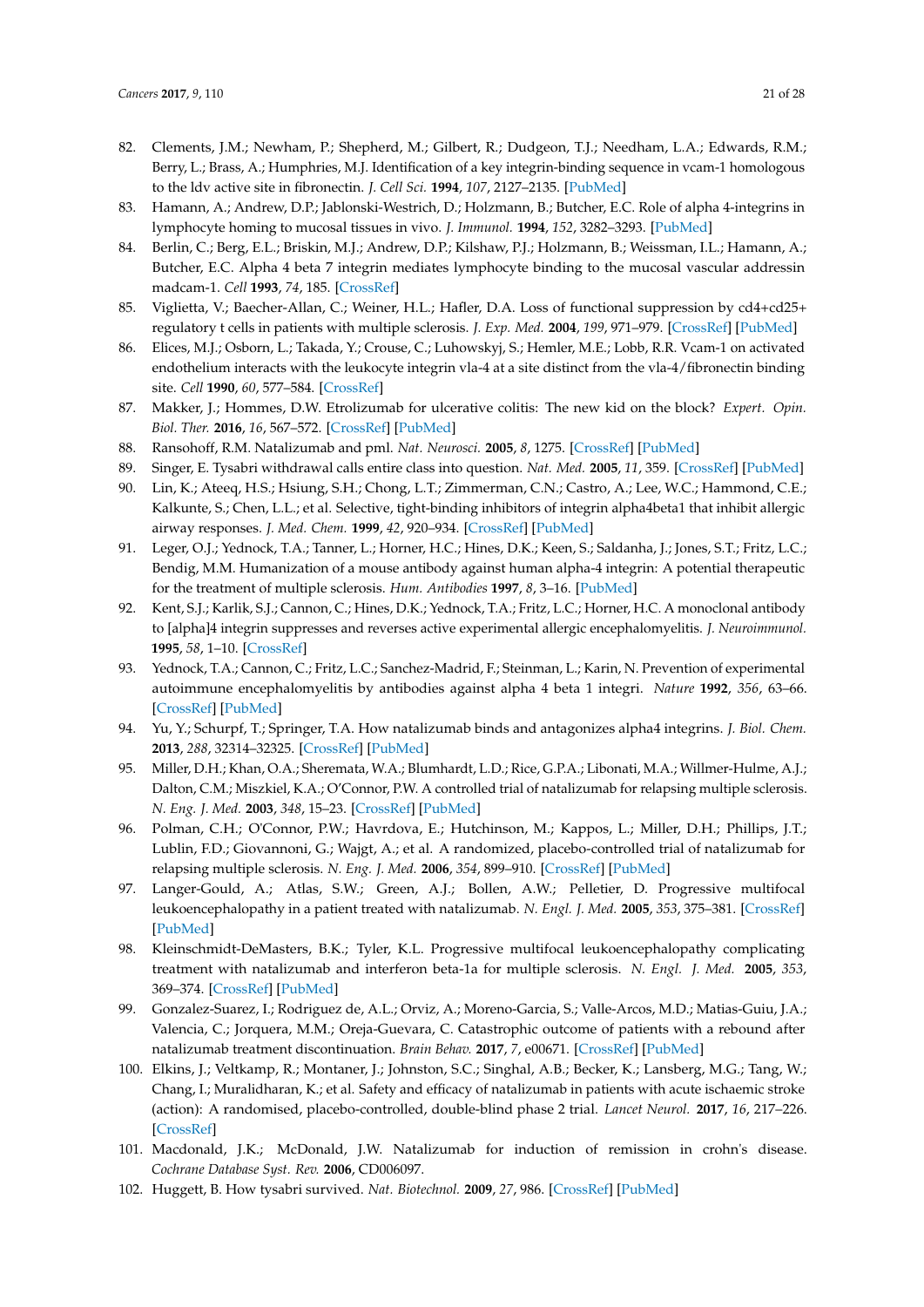- <span id="page-21-0"></span>103. Bell-McGuinn, K.M.; Matthews, C.M.; Ho, S.N.; Barve, M.; Gilbert, L.; Penson, R.T.; Lengyel, E.; Palaparthy, R.; Gilder, K.; Vassos, A.; et al. A phase ii, single-arm study of the anti-alpha5beta1 integrin antibody volociximab as monotherapy in patients with platinum-resistant advanced epithelial ovarian or primary peritoneal cancer. *Gynecol. Oncol.* **2011**, *121*, 273–279. [\[CrossRef\]](http://dx.doi.org/10.1016/j.ygyno.2010.12.362) [\[PubMed\]](http://www.ncbi.nlm.nih.gov/pubmed/21276608)
- <span id="page-21-1"></span>104. Almokadem, S.; Belani, C.P. Volociximab in cancer. *Expert. Opin. Biol. Ther.* **2012**, *12*, 251–257. [\[CrossRef\]](http://dx.doi.org/10.1517/14712598.2012.646985) [\[PubMed\]](http://www.ncbi.nlm.nih.gov/pubmed/22192080)
- <span id="page-21-2"></span>105. Roviello, G.; Bachelot, T.; Hudis, C.A.; Curigliano, G.; Reynolds, A.R.; Petrioli, R.; Generali, D. The role of bevacizumab in solid tumours: A literature based meta-analysis of randomised trials. *Eur. J. Cancer* **2017**, *75*, 245–258. [\[CrossRef\]](http://dx.doi.org/10.1016/j.ejca.2017.01.026) [\[PubMed\]](http://www.ncbi.nlm.nih.gov/pubmed/28242502)
- <span id="page-21-3"></span>106. Kim, M.Y.; Cho, W.D.; Hong, K.P.; Choi da, B.; Hong, J.W.; Kim, S.; Moon, Y.R.; Son, S.M.; Lee, O.J.; Lee, H.C.; et al. Novel monoclonal antibody against beta 1 integrin enhances cisplatin efficacy in human lung adenocarcinoma cells. *J. Biomed. Res.* **2016**, *30*, 217–224. [\[PubMed\]](http://www.ncbi.nlm.nih.gov/pubmed/27533932)
- <span id="page-21-4"></span>107. Cirkel, G.A.; Kerklaan, B.M.; Vanhoutte, F.; Van der Aa, A.; Lorenzon, G.; Namour, F.; Pujuguet, P.; Darquenne, S.; de Vos, F.Y.; Snijders, T.J.; et al. A dose escalating phase i study of glpg0187, a broad spectrum integrin receptor antagonist, in adult patients with progressive high-grade glioma and other advanced solid malignancies. *Investig. New Drugs* **2016**, *34*, 184–192. [\[CrossRef\]](http://dx.doi.org/10.1007/s10637-015-0320-9) [\[PubMed\]](http://www.ncbi.nlm.nih.gov/pubmed/26792581)
- <span id="page-21-5"></span>108. Desgrosellier, J.S.; Cheresh, D.A. Integrins in cancer: Biological implications and therapeutic opportunities. *Nat. Rev. Cancer* **2010**, *10*, 9–22. [\[CrossRef\]](http://dx.doi.org/10.1038/nrc2748) [\[PubMed\]](http://www.ncbi.nlm.nih.gov/pubmed/20029421)
- <span id="page-21-6"></span>109. Schneider, J.G.; Amend, S.R.; Weilbaecher, K.N. Integrins and bone metastasis: Integrating tumor cell and stromal cell interactions. *Bone* **2011**, *48*, 54–65. [\[CrossRef\]](http://dx.doi.org/10.1016/j.bone.2010.09.016) [\[PubMed\]](http://www.ncbi.nlm.nih.gov/pubmed/20850578)
- <span id="page-21-7"></span>110. Vogetseder, A.; Thies, S.; Ingold, B.; Roth, P.; Weller, M.; Schraml, P.; Goodman, S.L.; Moch, H. Alphav-integrin isoform expression in primary human tumors and brain metastases. *Int. J. Cancer* **2013**, *133*, 2362–2371. [\[CrossRef\]](http://dx.doi.org/10.1002/ijc.28267) [\[PubMed\]](http://www.ncbi.nlm.nih.gov/pubmed/23661241)
- <span id="page-21-8"></span>111. Hussain, M.; Le, M.S.; Gimmi, C.; Bruns, R.; Straub, J.; Miller, K. Differential effect on bone lesions of targeting integrins: Randomized phase ii trial of abituzumab in patients with metastatic castration-resistant prostate cancer. *Clin. Cancer Res.* **2016**, *22*, 3192–3200. [\[CrossRef\]](http://dx.doi.org/10.1158/1078-0432.CCR-15-2512) [\[PubMed\]](http://www.ncbi.nlm.nih.gov/pubmed/26839144)
- <span id="page-21-9"></span>112. Mitjans, F.; Sander, D.; Adan, J.; Sutter, A.; Martinez, J.M.; Jaggle, C.S.; Moyano, J.M.; Kreysch, H.G.; Piulats, J.; Goodman, S.L. An anti-alpha v-integrin antibody that blocks integrin function inhibits the development of a human melanoma in nude mice. *J. Cell Sci.* **1995**, *108*, 2825–2838. [\[PubMed\]](http://www.ncbi.nlm.nih.gov/pubmed/7593323)
- <span id="page-21-10"></span>113. O'Day, S.; Pavlick, A.; Loquai, C.; Lawson, D.; Gutzmer, R.; Richards, J.; Schadendorf, D.; Thompson, J.A.; Gonzalez, R.; Trefzer, U.; et al. A randomised, phase ii study of intetumumab, an anti-alphav-integrin mab, alone and with dacarbazine in stage IV melanoma. *Br. J. Cancer* **2011**, *105*, 346–352. [\[CrossRef\]](http://dx.doi.org/10.1038/bjc.2011.183) [\[PubMed\]](http://www.ncbi.nlm.nih.gov/pubmed/21750555)
- <span id="page-21-11"></span>114. Mahalingam, B.; Van Agthoven, J.F.; Xiong, J.P.; Alonso, J.L.; Adair, B.D.; Rui, X.; Anand, S.; Mehrbod, M.; Mofrad, M.R.; Burger, C.; et al. Atomic basis for the species-specific inhibition of alphav integrins by mab 17e6 is revealed by the crystal structure of alphavbeta3 ectodomain-17e6 fab complex. *J. Biol. Chem.* **2014**. [\[CrossRef\]](http://dx.doi.org/10.1074/jbc.M113.546929) [\[PubMed\]](http://www.ncbi.nlm.nih.gov/pubmed/24692540)
- <span id="page-21-12"></span>115. Mitjans, F.; Meyer, T.; Fittschen, C.; Goodman, S.; Jonczyk, A.; Marshall, J.F.; Reyes, G.; Piulats, J. In vivo therapy of malignant melanoma by means of antagonists of alphav integrins. *Int. J. Cancer* **2000**, *87*, 716–723. [\[CrossRef\]](http://dx.doi.org/10.1002/1097-0215(20000901)87:5<716::AID-IJC14>3.0.CO;2-R)
- 116. Chen, Q.; Manning, C.D.; Millar, H.; McCabe, F.L.; Ferrante, C.; Sharp, C.; Shahied-Arruda, L.; Doshi, P.; Nakada, M.T.; Anderson, G.M. Cnto 95, a fully human anti alphav integrin antibody, inhibits cell signaling, migration, invasion, and spontaneous metastasis of human breast cancer cells. *Clin. Exp. Metastasis* **2008**, *25*, 139–148. [\[CrossRef\]](http://dx.doi.org/10.1007/s10585-007-9132-4) [\[PubMed\]](http://www.ncbi.nlm.nih.gov/pubmed/18064530)
- <span id="page-21-13"></span>117. Trikha, M.; Zhou, Z.; Nemeth, J.A.; Chen, Q.; Sharp, C.; Emmell, E.; Giles-Komar, J.; Nakada, M.T. Cnto 95, a fully human monoclonal antibody that inhibits alphav integrins, has antitumor and antiangiogenic activity in vivo. *Int. J. Cancer* **2004**, *110*, 326–335. [\[CrossRef\]](http://dx.doi.org/10.1002/ijc.20116) [\[PubMed\]](http://www.ncbi.nlm.nih.gov/pubmed/15095296)
- <span id="page-21-14"></span>118. Wirth, M.; Heidenreich, A.; Gschwend, J.E.; Gil, T.; Zastrow, S.; Laniado, M.; Gerloff, J.; Zuhlsdorf, M.; Mordenti, G.; Uhl, W.; et al. A multicenter phase 1 study of emd 525797 (di17e6), a novel humanized monoclonal antibody targeting alphav integrins, in progressive castration-resistant prostate cancer with bone metastases after chemotherapy. *Eur. Urol.* **2014**, *65*, 897–904. [\[CrossRef\]](http://dx.doi.org/10.1016/j.eururo.2013.05.051) [\[PubMed\]](http://www.ncbi.nlm.nih.gov/pubmed/23791392)
- <span id="page-21-15"></span>119. Goodman, S.L.; Grote, H.J.; Wilm, C. Matched rabbit monoclonal antibodies against alphav-series integrins reveal a novel alphavbeta3-libs epitope, and permit routine staining of archival paraffin samples of human tumors. *Biol. Open* **2012**, *1*, 329–340. [\[CrossRef\]](http://dx.doi.org/10.1242/bio.2012364) [\[PubMed\]](http://www.ncbi.nlm.nih.gov/pubmed/23213423)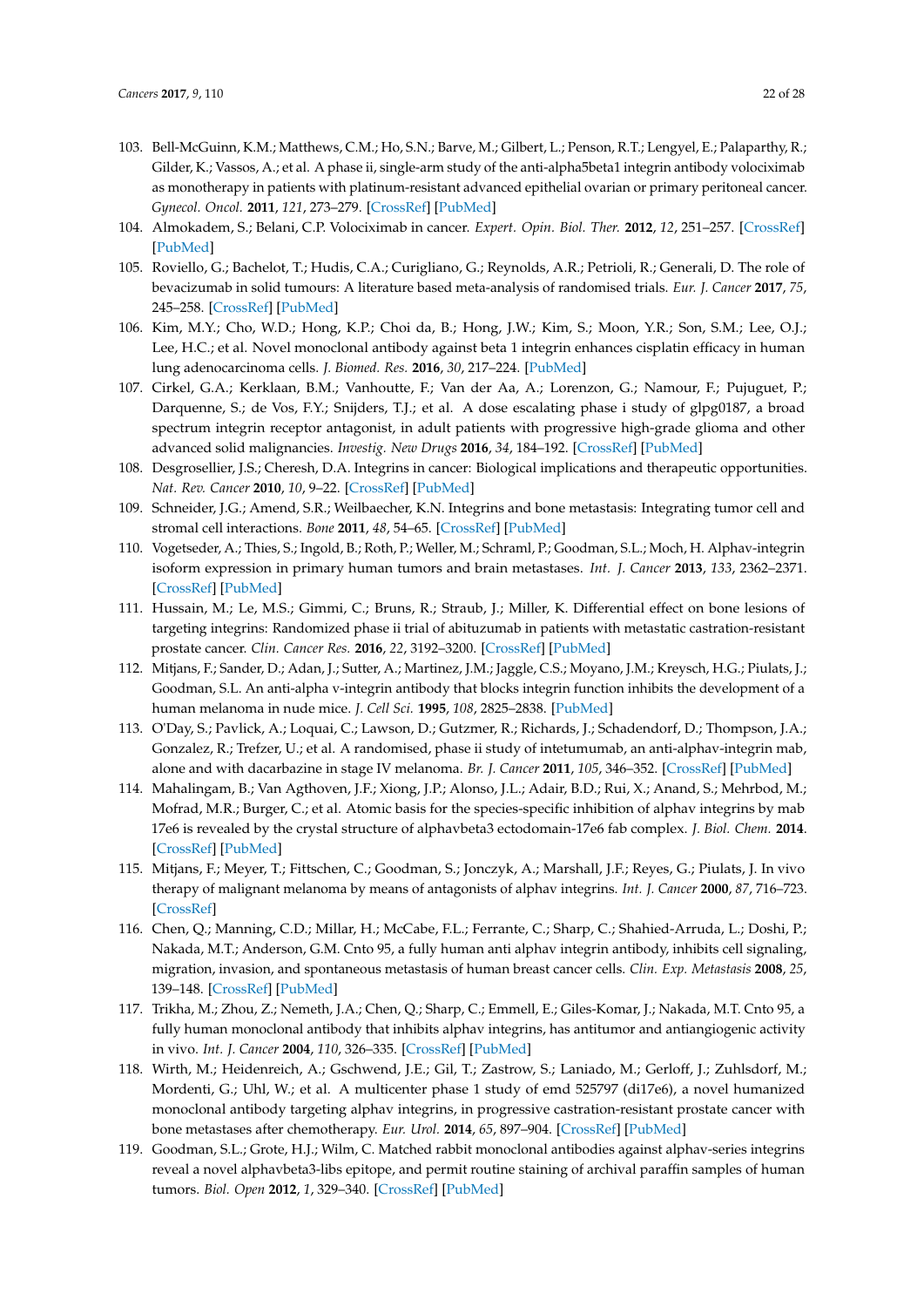- <span id="page-22-0"></span>120. Agrez, M.V.; Bates, R.C.; Mitchell, D.; Wilson, N.; Ferguson, N.; Anseline, P.; Sheppard, D. Multiplicity of fibronectin-binding alpha v integrin receptors in colorectal cancer. *Br. J. Cancer* **1996**, *73*, 887–892. [\[CrossRef\]](http://dx.doi.org/10.1038/bjc.1996.158) [\[PubMed\]](http://www.ncbi.nlm.nih.gov/pubmed/8611401)
- <span id="page-22-1"></span>121. Margadant, C.; Sonnenberg, A. Integrin-tgf-beta crosstalk in fibrosis, cancer and wound healing. *EMBO Rep.* **2010**, *11*, 97–105. [\[CrossRef\]](http://dx.doi.org/10.1038/embor.2009.276) [\[PubMed\]](http://www.ncbi.nlm.nih.gov/pubmed/20075988)
- <span id="page-22-2"></span>122. Baek, J.Y.; Morris, S.M.; Campbell, J.; Fausto, N.; Yeh, M.M.; Grady, W.M. Tgf-beta inactivation and tgf-alpha overexpression cooperate in an in vivo mouse model to induce hepatocellular carcinoma that recapitulates molecular features of human liver cancer. *Int. J. Cancer* **2010**, *127*, 1060–1071. [\[CrossRef\]](http://dx.doi.org/10.1002/ijc.25127) [\[PubMed\]](http://www.ncbi.nlm.nih.gov/pubmed/20020490)
- <span id="page-22-3"></span>123. Leask, A. Scar wars: Is tgfbeta the phantom menace in scleroderma? *Arthritis Res. Ther.* **2006**, *8*, 213. [\[CrossRef\]](http://dx.doi.org/10.1186/ar1976) [\[PubMed\]](http://www.ncbi.nlm.nih.gov/pubmed/16774692)
- <span id="page-22-4"></span>124. Katsumoto, T.R.; Violette, S.M.; Sheppard, D. Blocking tgfbeta via inhibition of the alphavbeta6 integrin: A possible therapy for systemic sclerosis interstitial lung disease. *Int. J. Rheumatol.* **2011**, *2011*, 208219. [\[CrossRef\]](http://dx.doi.org/10.1155/2011/208219) [\[PubMed\]](http://www.ncbi.nlm.nih.gov/pubmed/22013449)
- <span id="page-22-5"></span>125. Heidenreich, A.; Rawal, S.K.; Szkarlat, K.; Bogdanova, N.; Dirix, L.; Stenzl, A.; Welslau, M.; Wang, G.; Dawkins, F.; de Boer, C.J.; et al. A randomized, double-blind, multicenter, phase 2 study of a human monoclonal antibody to human alphanu integrins (intetumumab) in combination with docetaxel and prednisone for the first-line treatment of patients with metastatic castration-resistant prostate cancer. *Ann. Oncol.* **2013**, *24*, 329–336. [\[PubMed\]](http://www.ncbi.nlm.nih.gov/pubmed/23104724)
- <span id="page-22-6"></span>126. Hersey, P.; Sosman, J.; O'Day, S.; Richards, J.; Bedikian, A.; Gonzalez, R.; Sharfman, W.; Weber, R.; Logan, T.; Buzoianu, M.; et al. A randomized phase 2 study of etaracizumab, a monoclonal antibody against integrin alpha(v)beta(3), + or − dacarbazine in patients with stage iv metastatic melanoma. *Cancer* **2010**, *116*, 1526–1534. [\[CrossRef\]](http://dx.doi.org/10.1002/cncr.24821) [\[PubMed\]](http://www.ncbi.nlm.nih.gov/pubmed/20108344)
- <span id="page-22-7"></span>127. Rosenthal, M.A.; Davidson, P.; Rolland, F.; Campone, M.; Xue, L.; Han, T.H.; Mehta, A.; Berd, Y.; He, W.; Lombardi, A. Evaluation of the safety, pharmacokinetics and treatment effects of an alpha(v)beta(3) integrin inhibitor on bone turnover and disease activity in men with hormone-refractory prostate cancer and bone metastases. *Asia Pac. J. Clin. Oncol.* **2010**, *6*, 42–48. [\[CrossRef\]](http://dx.doi.org/10.1111/j.1743-7563.2009.01266.x) [\[PubMed\]](http://www.ncbi.nlm.nih.gov/pubmed/20398037)
- <span id="page-22-8"></span>128. Nandrot, E.F.; Chang, Y.; Finnemann, S.C. Alphavbeta5 integrin receptors at the apical surface of the rpe: One receptor, two functions. *Adv. Exp. Med. Biol.* **2008**, *613*, 369–375. [\[PubMed\]](http://www.ncbi.nlm.nih.gov/pubmed/18188966)
- <span id="page-22-9"></span>129. Chiu, C.Y.; Mathias, P.; Nemerow, G.R.; Stewart, P.L. Structure of adenovirus complexed with its internalization receptor, alphavbeta5 integrin. *J. Virol.* **1999**, *73*, 6759–6768. [\[PubMed\]](http://www.ncbi.nlm.nih.gov/pubmed/10400774)
- <span id="page-22-10"></span>130. Dechantsreiter, M.; Planker, E.; Mathä, B.; Lohof, E.; Hölzemann, G.; Jonczyk, A.; Goodman, S.L.; Kessler, H. *N*-methylated cyclic rgd peptides as highly active and selective αvβ3 integrin antagonists. *J. Med. Chem.* **1999**, *42*, 3033–3040. [\[CrossRef\]](http://dx.doi.org/10.1021/jm970832g) [\[PubMed\]](http://www.ncbi.nlm.nih.gov/pubmed/10447947)
- <span id="page-22-11"></span>131. Mas-Moruno, C.; Rechenmacher, F.; Kessler, H. Cilengitide: The first anti-angiogenic small molecule drug candidate design, synthesis and clinical evaluation. *Anticancer Agents Med. Chem.* **2010**, *10*, 753–768. [\[CrossRef\]](http://dx.doi.org/10.2174/187152010794728639) [\[PubMed\]](http://www.ncbi.nlm.nih.gov/pubmed/21269250)
- <span id="page-22-12"></span>132. Bretschi, M.; Cheng, C.; Witt, H.; Dimitrakopoulou-Strauss, A.; Strauss, L.G.; Semmler, W.; Bauerle, T. Cilengitide affects tumor compartment, vascularization and microenvironment in experimental bone metastases as shown by longitudinal (18)f-fdg pet and gene expression analysis. *J. Cancer Res. Clin. Oncol.* **2012**. [\[CrossRef\]](http://dx.doi.org/10.1007/s00432-012-1360-6)
- <span id="page-22-13"></span>133. Bauerle, T.; Komljenovic, D.; Merz, M.; Berger, M.R.; Goodman, S.L.; Semmler, W. Cilengitide inhibits progression of experimental breast cancer bone metastases as imaged noninvasively using vct, mri and dce-mri in a longitudinal in vivo study. *Int. J. Cancer* **2011**, *128*, 2453–2462. [\[CrossRef\]](http://dx.doi.org/10.1002/ijc.25563) [\[PubMed\]](http://www.ncbi.nlm.nih.gov/pubmed/20648558)
- <span id="page-22-14"></span>134. Mikkelsen, T.; Brodie, C.; Finniss, S.; Berens, M.E.; Rennert, J.L.; Nelson, K.; Lemke, N.; Brown, S.L.; Hahn, D.; Neuteboom, B.; et al. Radiation sensitization of glioblastoma by cilengitide has unanticipated schedule-dependency. *Int. J. Cancer* **2009**, *124*, 2719–2727. [\[CrossRef\]](http://dx.doi.org/10.1002/ijc.24240) [\[PubMed\]](http://www.ncbi.nlm.nih.gov/pubmed/19199360)
- <span id="page-22-15"></span>135. Kim, K.B.; Prieto, V.; Joseph, R.W.; Diwan, A.H.; Gallick, G.E.; Papadopoulos, N.E.; Bedikian, A.Y.; Camacho, L.H.; Hwu, P.; Ng, C.S.; et al. A randomized phase ii study of cilengitide (emd 121974) in patients with metastatic melanoma. *Melanoma Res.* **2012**, *22*, 294–301. [\[CrossRef\]](http://dx.doi.org/10.1097/CMR.0b013e32835312e4) [\[PubMed\]](http://www.ncbi.nlm.nih.gov/pubmed/22668797)
- <span id="page-22-16"></span>136. Friess, H.; Langrehr, J.M.; Oettle, H.; Raedle, J.; Niedergethmann, M.; Dittrich, C.; Hossfeld, D.K.; Stoger, H.; Neyns, B.; Herzog, P.; et al. A randomized multi-center phase ii trial of the angiogenesis inhibitor cilengitide (emd 121974) and gemcitabine compared with gemcitabine alone in advanced unresectable pancreatic cancer. *BMC Cancer* **2006**, *6*, 285. [\[CrossRef\]](http://dx.doi.org/10.1186/1471-2407-6-285) [\[PubMed\]](http://www.ncbi.nlm.nih.gov/pubmed/17156477)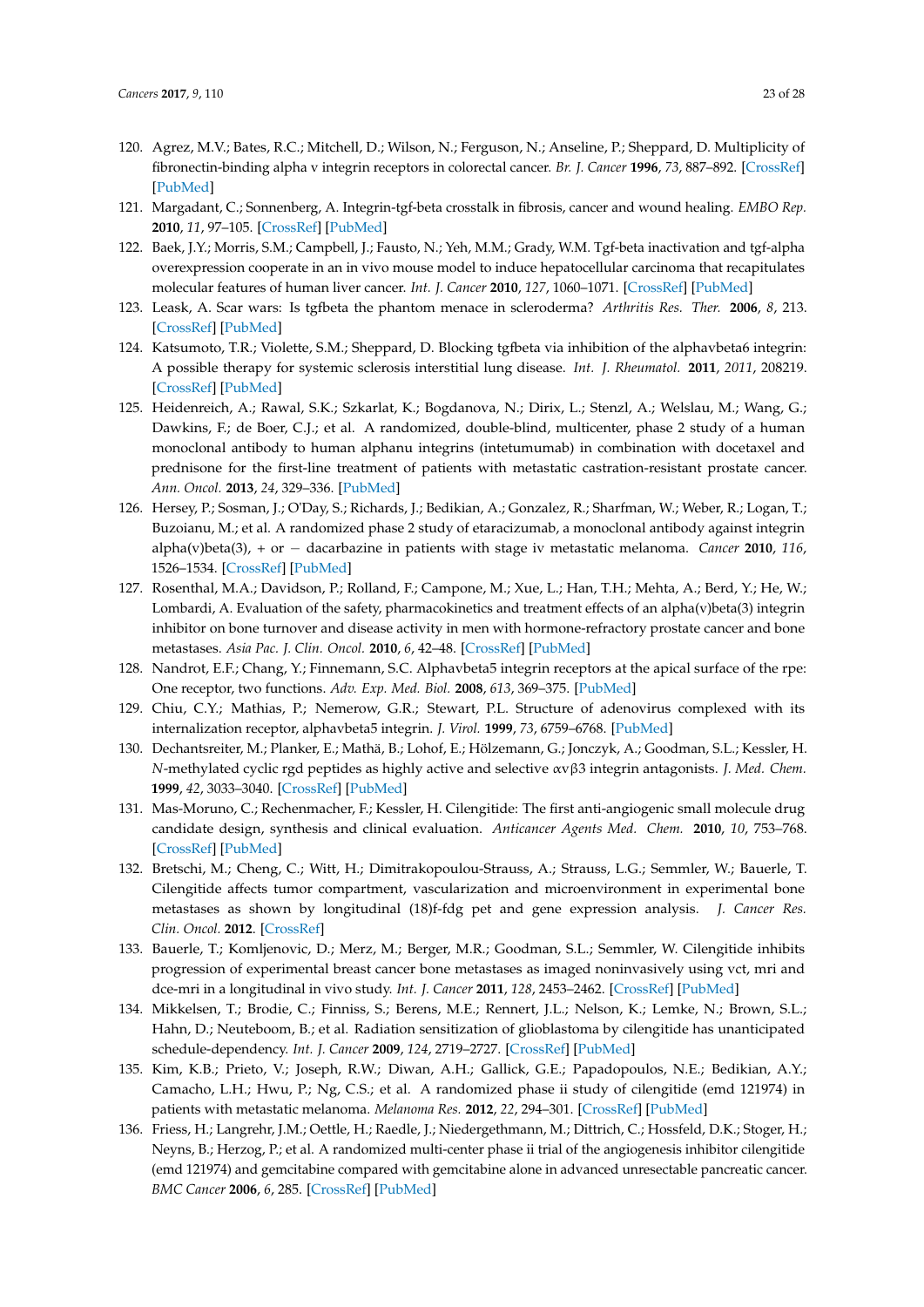- <span id="page-23-0"></span>137. Stupp, R.; Hegi, M.E.; Neyns, B.; Goldbrunner, R.; Schlegel, U.; Clement, P.M.; Grabenbauer, G.G.; Ochsenbein, A.F.; Simon, M.; Dietrich, P.Y.; et al. Phase i/iia study of cilengitide and temozolomide with concomitant radiotherapy followed by cilengitide and temozolomide maintenance therapy in patients with newly diagnosed glioblastoma. *J. Clin. Oncol.* **2010**, *28*, 2712–2718. [\[CrossRef\]](http://dx.doi.org/10.1200/JCO.2009.26.6650) [\[PubMed\]](http://www.ncbi.nlm.nih.gov/pubmed/20439646)
- <span id="page-23-1"></span>138. Weller, M.; Nabors, L.B.; Gorlia, T.; Leske, H.; Rushing, E.; Bady, P.; Hicking, C.; Perry, J.; Hong, Y.K.; Roth, P.; et al. Cilengitide in newly diagnosed glioblastoma: Biomarker expression and outcome. *Oncotarget* **2016**, *7*, 15018–15032. [\[CrossRef\]](http://dx.doi.org/10.18632/oncotarget.7588) [\[PubMed\]](http://www.ncbi.nlm.nih.gov/pubmed/26918452)
- 139. Stupp, R.; Hegi, M.E.; Gorlia, T.; Erridge, S.C.; Perry, J.; Hong, Y.K.; Aldape, K.D.; Lhermitte, B.; Pietsch, T.; Grujicic, D.; et al. Cilengitide combined with standard treatment for patients with newly diagnosed glioblastoma with methylated mgmt promoter (centric eortc 26071–22072 study): A multicentre, randomised, open-label, phase 3 trial. *Lancet* **2014**, *15*, 1100–1108. [\[CrossRef\]](http://dx.doi.org/10.1016/S1470-2045(14)70379-1)
- 140. Nabors, L.B.; Fink, K.L.; Mikkelsen, T.; Grujicic, D.; Tarnawski, R.; Nam, D.H.; Mazurkiewicz, M.; Salacz, M.; Ashby, L.; Zagonel, V.; et al. Two cilengitide regimens in combination with standard treatment for patients with newly diagnosed glioblastoma and unmethylated mgmt gene promoter: Results of the open-label, controlled, randomized phase ii core study. *Neuro Oncol.* **2015**, *17*, 708–717. [\[CrossRef\]](http://dx.doi.org/10.1093/neuonc/nou356) [\[PubMed\]](http://www.ncbi.nlm.nih.gov/pubmed/25762461)
- <span id="page-23-11"></span>141. Mason, W.P. End of the road: Confounding results of the core trial terminate the arduous journey of cilengitide for glioblastoma. *Neuro Oncol.* **2015**, *17*, 634–635. [\[CrossRef\]](http://dx.doi.org/10.1093/neuonc/nov018) [\[PubMed\]](http://www.ncbi.nlm.nih.gov/pubmed/25681307)
- <span id="page-23-2"></span>142. Vansteenkiste, J.; Barlesi, F.; Waller, C.F.; Bennouna, J.; Gridelli, C.; Goekkurt, E.; Verhoeven, D.; Szczesna, A.; Feurer, M.; Milanowski, J.; et al. Cilengitide combined with cetuximab and platinum-based chemotherapy as first-line treatment in advanced non-small-cell lung cancer (NSCLC) patients: Results of an open-label, randomized, controlled phase ii study (certo). *Ann. Oncol.* **2015**, *26*, 1734–1740. [\[CrossRef\]](http://dx.doi.org/10.1093/annonc/mdv219) [\[PubMed\]](http://www.ncbi.nlm.nih.gov/pubmed/25939894)
- <span id="page-23-3"></span>143. Khasraw, M.; Lee, A.; McCowatt, S.; Kerestes, Z.; Buyse, M.E.; Back, M.; Kichenadasse, G.; Ackland, S.; Wheeler, H. Cilengitide with metronomic temozolomide, procarbazine, and standard radiotherapy in patients with glioblastoma and unmethylated mgmt gene promoter in excentric, an open-label phase ii trial. *J. Neurooncol.* **2016**, *128*, 163–171. [\[CrossRef\]](http://dx.doi.org/10.1007/s11060-016-2094-0) [\[PubMed\]](http://www.ncbi.nlm.nih.gov/pubmed/26935578)
- <span id="page-23-4"></span>144. Gerstner, E.R.; Ye, X.; Duda, D.G.; Levine, M.A.; Mikkelsen, T.; Kaley, T.J.; Olson, J.J.; Nabors, B.L.; Ahluwalia, M.S.; Wen, P.Y.; et al. A phase i study of cediranib in combination with cilengitide in patients with recurrent glioblastoma. *Neuro Oncol.* **2015**, *17*, 1386–1392. [\[CrossRef\]](http://dx.doi.org/10.1093/neuonc/nov085) [\[PubMed\]](http://www.ncbi.nlm.nih.gov/pubmed/26008604)
- <span id="page-23-5"></span>145. Haddad, T.; Qin, R.; Lupu, R.; Satele, D.; Eadens, M.; Goetz, M.P.; Erlichman, C.; Molina, J. A phase i study of cilengitide and paclitaxel in patients with advanced solid tumors. *Cancer Chemother. Pharmacol.* **2017**, *79*, 1221–1227. [\[CrossRef\]](http://dx.doi.org/10.1007/s00280-017-3322-9) [\[PubMed\]](http://www.ncbi.nlm.nih.gov/pubmed/28477227)
- <span id="page-23-6"></span>146. Marosi, C.; Preusser, M. Milestones of the last 10 years: CNS cancer. *Memo* **2017**, *10*, 18–21. [\[CrossRef\]](http://dx.doi.org/10.1007/s12254-016-0309-x) [\[PubMed\]](http://www.ncbi.nlm.nih.gov/pubmed/28367251)
- <span id="page-23-7"></span>147. Eskens, F.A.; Dumez, H.; Hoekstra, R.; Perschl, A.; Brindley, C.; Bottcher, S.; Wynendaele, W.; Drevs, J.; Verweij, J.; van Oosterom, A.T. Phase I and pharmacokinetic study of continuous twice weekly intravenous administration of cilengitide (emd 121974), a novel inhibitor of the integrins alphavbeta3 and alphavbeta5 in patients with advanced solid tumours. *Eur. J. Cancer* **2003**, *39*, 917–926. [\[CrossRef\]](http://dx.doi.org/10.1016/S0959-8049(03)00057-1)
- <span id="page-23-8"></span>148. O'Donnell, P.H.; Undevia, S.D.; Stadler, W.M.; Karrison, T.M.; Nicholas, M.K.; Janisch, L.; Ratain, M.J. A phase i study of continuous infusion cilengitide in patients with solid tumors. *Investig. New Drugs* **2012**, *30*, 604–610. [\[CrossRef\]](http://dx.doi.org/10.1007/s10637-010-9537-9) [\[PubMed\]](http://www.ncbi.nlm.nih.gov/pubmed/20839028)
- <span id="page-23-9"></span>149. ten Hagen, T.L.; Seynhaeve, A.L.; de Wiel-Ambagtsheer, G.A.; de Bruijn, E.A.; van Tiel, S.T.; Ruegg, C.; Meyring, M.; Grell, M.; Goodman, S.L.; Eggermont, A.M. The alphavbeta3/alphavbeta5 integrin inhibitor cilengitide augments tumor response to melphalan isolated limb perfusion in a sarcoma model. *Int. J. Cancer* **2013**, *132*, 2694–2704. [\[CrossRef\]](http://dx.doi.org/10.1002/ijc.27940) [\[PubMed\]](http://www.ncbi.nlm.nih.gov/pubmed/23152080)
- <span id="page-23-10"></span>150. Demircioglu, F.; Hodivala-Dilke, K. Alphavbeta3 integrin and tumour blood vessels-learning from the past to shape the future. *Curr. Opin. Cell Biol.* **2016**, *42*, 121–127. [\[CrossRef\]](http://dx.doi.org/10.1016/j.ceb.2016.07.008) [\[PubMed\]](http://www.ncbi.nlm.nih.gov/pubmed/27474973)
- <span id="page-23-12"></span>151. Nisato, R.E.; Tille, J.C.; Jonczyk, A.; Goodman, S.L.; Pepper, M.S. Alphav beta 3 and alphav beta 5 integrin antagonists inhibit angiogenesis in vitro. *Angiogenesis* **2003**, *6*, 105–119. [\[CrossRef\]](http://dx.doi.org/10.1023/B:AGEN.0000011801.98187.f2) [\[PubMed\]](http://www.ncbi.nlm.nih.gov/pubmed/14739617)
- <span id="page-23-13"></span>152. Schittenhelm, J.; Schwab, E.I.; Sperveslage, J.; Tatagiba, M.; Meyermann, R.; Fend, F.; Goodman, S.L.; Sipos, B. Longitudinal expression analysis of alphav integrins in human gliomas reveals upregulation of integrin alphavbeta3 as a negative prognostic factor. *J. Neuropathol. Exp. Neurol.* **2013**, *72*, 194–210. [\[CrossRef\]](http://dx.doi.org/10.1097/NEN.0b013e3182851019) [\[PubMed\]](http://www.ncbi.nlm.nih.gov/pubmed/23399898)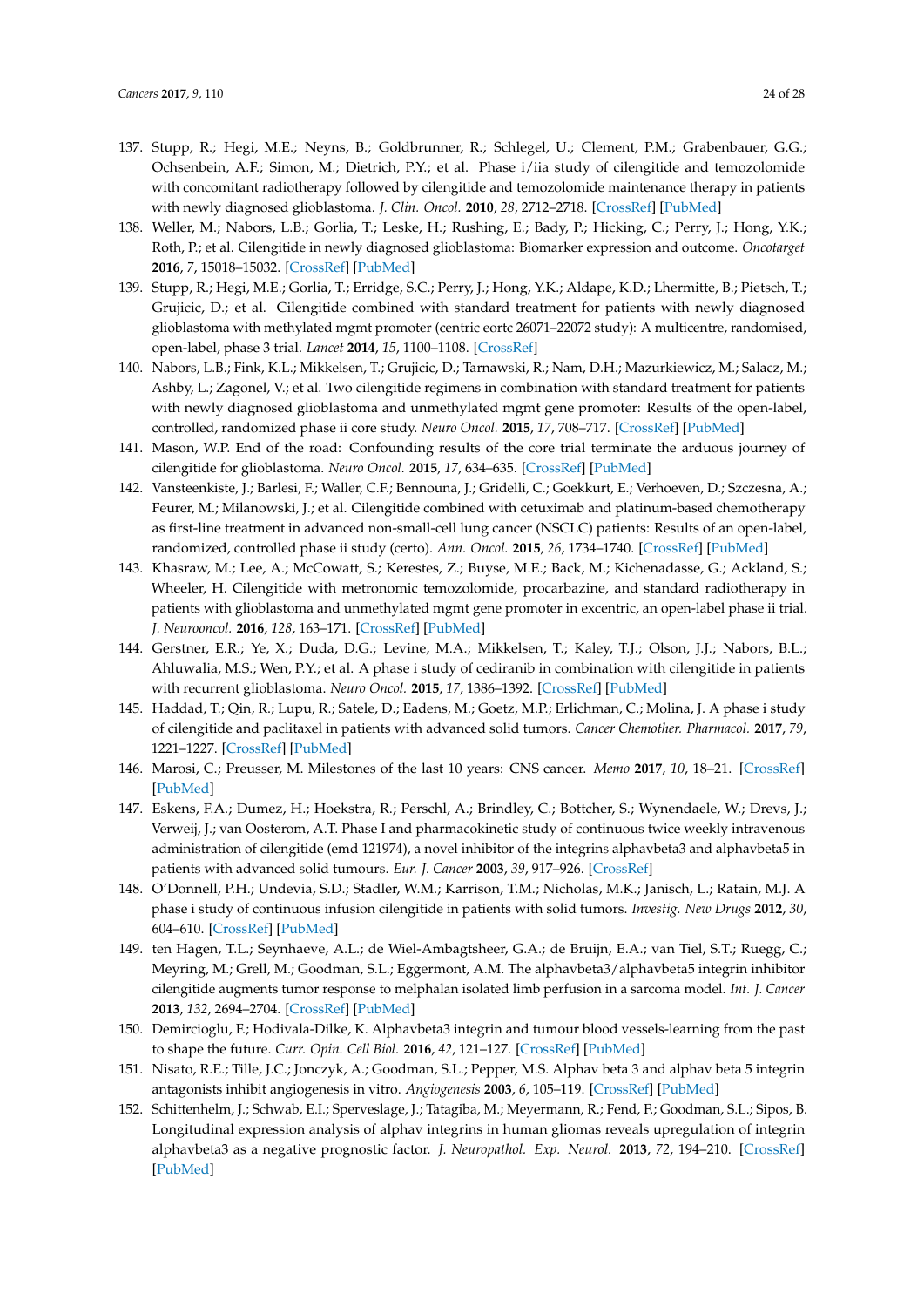- <span id="page-24-0"></span>153. Ducassou, A.; Uro-Coste, E.; Verrelle, P.; Filleron, T.; Benouaich-Amiel, A.; Lubrano, V.; Sol, J.C.; Delisle, M.B.; Favre, G.; Ken, S.; et al. Alphavbeta3 integrin and fibroblast growth factor receptor 1 (fgfr1): Prognostic factors in a phase I–II clinical trial associating continuous administration of tipifarnib with radiotherapy for patients with newly diagnosed glioblastoma. *Eur. J. Cancer* **2013**, *49*, 2161–2169. [\[CrossRef\]](http://dx.doi.org/10.1016/j.ejca.2013.02.033) [\[PubMed\]](http://www.ncbi.nlm.nih.gov/pubmed/23566417)
- <span id="page-24-1"></span>154. Lo, D.J.; Farris, A.B.; Song, M.; Leopardi, F.; Anderson, D.J.; Strobert, E.A.; Ramakrishnan, S.; Turgeon, N.A.; Mehta, A.K.; Turnbull, B.; et al. Inhibition of alphavbeta6 promotes acute renal allograft rejection in nonhuman primates. *Am. J. Transplant.* **2013**, *13*, 3085–3093. [\[CrossRef\]](http://dx.doi.org/10.1111/ajt.12467) [\[PubMed\]](http://www.ncbi.nlm.nih.gov/pubmed/24119188)
- <span id="page-24-2"></span>155. Fenton, T.M.; Kelly, A.; Shuttleworth, E.E.; Smedley, C.; Atakilit, A.; Powrie, F.; Campbell, S.; Nishimura, S.L.; Sheppard, D.; Levison, S.; et al. Inflammatory cues enhance tgfbeta activation by distinct subsets of human intestinal dendritic cells via integrin alphavbeta8. *Mucosal Immunol.* **2017**, *10*, 624–634. [\[CrossRef\]](http://dx.doi.org/10.1038/mi.2016.94) [\[PubMed\]](http://www.ncbi.nlm.nih.gov/pubmed/27782111)
- <span id="page-24-3"></span>156. Nishimura, S.L.; Boylen, K.P.; Einheber, S.; Milner, T.A.; Ramos, D.M.; Pytela, R. Synaptic and glial localization of the integrin alphavbeta8 in mouse and rat brain. *Brain Res.* **1998**, *791*, 271–282. [\[CrossRef\]](http://dx.doi.org/10.1016/S0006-8993(98)00118-8)
- <span id="page-24-4"></span>157. Ramovs, V.; Te Molder, L.; Sonnenberg, A. The opposing roles of laminin-binding integrins in cancer. *Matrix Biol.* **2017**, *57–58*, 213–243. [\[CrossRef\]](http://dx.doi.org/10.1016/j.matbio.2016.08.007) [\[PubMed\]](http://www.ncbi.nlm.nih.gov/pubmed/27562932)
- <span id="page-24-5"></span>158. Hallmann, R.; Horn, N.; Selg, M.; Wendler, O.; Pausch, F.; Sorokin, L.M. Expression and function of laminins in the embryonic and mature vasculature. *Physiol. Rev.* **2005**, *85*, 979–1000. [\[CrossRef\]](http://dx.doi.org/10.1152/physrev.00014.2004) [\[PubMed\]](http://www.ncbi.nlm.nih.gov/pubmed/15987800)
- <span id="page-24-6"></span>159. Yamada, M.; Sekiguchi, K. Molecular basis of laminin-integrin interactions. *Curr. Top. Membr.* **2015**, *76*, 197–229. [\[PubMed\]](http://www.ncbi.nlm.nih.gov/pubmed/26610915)
- <span id="page-24-7"></span>160. Li, J.; Su, Y.; Xia, W.; Qin, Y.; Humphries, M.J.; Vestweber, D.; Cabanas, C.; Lu, C.; Springer, T.A. Conformational equilibria and intrinsic affinities define integrin activation. *EMBO J.* **2017**, *36*, 629–645. [\[CrossRef\]](http://dx.doi.org/10.15252/embj.201695803) [\[PubMed\]](http://www.ncbi.nlm.nih.gov/pubmed/28122868)
- 161. Arnaout, M.A. Biology and structure of leukocyte beta 2 integrins and their role in inflammation. *F1000Res* **2016**, *5*. [\[CrossRef\]](http://dx.doi.org/10.12688/f1000research.9415.1) [\[PubMed\]](http://www.ncbi.nlm.nih.gov/pubmed/27781085)
- <span id="page-24-12"></span>162. Arnaout, M.A.; Mahalingam, B.; Xiong, J.P. Integrin structure, allostery, and bidirectional signaling. *Annu. Rev. Cell. Dev. Biol.* **2005**, *21*, 381–410. [\[CrossRef\]](http://dx.doi.org/10.1146/annurev.cellbio.21.090704.151217) [\[PubMed\]](http://www.ncbi.nlm.nih.gov/pubmed/16212500)
- <span id="page-24-8"></span>163. Ulmer, T.S. Structural basis of transmembrane domain interactions in integrin signaling. *Cell Adh. Migr.* **2010**, *4*, 243–248. [\[CrossRef\]](http://dx.doi.org/10.4161/cam.4.2.10592) [\[PubMed\]](http://www.ncbi.nlm.nih.gov/pubmed/20168080)
- <span id="page-24-9"></span>164. Laudanna, C.; Kim, J.Y.; Constantin, G.; Butcher, E. Rapid leukocyte integrin activation by chemokines. *Immunol. Rev.* **2002**, *186*, 37–46. [\[CrossRef\]](http://dx.doi.org/10.1034/j.1600-065X.2002.18604.x) [\[PubMed\]](http://www.ncbi.nlm.nih.gov/pubmed/12234360)
- <span id="page-24-10"></span>165. Shimaoka, M.; Xiao, T.; Liu, J.H.; Yang, Y.; Dong, Y.; Jun, C.D.; McCormack, A.; Zhang, R.; Joachimiak, A.; Takagi, J.; et al. Structures of the alpha l i domain and its complex with icam-1 reveal a shape-shifting pathway for integrin regulation. *Cell* **2003**, *112*, 99–111. [\[CrossRef\]](http://dx.doi.org/10.1016/S0092-8674(02)01257-6)
- <span id="page-24-11"></span>166. Fan, Z.; Ley, K. Leukocyte arrest: Biomechanics and molecular mechanisms of beta2 integrin activation. *Biorheology* **2015**, *52*, 353–377. [\[CrossRef\]](http://dx.doi.org/10.3233/BIR-15085) [\[PubMed\]](http://www.ncbi.nlm.nih.gov/pubmed/26684674)
- <span id="page-24-13"></span>167. Talamonti, M.; Spallone, G.; Di, S.A.; Costanzo, A.; Chimenti, S. Efalizumab. *Expert. Opin. Drug Saf.* **2011**, *10*, 239–251. [\[CrossRef\]](http://dx.doi.org/10.1517/14740338.2011.524925) [\[PubMed\]](http://www.ncbi.nlm.nih.gov/pubmed/21214420)
- <span id="page-24-14"></span>168. Perez, V.L.; Pflugfelder, S.C.; Zhang, S.; Shojaei, A.; Haque, R. Lifitegrast, a novel integrin antagonist for treatment of dry eye disease. *Ocul. Surf.* **2016**, *14*, 207–215. [\[CrossRef\]](http://dx.doi.org/10.1016/j.jtos.2016.01.001) [\[PubMed\]](http://www.ncbi.nlm.nih.gov/pubmed/26807723)
- <span id="page-24-15"></span>169. Zhong, M.; Gadek, T.R.; Bui, M.; Shen, W.; Burnier, J.; Barr, K.J.; Hanan, E.J.; Oslob, J.D.; Yu, C.H.; Zhu, J.; et al. Discovery and development of potent lfa-1/icam-1 antagonist sar 1118 as an ophthalmic solution for treating dry eye. *ACS Med. Chem. Lett.* **2012**, *3*, 203–206. [\[CrossRef\]](http://dx.doi.org/10.1021/ml2002482) [\[PubMed\]](http://www.ncbi.nlm.nih.gov/pubmed/24900456)
- <span id="page-24-16"></span>170. Tauber, J.; Karpecki, P.; Latkany, R.; Luchs, J.; Martel, J.; Sall, K.; Raychaudhuri, A.; Smith, V.; Semba, C.P. Lifitegrast ophthalmic solution 5.0% versus placebo for treatment of dry eye disease results of the randomized phase iii opus-2 study. *Ophthalmology* **2015**, *122*, 2423–2431. [\[CrossRef\]](http://dx.doi.org/10.1016/j.ophtha.2015.08.001) [\[PubMed\]](http://www.ncbi.nlm.nih.gov/pubmed/26365210)
- <span id="page-24-17"></span>171. Seminara, N.M.; Gelfand, J.M. Assessing long-term drug safety: Lessons (re) learned from raptiva. *Semin. Cutan. Med. Surg.* **2010**, *29*, 16–19. [\[CrossRef\]](http://dx.doi.org/10.1016/j.sder.2010.01.001) [\[PubMed\]](http://www.ncbi.nlm.nih.gov/pubmed/20430303)
- <span id="page-24-18"></span>172. Frampton, J.E.; Plosker, G.L. Efalizumab: A review of its use in the management of chronic moderate-to-severe plaque psoriasis. *Am. J. Clin. Dermatol.* **2009**, *10*, 51–72. [\[CrossRef\]](http://dx.doi.org/10.2165/0128071-200910010-00009) [\[PubMed\]](http://www.ncbi.nlm.nih.gov/pubmed/19170413)
- <span id="page-24-19"></span>173. Zimmerer, J.M.; Horne, P.H.; Fiessinger, L.A.; Fisher, M.G.; Jayashankar, K.; Garcia, S.F.; Abdel-Rasoul, M.; van, R.N.; Bumgardner, G.L. Inhibition of recall responses through complementary therapies targeting cd8+ t-cell- and alloantibody-dependent allocytotoxicity in sensitized transplant recipients. *Cell Transplant.* **2013**, *22*, 1157–1169. [\[CrossRef\]](http://dx.doi.org/10.3727/096368912X657350) [\[PubMed\]](http://www.ncbi.nlm.nih.gov/pubmed/23069206)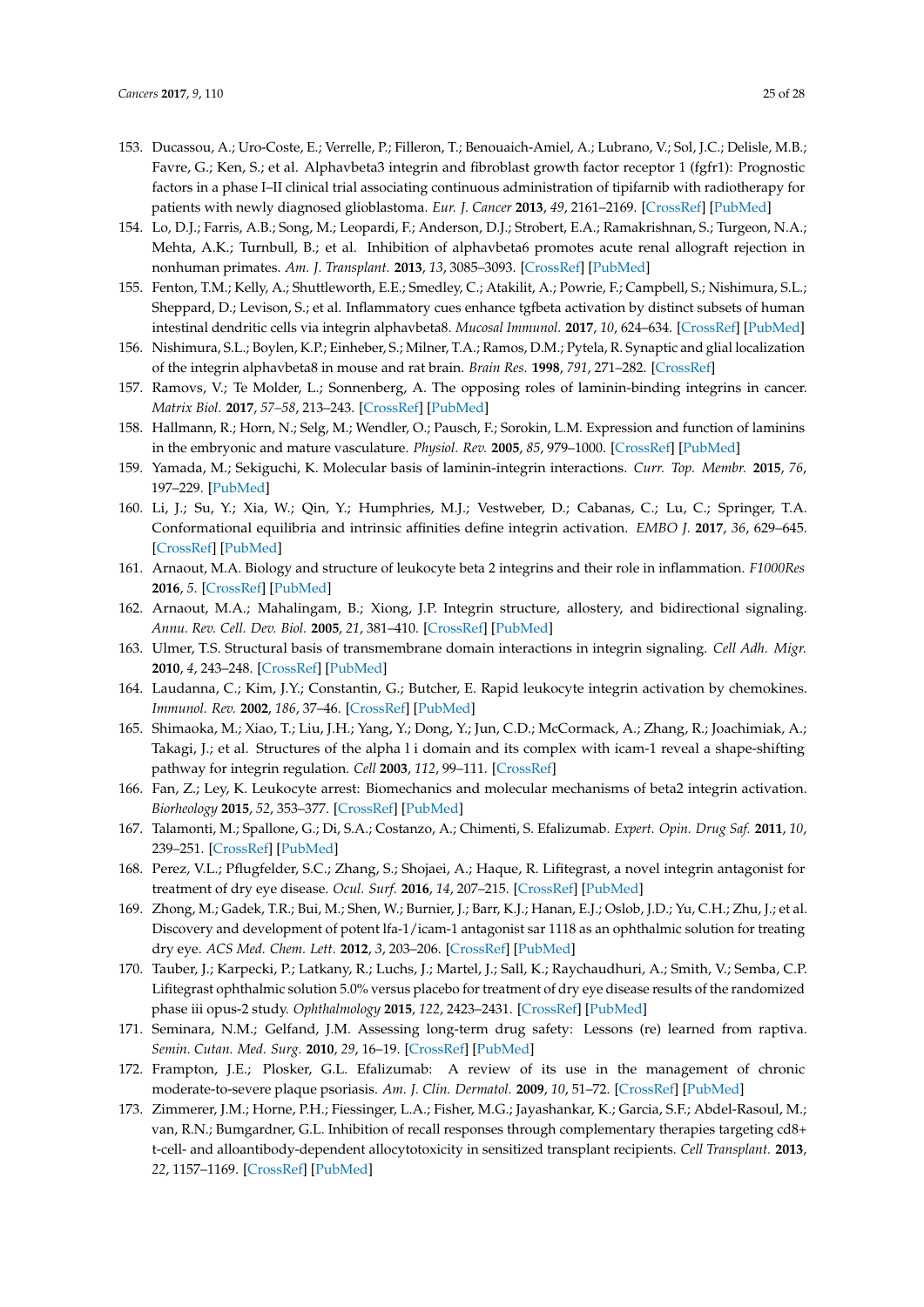- <span id="page-25-0"></span>174. Tredget, E.B.; Arefanian, H.; Gill, R.G.; Rajotte, R.V.; Rayat, G.R. Monotherapy with anti-lfa-1 monoclonal antibody promotes long-term survival of rat islet xenografts. *Cell Transplant.* **2008**, *17*, 599–608. [\[CrossRef\]](http://dx.doi.org/10.3727/096368908786092757) [\[PubMed\]](http://www.ncbi.nlm.nih.gov/pubmed/18819248)
- <span id="page-25-1"></span>175. Jones, R. Rovelizumab (icos corp). *IDrugs* **2000**, *3*, 442–446. [\[PubMed\]](http://www.ncbi.nlm.nih.gov/pubmed/16100700)
- <span id="page-25-2"></span>176. Qualls, J.E.; Murray, P.J. A double agent in cancer: Stopping macrophages wounds tumors. *Nat. Med.* **2010**, *16*, 863–864. [\[CrossRef\]](http://dx.doi.org/10.1038/nm0810-863) [\[PubMed\]](http://www.ncbi.nlm.nih.gov/pubmed/20689551)
- <span id="page-25-3"></span>177. Suchard, S.J.; Stetsko, D.K.; Davis, P.M.; Skala, S.; Potin, D.; Launay, M.; Dhar, T.G.; Barrish, J.C.; Susulic, V.; Shuster, D.J.; et al. An lfa-1 (alphalbeta2) small-molecule antagonist reduces inflammation and joint destruction in murine models of arthritis. *J. Immunol.* **2010**, *184*, 3917–3926. [\[CrossRef\]](http://dx.doi.org/10.4049/jimmunol.0901095) [\[PubMed\]](http://www.ncbi.nlm.nih.gov/pubmed/20190141)
- <span id="page-25-4"></span>178. Dehnadi, A.; Benedict, C.A.; Neal, S.R.; Li, X.; Alonso, J.L.; Means, T.K.; Arnaout, M.A. Prophylactic orthosteric inhibition of leukocyte integrin cd11b/cd18 prevents long-term fibrotic kidney failure in cynomolgus monkeys. *Nat. Commun.* **2017**, *8*. [\[CrossRef\]](http://dx.doi.org/10.1038/ncomms13899) [\[PubMed\]](http://www.ncbi.nlm.nih.gov/pubmed/28071653)
- <span id="page-25-5"></span>179. Lu, C.; Shimaoka, M.; Salas, A.; Springer, T.A. The binding sites for competitive antagonistic, allosteric antagonistic, and agonistic antibodies to the i domain of integrin lfa-1. *J. Immunol.* **2004**, *173*, 3972–3978. [\[CrossRef\]](http://dx.doi.org/10.4049/jimmunol.173.6.3972) [\[PubMed\]](http://www.ncbi.nlm.nih.gov/pubmed/15356146)
- <span id="page-25-6"></span>180. Mahalingam, B.; Ajroud, K.; Alonso, J.L.; Anand, S.; Adair, B.D.; Horenstein, A.L.; Malavasi, F.; Xiong, J.P.; Arnaout, M.A. Stable coordination of the inhibitory ca2+ ion at the metal ion-dependent adhesion site in integrin cd11b/cd18 by an antibody-derived ligand aspartate: Implications for integrin regulation and structure-based drug design. *J. Immunol.* **2011**, *187*, 6393–6401. [\[CrossRef\]](http://dx.doi.org/10.4049/jimmunol.1102394) [\[PubMed\]](http://www.ncbi.nlm.nih.gov/pubmed/22095715)
- <span id="page-25-7"></span>181. Ha, C.; Kornbluth, A. Vedolizumab as a treatment for crohn's disease and ulcerative colitis. *Gastroenterol. Hepatol.* **2014**, *10*, 793–800.
- <span id="page-25-8"></span>182. Wang, M.C.; Zhang, L.Y.; Han, W.; Shao, Y.; Chen, M.; Ni, R.; Wang, G.N.; Wei, F.X.; Zhang, Y.W.; Xu, X.D.; et al. Prisma–efficacy and safety of vedolizumab for inflammatory bowel diseases: A systematic review and meta-analysis of randomized controlled trials. *Medicine (Baltimore)* **2014**, *93*, e326. [\[CrossRef\]](http://dx.doi.org/10.1097/MD.0000000000000326) [\[PubMed\]](http://www.ncbi.nlm.nih.gov/pubmed/25526490)
- <span id="page-25-9"></span>183. Wagner, N.; Lohler, J.; Kunkel, E.J.; Ley, K.; Leung, E.; Krissansen, G.; Rajewsky, K.; Muller, W. Critical role for beta7 integrins in formation of the gut-associated lymphoid tissue. *Nature* **1996**, *382*, 366–370. [\[CrossRef\]](http://dx.doi.org/10.1038/382366a0) [\[PubMed\]](http://www.ncbi.nlm.nih.gov/pubmed/8684468)
- <span id="page-25-10"></span>184. Sandborn, W.J.; Cyrille, M.; Hansen, M.B.; Feagan, B.G.; Loftus, E.V.; Vermeire, S.; Cruz, M.L.; Mo, M.; Sullivan, B.A.; Reinisch, W. Efficacy and safety of abrilumab (amg 181/medi 7183) therapy for moderate to severe crohn's disease. *Gastroenterology* **2017**, *152*, S598.
- <span id="page-25-11"></span>185. Luthra, P.; Peyrin-Biroulet, L.; Ford, A.C. Systematic review and meta-analysis: Opportunistic infections and malignancies during treatment with anti-integrin antibodies in inflammatory bowel disease. *Aliment. Pharmacol. Ther.* **2015**, *41*, 1227–1236. [\[CrossRef\]](http://dx.doi.org/10.1111/apt.13215) [\[PubMed\]](http://www.ncbi.nlm.nih.gov/pubmed/25903741)
- <span id="page-25-12"></span>186. Coller, B.S. A new murine monoclonal antibody reports an activation-dependent change in the conformation and/or microenvironment of the platelet glycoprotein iib/iiia complex. *J. Clin. Investig.* **1985**, *76*, 101–108. [\[CrossRef\]](http://dx.doi.org/10.1172/JCI111931) [\[PubMed\]](http://www.ncbi.nlm.nih.gov/pubmed/2991335)
- <span id="page-25-13"></span>187. Xiong, J.P.; Stehle, T.; Diefenbach, B.; Zhang, R.; Dunker, R.; Scott, D.L.; Joachimiak, A.; Goodman, S.L.; Arnaout, M.A. Crystal structure of the extracellular segment of integrin alpha vbeta3. *Science* **2001**, *294*, 339–345. [\[CrossRef\]](http://dx.doi.org/10.1126/science.1064535) [\[PubMed\]](http://www.ncbi.nlm.nih.gov/pubmed/11546839)
- <span id="page-25-15"></span>188. Xiong, J.P.; Stehle, T.; Zhang, R.; Joachimiak, A.; Frech, M.; Goodman, S.L.; Arnaout, M.A. Crystal structure of the extracellular segment of integrin alpha vbeta3 in complex with an arg-gly-asp ligand. *Science* **2002**, *296*, 151–155. [\[CrossRef\]](http://dx.doi.org/10.1126/science.1069040) [\[PubMed\]](http://www.ncbi.nlm.nih.gov/pubmed/11884718)
- 189. Arnaout, M.A.; Goodman, S.L.; Xiong, J.P. Coming to grips with integrin binding to ligands. *Curr. Opin. Cell Biol.* **2002**, *14*, 641–651. [\[CrossRef\]](http://dx.doi.org/10.1016/S0955-0674(02)00371-X)
- <span id="page-25-14"></span>190. Xiao, T.; Takagi, J.; Coller, B.S.; Wang, J.H.; Springer, T.A. Structural basis for allostery in integrins and binding to fibrinogen-mimetic therapeutics. *Nature* **2004**, *432*, 59–67. [\[CrossRef\]](http://dx.doi.org/10.1038/nature02976) [\[PubMed\]](http://www.ncbi.nlm.nih.gov/pubmed/15378069)
- <span id="page-25-16"></span>191. Chaudhari, K.; Hamad, B.; Syed, B.A. Antithrombotic drugs market. *Nat. Rev. Drug Discov.* **2014**, *13*, 571–572. [\[CrossRef\]](http://dx.doi.org/10.1038/nrd4365) [\[PubMed\]](http://www.ncbi.nlm.nih.gov/pubmed/24994493)
- <span id="page-25-17"></span>192. Coller, B.S. Blockade of platelet gpiib/iiia receptors as an antithrombotic strategy. *Circulation* **1995**, *92*, 2373–2380. [\[CrossRef\]](http://dx.doi.org/10.1161/01.CIR.92.9.2373) [\[PubMed\]](http://www.ncbi.nlm.nih.gov/pubmed/7586333)
- <span id="page-25-18"></span>193. Ginsberg, M.H.; Du, X.; Plow, E.F. Inside-out integrin signalling. *Curr. Opin. Cell Biol.* **1992**, *4*, 766–771. [\[CrossRef\]](http://dx.doi.org/10.1016/0955-0674(92)90099-X)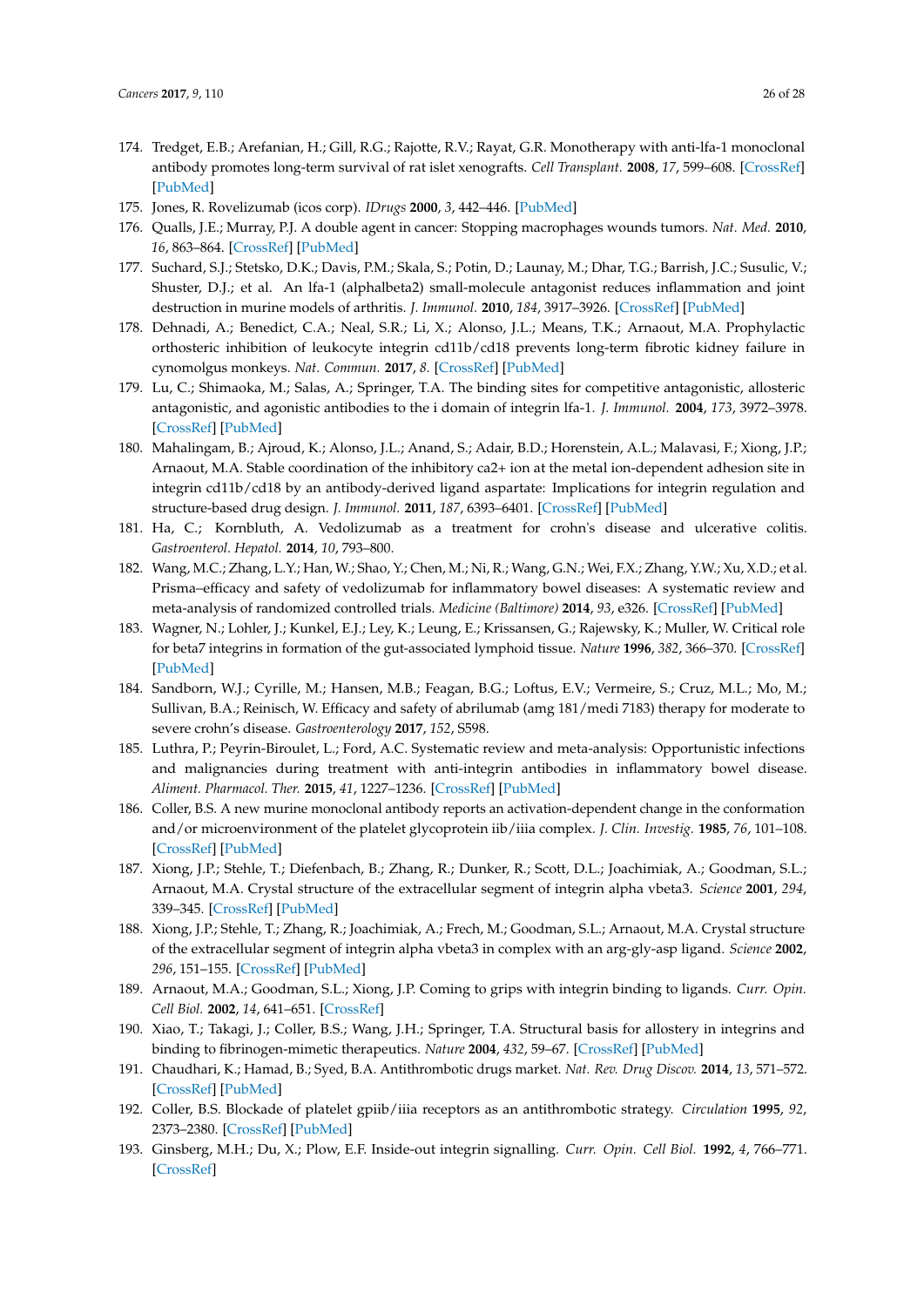- <span id="page-26-0"></span>194. Luo, B.H.; Carman, C.V.; Springer, T.A. Structural basis of integrin regulation and signaling. *Annu. Rev. Immunol.* **2007**, *25*, 619–647. [\[CrossRef\]](http://dx.doi.org/10.1146/annurev.immunol.25.022106.141618) [\[PubMed\]](http://www.ncbi.nlm.nih.gov/pubmed/17201681)
- <span id="page-26-5"></span>195. Artoni, A.; Li, J.; Mitchell, B.; Ruan, J.; Takagi, J.; Springer, T.A.; French, D.L.; Coller, B.S. Integrin beta3 regions controlling binding of murine MAB 7e3: Implications for the mechanism of integrin alphaiibbeta3 activation. *Proc. Natl. Acad. Sci. USA* **2004**, *101*, 13114–13120. [\[CrossRef\]](http://dx.doi.org/10.1073/pnas.0404201101) [\[PubMed\]](http://www.ncbi.nlm.nih.gov/pubmed/15277669)
- <span id="page-26-1"></span>196. Shimaoka, M.; Springer, T.A. Therapeutic antagonists and conformational regulation of integrin function. *Nat. Rev. Drug Discov.* **2003**, *2*, 703–716. [\[CrossRef\]](http://dx.doi.org/10.1038/nrd1174) [\[PubMed\]](http://www.ncbi.nlm.nih.gov/pubmed/12951577)
- <span id="page-26-2"></span>197. Weber, A.A.; Meila, D.; Jacobs, C.; Weber, S.; Kelm, M.; Strauer, B.E.; Zotz, R.B.; Scharf, R.E.; Schrör, K. Low incidence of paradoxical platelet activation by glycoprotein iib/iiia inhibitors. *Thromb. Res.* **2002**, *106*, 25–29. [\[CrossRef\]](http://dx.doi.org/10.1016/S0049-3848(02)00083-X)
- <span id="page-26-3"></span>198. Bougie, D.W.; Wilker, P.R.; Wuitschick, E.D.; Curtis, B.R.; Malik, M.; Levine, S.; Lind, R.N.; Pereira, J.; Aster, R.H. Acute thrombocytopenia after treatment with tirofiban or eptifibatide is associated with antibodies specific for ligand-occupied gpiib/iiia. *Blood* **2002**, *100*, 2071. [\[PubMed\]](http://www.ncbi.nlm.nih.gov/pubmed/12200368)
- <span id="page-26-4"></span>199. Schrör, K.; Weber, A.A. Comparative pharmacology of gp iib/iiia antagonists. *J. Thromb. Thrombolysis* **2003**, *15*, 71–80. [\[CrossRef\]](http://dx.doi.org/10.1023/B:THRO.0000003308.63022.8d) [\[PubMed\]](http://www.ncbi.nlm.nih.gov/pubmed/14618072)
- <span id="page-26-6"></span>200. Puzon-McLaughlin, W.; Kamata, T.; Takada, Y. Multiple discontinuous ligand-mimetic antibody binding sites define a ligand binding pocket in integrin alpha(iib)beta(3). *J. Biol. Chem.* **2000**, *275*, 7795–7802. [\[CrossRef\]](http://dx.doi.org/10.1074/jbc.275.11.7795) [\[PubMed\]](http://www.ncbi.nlm.nih.gov/pubmed/10713093)
- <span id="page-26-7"></span>201. Estevez, B.; Shen, B.; Du, X. Targeting integrin and integrin signaling in treating thrombosis. *Arterioscler. Thromb. Vasc. Biol.* **2015**, *35*, 24–29. [\[CrossRef\]](http://dx.doi.org/10.1161/ATVBAHA.114.303411) [\[PubMed\]](http://www.ncbi.nlm.nih.gov/pubmed/25256236)
- <span id="page-26-8"></span>202. Michelson, A.D. Antiplatelet therapies for the treatment of cardiovascular disease. *Nat. Rev. Drug Discov.* **2010**, *9*, 154–169. [\[CrossRef\]](http://dx.doi.org/10.1038/nrd2957) [\[PubMed\]](http://www.ncbi.nlm.nih.gov/pubmed/20118963)
- <span id="page-26-9"></span>203. Quinn, M.J.; Byzova, T.V.; Qin, J.; Topol, E.J.; Plow, E.F. Integrin alphaiibbeta3 and its antagonism. *Arterioscler. Thromb. Vasc. Biol.* **2003**, *23*, 945–952. [\[CrossRef\]](http://dx.doi.org/10.1161/01.ATV.0000066686.46338.F1) [\[PubMed\]](http://www.ncbi.nlm.nih.gov/pubmed/12637342)
- <span id="page-26-10"></span>204. Peerlinck, K.; De Lepeleire, I.; Goldberg, M.; Farrell, D.; Barrett, J.; Hand, E.; Panebianco, D.; Deckmyn, H.; Vermylen, J.; Arnout, J. Mk-383 (l-700,462), a selective nonpeptide platelet glycoprotein IIb/IIIa antagonist, is active in man. *Circulation* **1993**, *88*, 1512–1517. [\[CrossRef\]](http://dx.doi.org/10.1161/01.CIR.88.4.1512) [\[PubMed\]](http://www.ncbi.nlm.nih.gov/pubmed/8403299)
- <span id="page-26-11"></span>205. Adgey, A.A. An overview of the results of clinical trials with glycoprotein iib/iiia inhibitors. *Am. Heart J.* **1998**, *135*, S43–S55. [\[CrossRef\]](http://dx.doi.org/10.1016/S0002-8703(98)70297-2)
- <span id="page-26-12"></span>206. Phillips, D.R.; Scarborough, R.M. Clinical pharmacology of eptifibatide. *Am. J. Cardiol.* **1997**, *80*, 11B–20B. [\[CrossRef\]](http://dx.doi.org/10.1016/S0002-9149(97)00572-9)
- <span id="page-26-13"></span>207. King, A. Eptifibatide is noninferior to abciximab: Implications for clinical practice. *Nat. Rev. Cardiol.* **2010**, *7*, 539. [\[CrossRef\]](http://dx.doi.org/10.1038/nrcardio.2010.128) [\[PubMed\]](http://www.ncbi.nlm.nih.gov/pubmed/21080547)
- <span id="page-26-14"></span>208. Lele, M.; Sajid, M.; Wajih, N.; Stouffer, G.A. Eptifibatide and 7e3, but not tirofiban, inhibit alpha(v)beta(3) integrin-mediated binding of smooth muscle cells to thrombospondin and prothrombin. *Circulation* **2001**, *104*, 582–587. [\[CrossRef\]](http://dx.doi.org/10.1161/hc3101.092199) [\[PubMed\]](http://www.ncbi.nlm.nih.gov/pubmed/11479257)
- <span id="page-26-15"></span>209. Brown, C. Medical isotope supply raises concerns. *CMAJ* **2016**, *188*, 181. [\[CrossRef\]](http://dx.doi.org/10.1503/cmaj.109-5221) [\[PubMed\]](http://www.ncbi.nlm.nih.gov/pubmed/26811358)
- <span id="page-26-16"></span>210. Casserly, I.P.; Topol, E.J. Glycoprotein iib/iiia antagonists—From bench to practice. *Cell. Mol. Life Sci. CMLS* **2002**, *59*, 478–500. [\[CrossRef\]](http://dx.doi.org/10.1007/s00018-002-8440-8) [\[PubMed\]](http://www.ncbi.nlm.nih.gov/pubmed/11964126)
- <span id="page-26-17"></span>211. Shattil, S.J.; Hoxie, J.A.; Cunningham, M.; Brass, L.F. Changes in the platelet membrane glycoprotein iib.Iiia complex during platelet activation. *J. Biol. Chem.* **1985**, *260*, 11107–11114. [\[PubMed\]](http://www.ncbi.nlm.nih.gov/pubmed/2411729)
- <span id="page-26-18"></span>212. Sheppard, D. Integrin-mediated activation of latent transforming growth factor beta. *Cancer Metastasis Rev.* **2005**, *24*, 395–402. [\[CrossRef\]](http://dx.doi.org/10.1007/s10555-005-5131-6) [\[PubMed\]](http://www.ncbi.nlm.nih.gov/pubmed/16258727)
- <span id="page-26-19"></span>213. Hoshino, A.; Costa-Silva, B.; Shen, T.L.; Rodrigues, G.; Hashimoto, A.; Tesic Mark, M.; Molina, H.; Kohsaka, S.; Di Giannatale, A.; Ceder, S.; et al. Tumour exosome integrins determine organotropic metastasis. *Nature* **2015**, *527*, 329–335. [\[CrossRef\]](http://dx.doi.org/10.1038/nature15756) [\[PubMed\]](http://www.ncbi.nlm.nih.gov/pubmed/26524530)
- <span id="page-26-20"></span>214. Bader, B.L.; Rayburn, H.; Crowley, D.; Hynes, R.O. Extensive vasculogenesis, angiogenesis, and organogenesis precede lethality in mice lacking all alpha v integrins. *Cell* **1998**, *95*, 507–519. [\[CrossRef\]](http://dx.doi.org/10.1016/S0092-8674(00)81618-9)
- <span id="page-26-21"></span>215. Begley, C.G.; Ellis, L.M. Drug development: Raise standards for preclinical cancer research. *Nature* **2012**, *483*, 531–533. [\[CrossRef\]](http://dx.doi.org/10.1038/483531a) [\[PubMed\]](http://www.ncbi.nlm.nih.gov/pubmed/22460880)
- <span id="page-26-22"></span>216. Sandberg, R.; Ernberg, I. Assessment of tumor characteristic gene expression in cell lines using a tissue similarity index (tsi). *Proc. Natl. Acad. Sci. USA* **2005**, *102*, 2052–2057. [\[CrossRef\]](http://dx.doi.org/10.1073/pnas.0408105102) [\[PubMed\]](http://www.ncbi.nlm.nih.gov/pubmed/15671165)